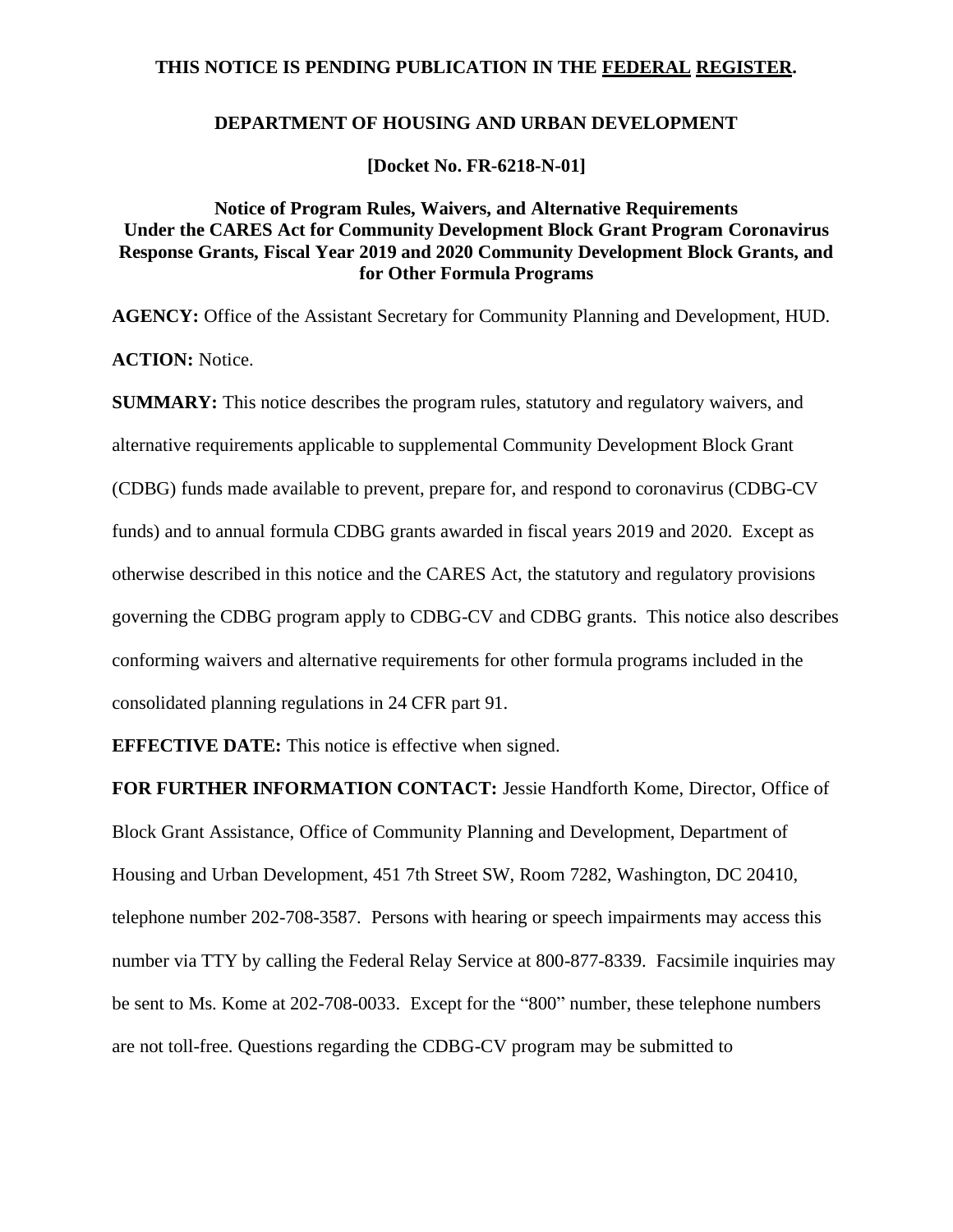[CPDQuestionsAnswered@hud.gov.](mailto:CPDQuestionsAnswered@hud.gov) Interested parties may also visit HUD's website at

[https://www.hud.gov/program\\_offices/comm\\_planning](https://www.hud.gov/program_offices/comm_planning) for updated information and resources.

# **SUPPLEMENTARY INFORMATION:**

# Table of Contents

| $\mathbf{I}$ . |  |
|----------------|--|
| II.            |  |
|                |  |
|                |  |
| III.           |  |
|                |  |
|                |  |
|                |  |
|                |  |
|                |  |
|                |  |
|                |  |
|                |  |
|                |  |
|                |  |
|                |  |
|                |  |
|                |  |
|                |  |
|                |  |
| IV.            |  |
|                |  |
|                |  |
|                |  |
|                |  |
|                |  |
|                |  |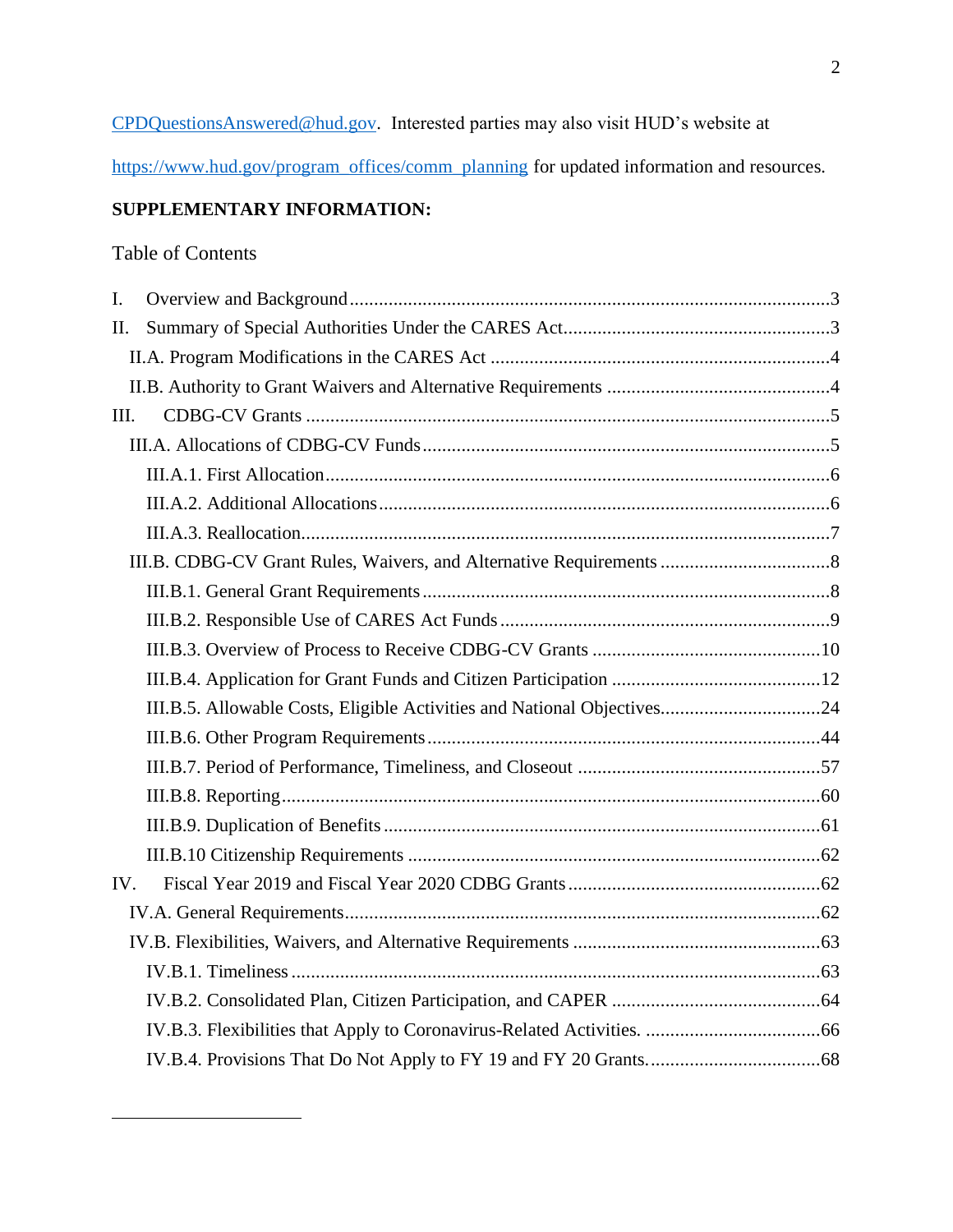#### <span id="page-2-0"></span>*I. Overview and Background*

On January 21, 2020, the Centers for Disease Control and Prevention (CDC) confirmed the first case in the United States of a coronavirus known by several names, including novel coronavirus, and SARS-CoV-2, and which causes the disease commonly referred to as COVID-19. On March 27, 2020, President Trump signed the Coronavirus Aid, Relief, and Economic Security Act (Public Law 116-136) (CARES Act). The CARES Act makes available \$5 billion in CDBG coronavirus response (CDBG-CV) funds to prevent, prepare for, and respond to coronavirus. In the CARES Act and this notice, the term "coronavirus" means SARS-CoV-2 or another coronavirus with pandemic potential.

The nation faces significant public health and economic challenges related to this respiratory disease. To address these challenges, CDBG-CV and CDBG grants are a flexible source of funding that can be used to pay costs that are not covered by other sources of assistance, particularly to benefit persons of low and moderate income.

This notice is broken into sections. Section II provides a general overview of the CDBG-CV and CDBG program flexibilities provided by the CARES Act. Section III describes the allocations, grant procedures, program flexibilities, waivers, and alternative requirements applicable to CDBG-CV grants. Section IV describes the program flexibilities, waivers, and alternative requirements that apply to fiscal years 2019 and 2020 CDBG grants used to prevent, prepare for, and respond to coronavirus or that affect other aspects of program administration. Other sections contain administrative information related to this notice.

## <span id="page-2-1"></span>*II. Summary of Special Authorities Under the CARES Act*

The CARES Act modifies some CDBG program rules and authorizes the Secretary of HUD to grant waivers and alternative requirements. Accordingly, this notice describes how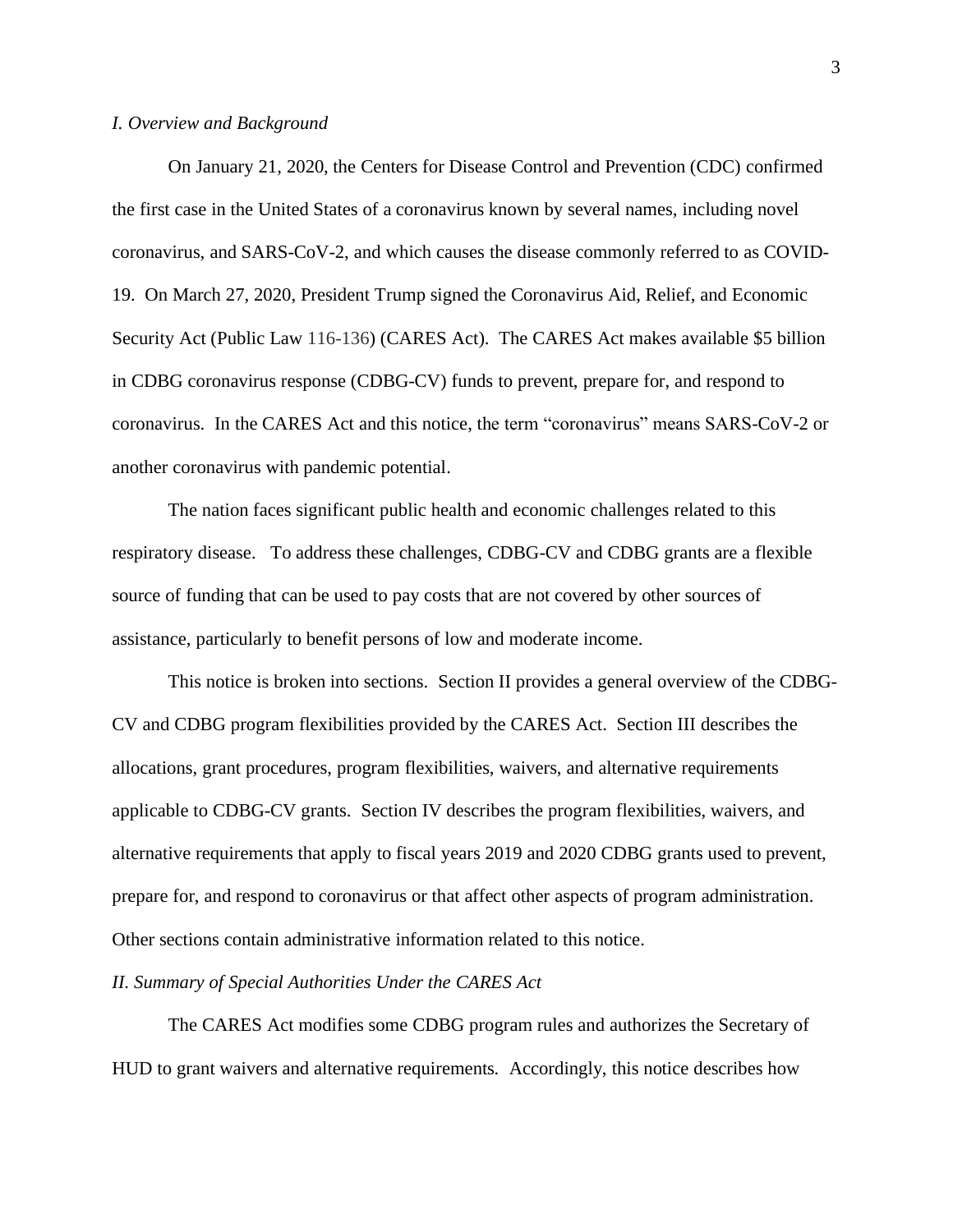requirements of the CDBG program are modified for CDBG-CV grants, fiscal year 2020 CDBG grants under the Department of Housing and Urban Development Appropriations Act, 2020 (Public Law 116-94), and fiscal year 2019 CDBG grants under the Department of Housing and Urban Development Appropriations Act, 2019 (Public Law 116-6). For ease of reference, citations in this notice include parentheticals indicating whether a CDBG program statute or regulation applies to entitlement grants, state grants, insular area grants, or grants to nonentitlement counties in Hawaii. Where citations do not include Hawaii counties or insular areas, the additional citation is not necessary because the cited entitlement CDBG regulation applies to insular areas and Hawaii counties in addition to entitlement grantees.

### <span id="page-3-0"></span>*II.A. Program Modifications in the CARES Act*

The Community Development Fund heading in title XII of Division B of the CARES Act modifies some CDBG program requirements to provide immediate support for coronavirus efforts. The modifications are described in more detail in Section III, and are the following:

- Permits a public comment period of no less than 5 days when citizen participation is required.
- Permits grantees to develop expedited citizen participation procedures and to hold virtual public hearings when necessary for public health reasons.
- Eliminates the public services cap for coronavirus-related activities.
- Allows states and local governments to reimburse allowable costs of eligible activities regardless of the date the costs were incurred.

# <span id="page-3-1"></span>*II.B. Authority to Grant Waivers and Alternative Requirements*

The CARES Act authorizes the Secretary to waive, or specify alternative requirements for, any provision of any statute or regulation that the Secretary administers in connection with the use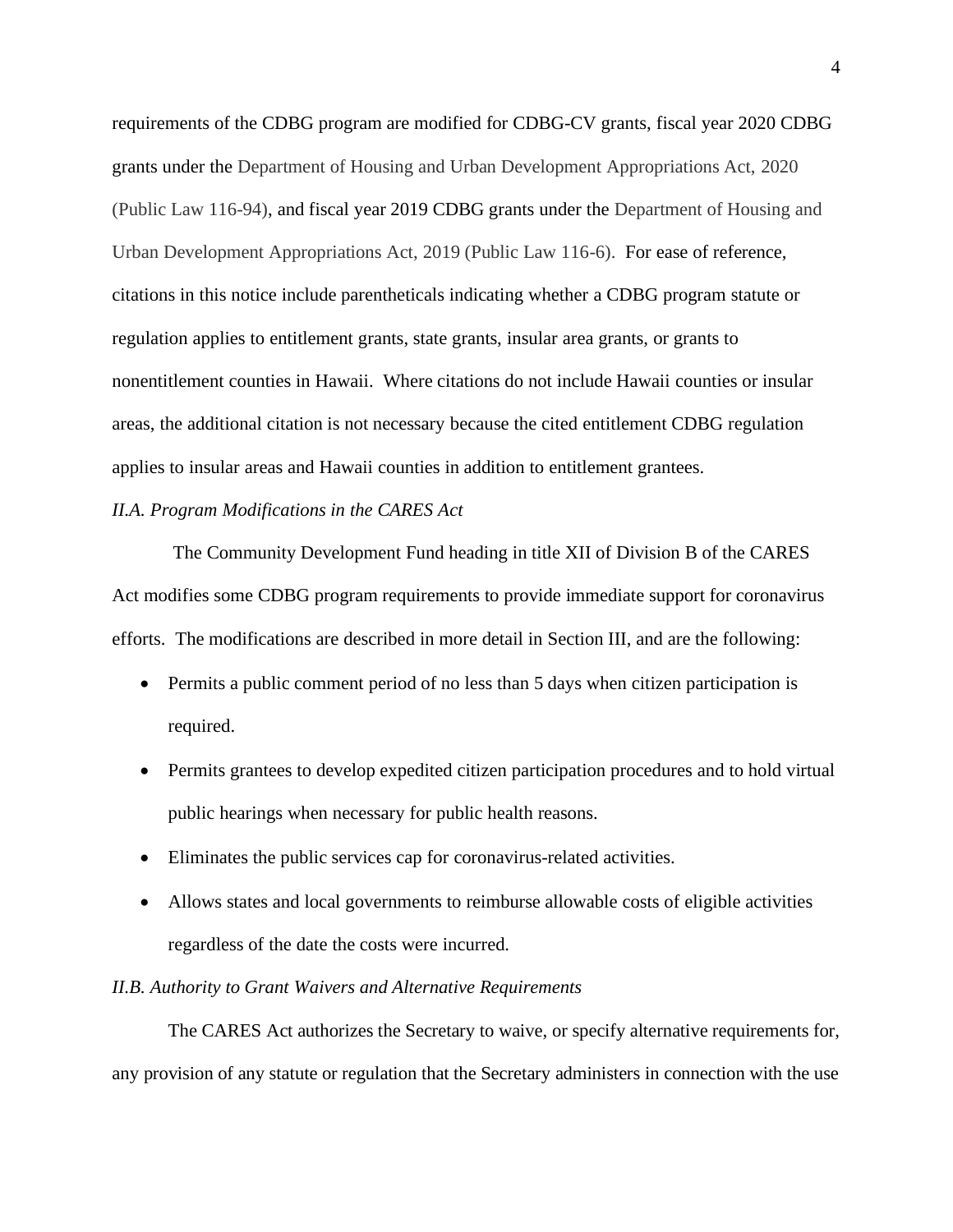of CDBG-CV grants, fiscal year 2020 CDBG grants, and fiscal year 2019 CDBG grants to prevent, prepare for, and respond to coronavirus or that affect other aspects of program administration for the fiscal year 2019 and 2020 CDBG grants, except for requirements related to fair housing, nondiscrimination, labor standards, and the environment, upon a finding by the Secretary that any such waivers or alternative requirements are necessary to expedite or facilitate the use of such amounts to prevent, prepare for, and respond to coronavirus. Additional waiver authority is provided in 24 CFR 5.110 and 91.600. In accordance with these provisions, HUD may waive regulatory provisions (subject to statutory limitations) for good cause.

As required by the CARES Act, the Secretary has considered the waivers and alternative requirements in this notice and finds that there is good cause for each and that each is necessary to expedite or facilitate the use of grant funds to prevent, prepare for, and respond to coronavirus. *III. CDBG-CV Grants*

<span id="page-4-0"></span>This section describes the CDBG-CV allocations to states and units of general local government (including insular areas), the process to access grant funds, and the rules, waivers, and alternative requirements that apply to CDBG-CV grants.

#### <span id="page-4-1"></span>*III.A. Allocations of CDBG-CV Funds*

Of the \$5 billion made available by the CARES Act, HUD will use \$10,000,000 to make technical assistance awards to provide an immediate increase in capacity building and technical assistance to support the use of CDBG-CV grants and CDBG grants to prevent, prepare for, and respond to coronavirus.

The remaining funds will be allocated as described in sections III.A.1. and III.A.2.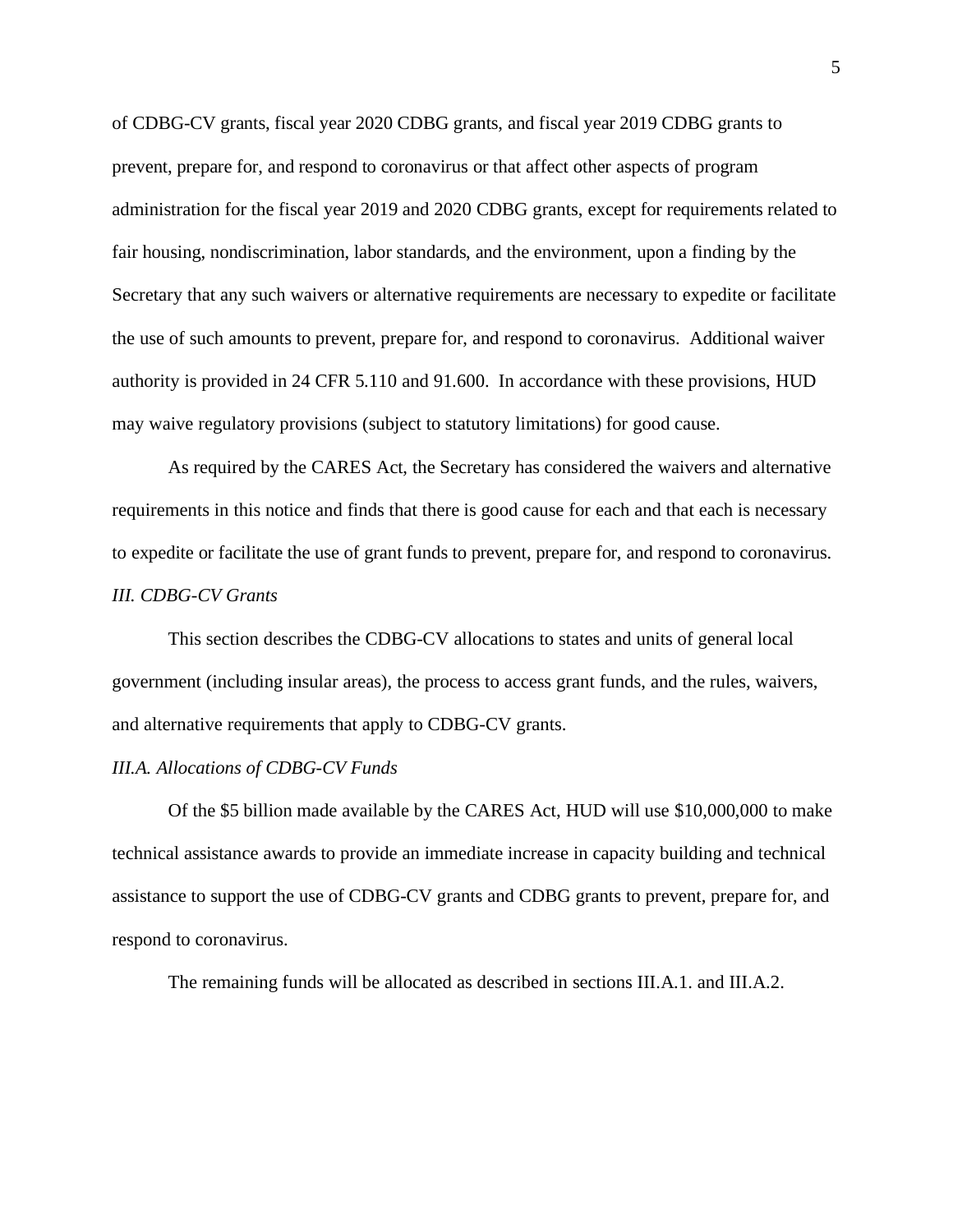## <span id="page-5-0"></span>*III.A.1. First Allocation*

The CARES Act requires HUD to allocate up to \$2 billion in CDBG-CV funds using the same formula that it used to allocate fiscal year 2020 CDBG grants pursuant to section 106 of the Housing and Community Development Act of 1974 (42 U.S.C. 5306). HUD made this first CDBG-CV allocation on April 2, 2020, 24 days before the 30-day allocation deadline in the CARES Act, in the amount of \$2 billion. The allocations are available on HUD's website at [https://www.hud.gov/program\\_offices/comm\\_planning/budget/fy20/.](https://www.hud.gov/program_offices/comm_planning/budget/fy20/)

## <span id="page-5-1"></span>*III.A.2. Additional Allocations*

The CARES Act requires HUD to make a second round of CDBG-CV allocations within 45 days of enactment of the CARES Act. HUD is required to make this allocation in the amount of \$1 billion directly to states and insular areas to prevent, prepare for, and respond to coronavirus within the state or insular area. HUD made this second round of CDBG-CV allocations on May 11, 2020, in the amount of \$1 billion. The allocations and methodology are available on HUD's website at:

[https://www.hud.gov/program\\_offices/comm\\_planning/budget/fy20/.](https://www.hud.gov/program_offices/comm_planning/budget/fy20/) The second CDBG-CV allocations were based on factors identified in the CARES Act: public health needs, risk of transmission of coronavirus, number of coronavirus cases compared to the national average, economic and housing market disruptions, and other factors, as determined by the Secretary, using best available data.

The CARES Act authorized HUD to allocate the remaining \$2 billion in CDBG-CV funds, minus the \$10 million set aside for technical assistance, on a rolling basis. The CARES Act provides that the remaining \$2 billion shall be distributed directly to states or units of general local government, at the discretion of the Secretary, according to a formula based on factors to be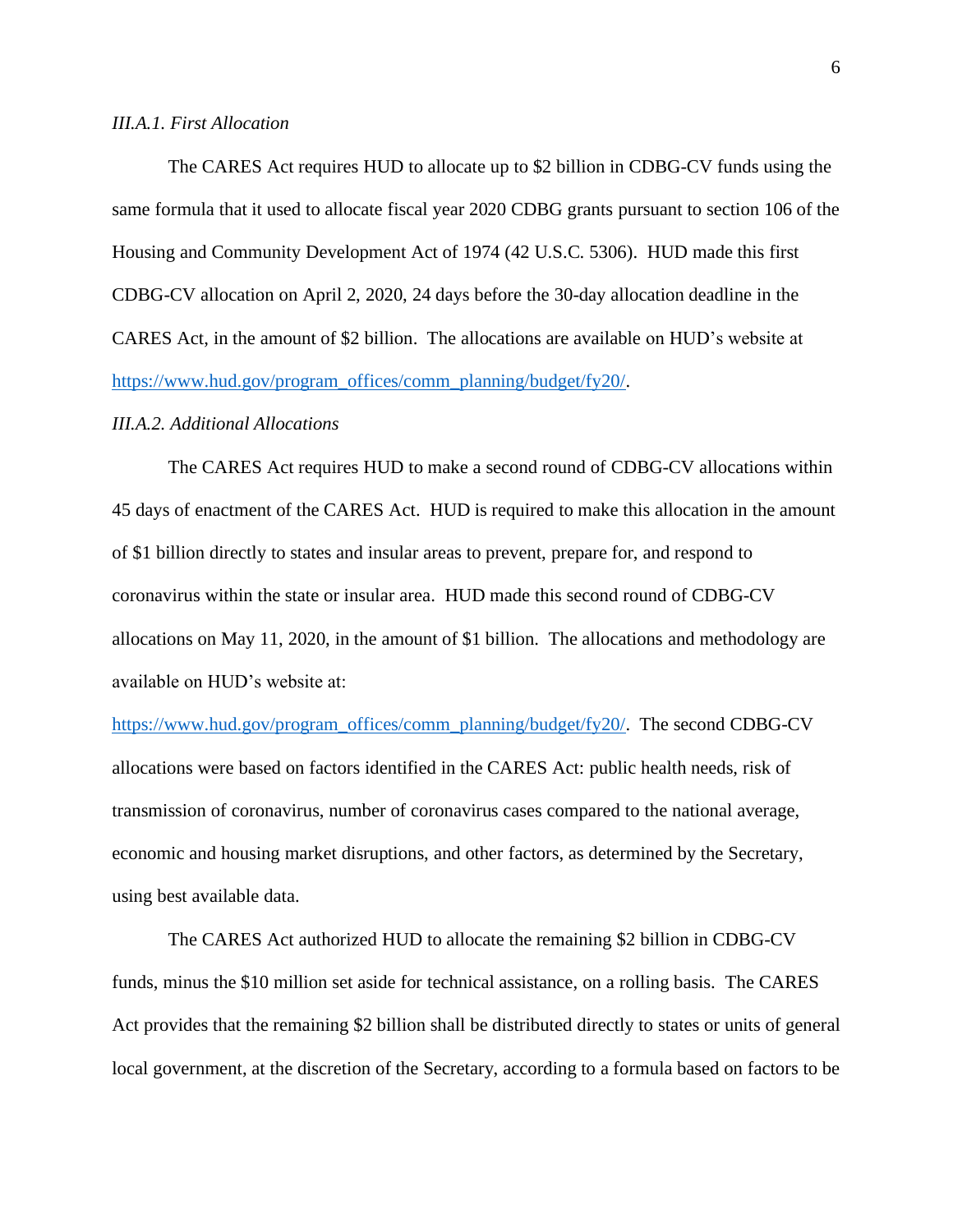determined by the Secretary, prioritizing risk of transmission of coronavirus, number of coronavirus cases compared to the national average, and economic and housing market disruptions resulting from coronavirus. The District of Columbia is defined as a metropolitan city under the Housing and Community Development Act of 1974 and not as a state or insular area. As such, it was not eligible for funding under the Round 2 \$1 billion allocation. To ensure national geographic coverage in Round 2, HUD made an allocation from the third round of funding to the District of Columbia simultaneously with the second round because the District met the geographic criteria for the third round of allocations and was the only geographic area in the nation that was not covered by the second round of allocations.

HUD will publish additional third round allocations and a description of the allocation formulas on HUD's website at

[https://www.hud.gov/program\\_offices/comm\\_planning/budget/fy20/](https://www.hud.gov/program_offices/comm_planning/budget/fy20/) and will provide a link to this site in any press release announcing an allocation.

## <span id="page-6-0"></span>*III.A.3. Reallocation.*

Under Section 106 of the Housing and Community Development Act of 1974 (HCD Act) (42 U.S.C. 5306), HUD reallocates annual formula CDBG funds that cannot be distributed to grantees when it allocates the next fiscal year's appropriation of annual formula CDBG funding. Given the immediate need for coronavirus assistance, the Department is specifying the following alternative requirement to sections  $106(c)$  and  $(d)(3)(C)$  (42 U.S.C. 5306(c) and 5306(d)(3)(C)), and the reallocation provisions of 24 CFR 570.4(a), 570.420(e), 570.429(d)(2), and 570.442(b), to expedite the use of any funds that may become available for reallocation.

If a jurisdiction receiving an allocation of CDBG-CV funds fails to apply for funding in accordance with the requirements of this notice by August 16, 2021 (the deadline established by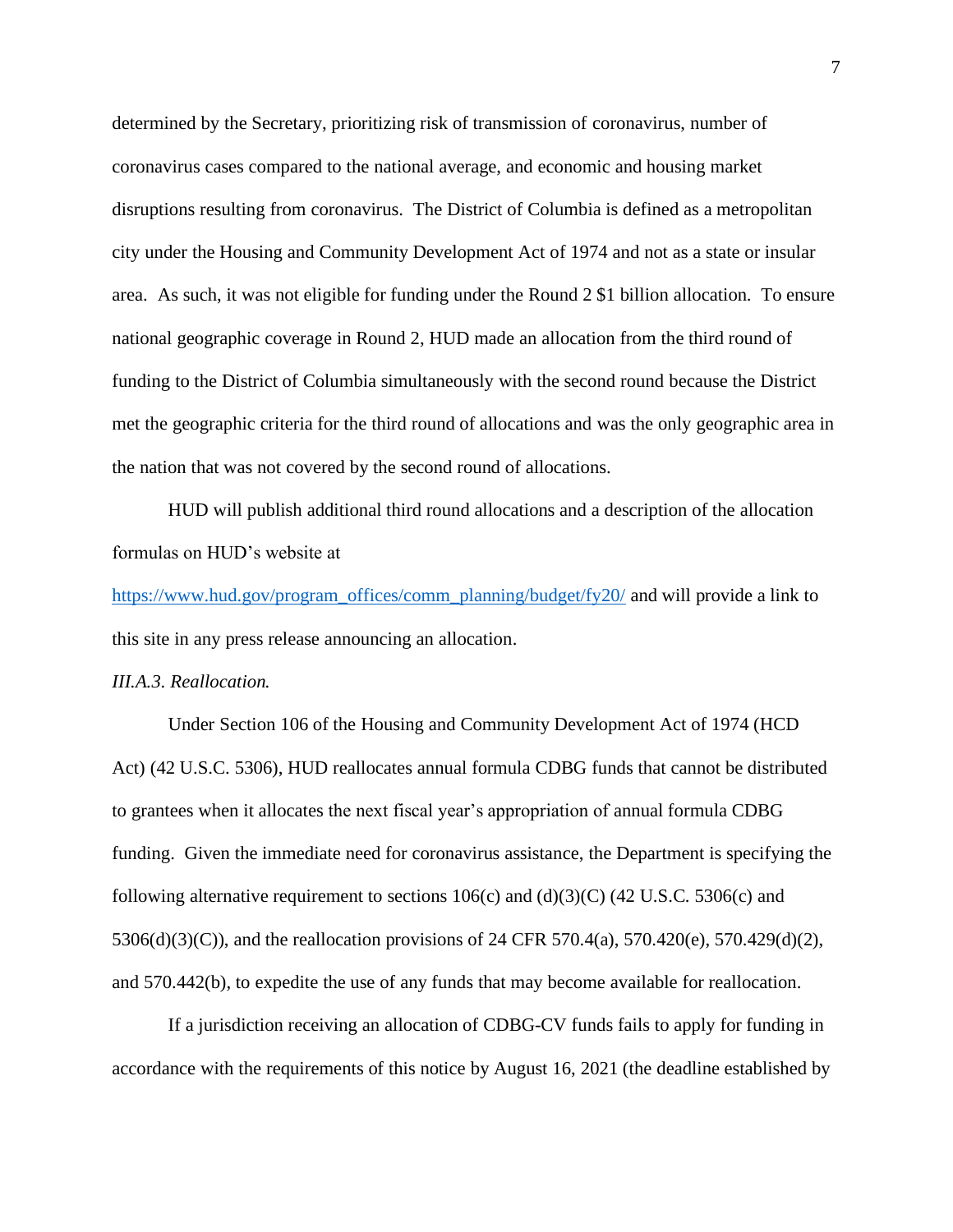the CARES Act) or HUD is unable to distribute funds to a grantee for another reason, HUD may notify the jurisdiction of the cancellation of all or part of its allocation amount. Funds that are not awarded to jurisdictions under the formulas described in paragraphs III.A.1. and III.A.2. may be reallocated based on factors identified in the CARES Act, as determined by the Secretary. If made, reallocations will be published on HUD's website.

## <span id="page-7-0"></span>*III.B. CDBG-CV Grant Rules, Waivers, and Alternative Requirements*

This section describes program flexibilities in the CARES Act and provides waivers and alternative requirements to expedite or facilitate the use of CDBG-CV funds. The rules, waivers, and alternative requirements described in this section only apply to CDBG-CV grants (as specified in this section) and in some cases to fiscal year 2019 and fiscal year 2020 CDBG grants (as specified in section IV) and program income (as specified in sections III.B.5. $(f)(iv)$  and III.B.6.(a)). The CARES Act statutory flexibilities, waivers, and alternative requirements do not apply to other sources of CDBG funds (even if used in conjunction with CDBG-CV funds, fiscal year 2019 CDBG funds, or fiscal year 2020 CDBG funds) except as otherwise described in section IV.B.3.(b).

#### <span id="page-7-1"></span>*III.B.1. General Grant Requirements*

CDBG-CV grants are subject to the requirements of the CARES Act, the authorities and conditions imposed on fiscal year 2020 CDBG grants, and the mandatory provisions of this notice and waivers and alternative requirements. Except as otherwise described, grantees must comply with statutory and regulatory provisions governing the CDBG program. These include regulations at: 24 CFR part 570 subpart I (states); 24 CFR part 570 subparts A, C, D, E, F, J, K, and O for CDBG (entitlements, nonentitlement Hawaii counties and insular areas).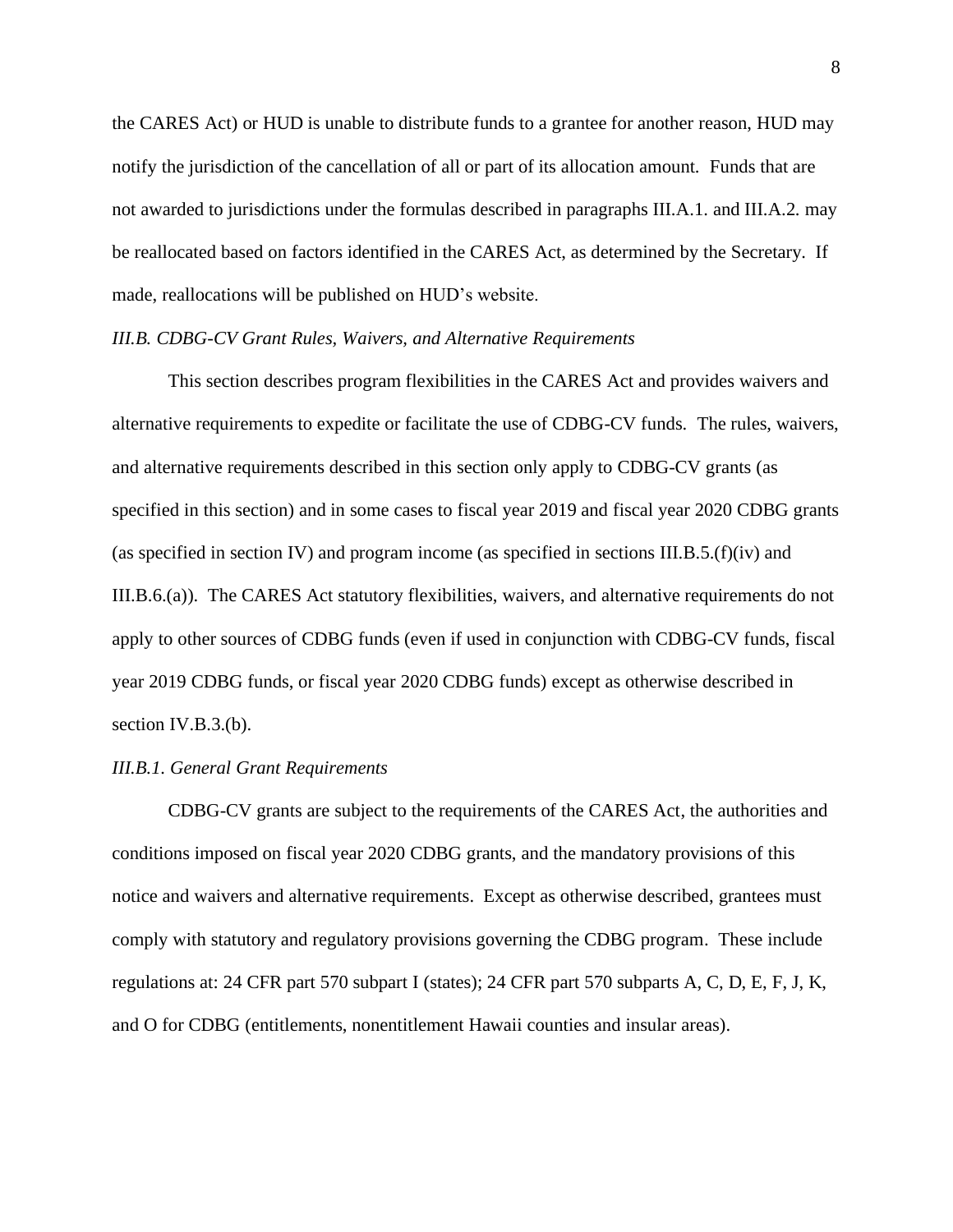To facilitate the use of CDBG-CV funds in accordance with the grant requirements, HUD is imposing an alternative requirement that the definitions of CDBG funds in 24 CFR 570.3 (entitlements) and 24 CFR 570.481(a)(2) (states) include CDBG-CV funds. This alternative requirement applies the requirements in 24 CFR part 570 to the use of CDBG-CV funds, except as modified by rules, waivers, and alternative requirements applicable to CDBG-CV grants.

CDBG-CV grant agreements will impose requirements by incorporating program rules, waivers, and alternative requirements (including those published in memoranda, in this and any future notices).

Grantees should not assume that their normal CDBG funding distribution procedures are adequate to swiftly distribute and use CDBG-CV grants. For example, if a grantee's existing policies mandate lengthy processes to select activities or complete procurements, grantees should try to expedite actions with local waiver authorities or emergency procedures that may be available without state or local rulemaking. In addition, urban counties that normally distribute CDBG funds on a proportional basis among all participating jurisdictions should consider whether their normal procedures would result in funding awards that are too small to be used expeditiously and productively by the participating jurisdictions.

#### <span id="page-8-0"></span>*III.B.2. Responsible Use of CARES Act Funds*

CDBG-CV funds are subject to additional measures designed to prevent fraud, waste, and abuse. HUD will conduct regular oversight and monitoring activities to determine that use of CDBG-CV funds is consistent with grant requirements and limited to the necessary and reasonable costs of activities to prevent, prepare for, and respond to coronavirus. Measures to increase transparency and accountability include: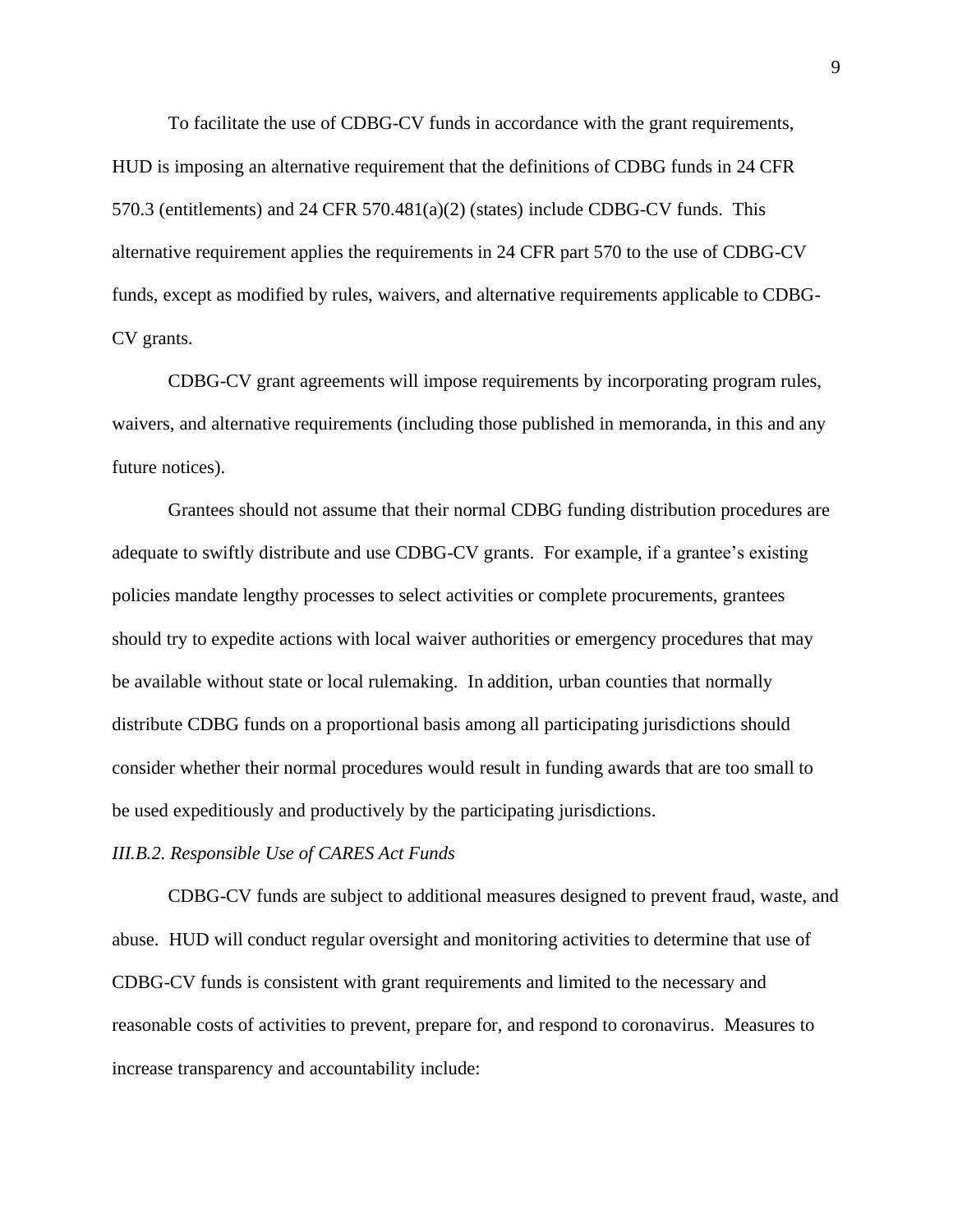- regular reporting on the use of CDBG-CV funds, including reporting that may be required by the CARES Act to conduct audits and reviews of programs, operations, and expenditures relating to funds under the CARES Act and the Coronavirus response (see section III.B.8. for information on reporting requirements); and
- a requirement that grantees prevent the duplication of benefits that is caused when a person, household, business, or other entity receives financial assistance from multiple sources for the same purpose, and the total assistance is more than the total need (see section III.B.9. for information on duplication of benefits).

## <span id="page-9-0"></span>*III.B.3. Overview of Process to Receive CDBG-CV Grants*

On April 2, 2020, HUD published the first round of CDBG-CV allocations on the hud.gov website and notified jurisdictions of their allocation amounts. On April 9, 2020, John Gibbs, Acting Assistant Secretary for Community Planning and Development, issued a memorandum with the subject, "*CARES Act Flexibilities for CDBG Funds Used to Support Coronavirus Response and plan amendment waiver*" ("April 9 memorandum"), available at [https://www.hud.gov/sites/dfiles/CPD/documents/CARES-Act-Flexibilities-CDBG-Funds-Used-](https://www.hud.gov/sites/dfiles/CPD/documents/CARES-Act-Flexibilities-CDBG-Funds-Used-Support-Coronavirus-Response.pdf)[Support-Coronavirus-Response.pdf.](https://www.hud.gov/sites/dfiles/CPD/documents/CARES-Act-Flexibilities-CDBG-Funds-Used-Support-Coronavirus-Response.pdf) The memorandum advised grantees to amend or prepare consolidated plan submissions for CDBG-CV grants as soon as possible. Grantees may have partially or fully completed the application process before HUD publishes this notice.

The April 9 memorandum also granted waivers to expedite this process of applying for CDBG-CV funds by permitting application for a grantee's share of the first \$2 billion through a substantial amendment to a grantee's most recent annual action plan (the most recent year may be the 2019 annual action plan). These waivers and alternative requirements describing the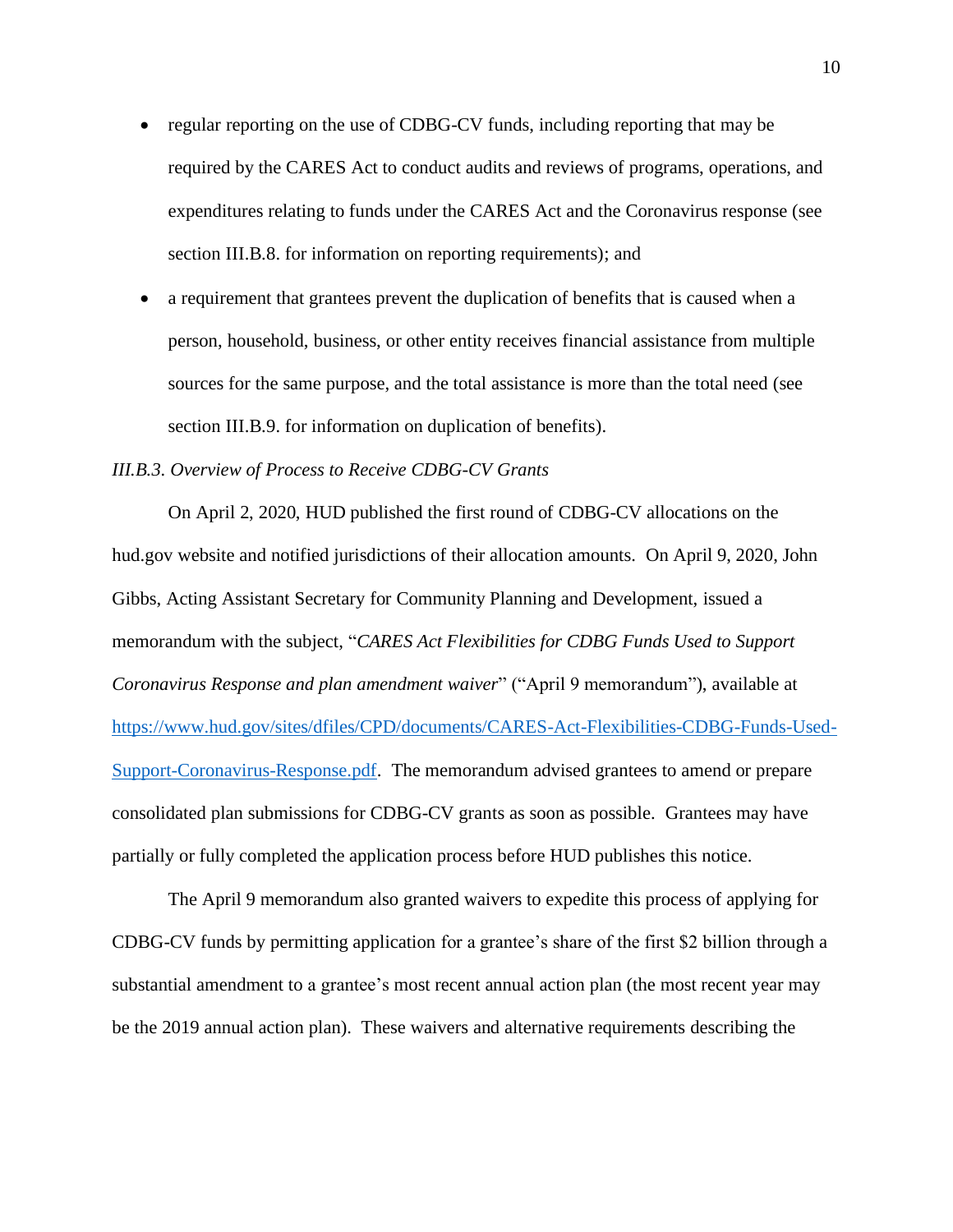content of a substantial amendment to add CDBG-CV allocations to the most recent annual action plan are in section III.B.4.(b)(i).

Submitting a substantial amendment may speed access to grant funds because consultation and public hearings are not required (although 24 CFR 570.441(e)(2) requires insular areas to hold a public hearing for amendments, section III.B.4.(a)(iii) waives this requirement for CDBG-CV substantial amendments). However, the April 9 memorandum does not preclude grantees from applying by submitting a FY 2020 Action Plan that includes the CDBG-CV funds. If the grantee chooses to include CDBG-CV grant funds in its annual action plan for FY 2020 funds, the grantee must comply with action plan submission procedures in 24 CFR part 91 (including consultation and a public hearing), as modified by the waiver and alternative requirements in paragraph  $III.B.4.(a)(iv)$ , which apply the CARES Act citizen participation flexibilities to all consolidated plan formula grant programs.

The following procedures apply regardless of whether the grantee applies for CDBG-CV funds through an action plan or action plan substantial amendment:

- Rather than wait to apply until HUD allocates all available CDBG-CV funds, HUD recommends that grantees apply as soon as possible for CDBG-CV funds that HUD has allocated. Grantees receiving subsequent allocations can make substantial amendments to apply for subsequent allocation amounts after they are announced.
- All grantees may adopt and use expedited procedures to draft, propose, modify, or amend consolidated plans for CDBG-CV and fiscal year 2019 and 2020 CDBG grants as described in section III.B.4. These expedited procedures amend the grantee's citizen participation plan and require it be published for no less than 5 calendar days to solicit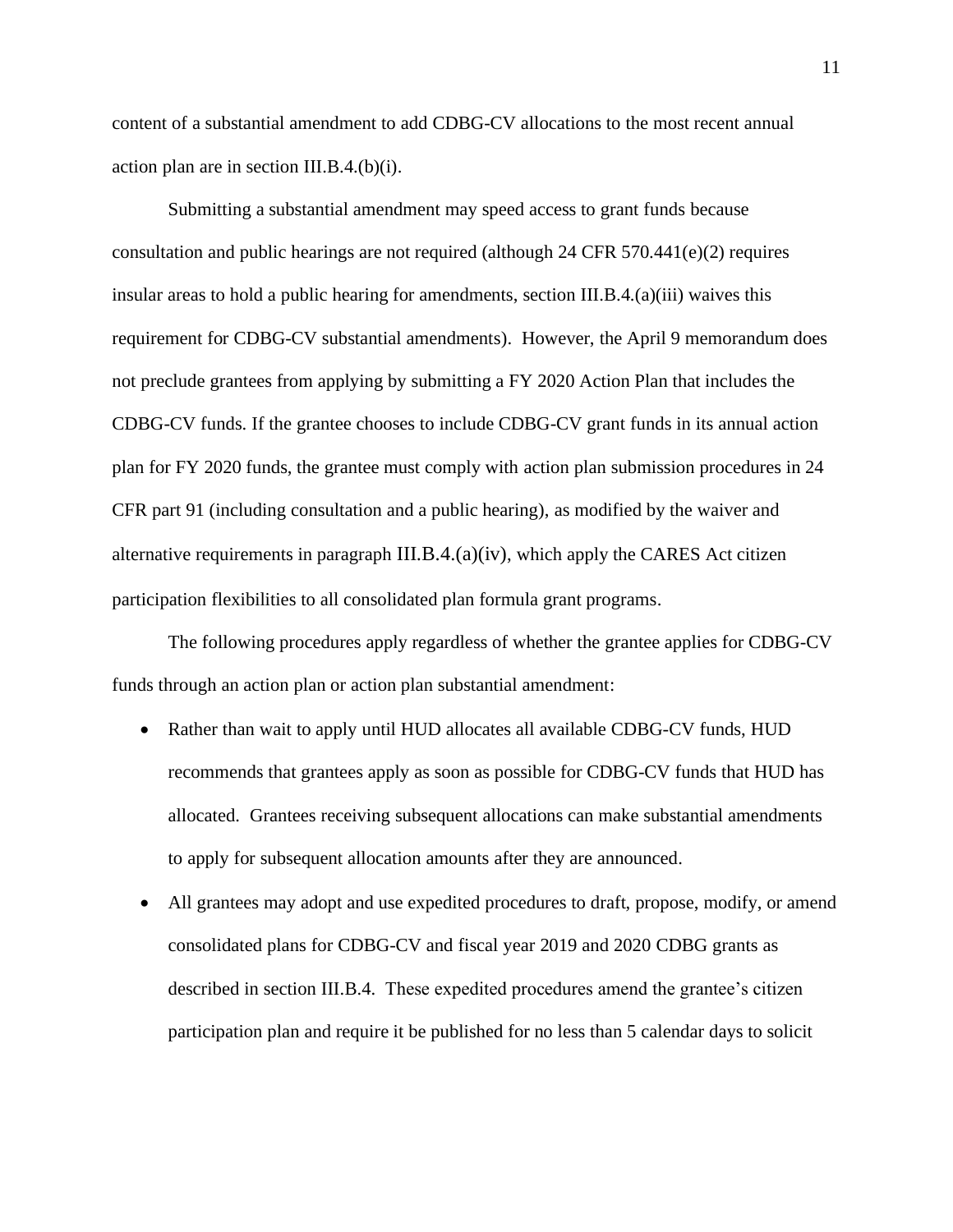public comment. Expedited procedures may include virtual hearings, as described in section III.B. $4.(a)(ii)$ .

- The grantee must publish its application for CDBG-CV funds (whether through a new action plan or action plan substantial amendment) for no less than 5 calendar days to solicit public comment. The comment period can run concurrently with the comment period on changes to add expedited procedures to the citizen participation plan. The grantee must respond to public comments.
- The grantee must submit its application for CDBG-CV funds to HUD for review in accordance with 24 CFR 91.500. To receive a CDBG-CV grant, a grantee must also submit a SF-424, SF-424D and the certifications at 24 CFR 91.225(a) and (b) or 24 CFR 91.325(a) and (b) and 24 CFR 91.425.
- HUD and the grantee will enter a grant agreement and HUD will establish the grantee's line of credit.
- The grantee may draw funds from the line of credit after the Responsible Entity completes applicable environmental review(s) pursuant to 24 CFR part 58 and, as applicable, receives from HUD the Authority to Use Grant Funds (AUGF) form and certification.

## <span id="page-11-0"></span>*III.B.4. Application for Grant Funds and Citizen Participation*

This section III.B.4. describes the CDBG program flexibilities in the CARES Act and additional waivers and alternative requirements that HUD granted to facilitate or expedite the process to amend consolidated plans and apply for CDBG-CV grants.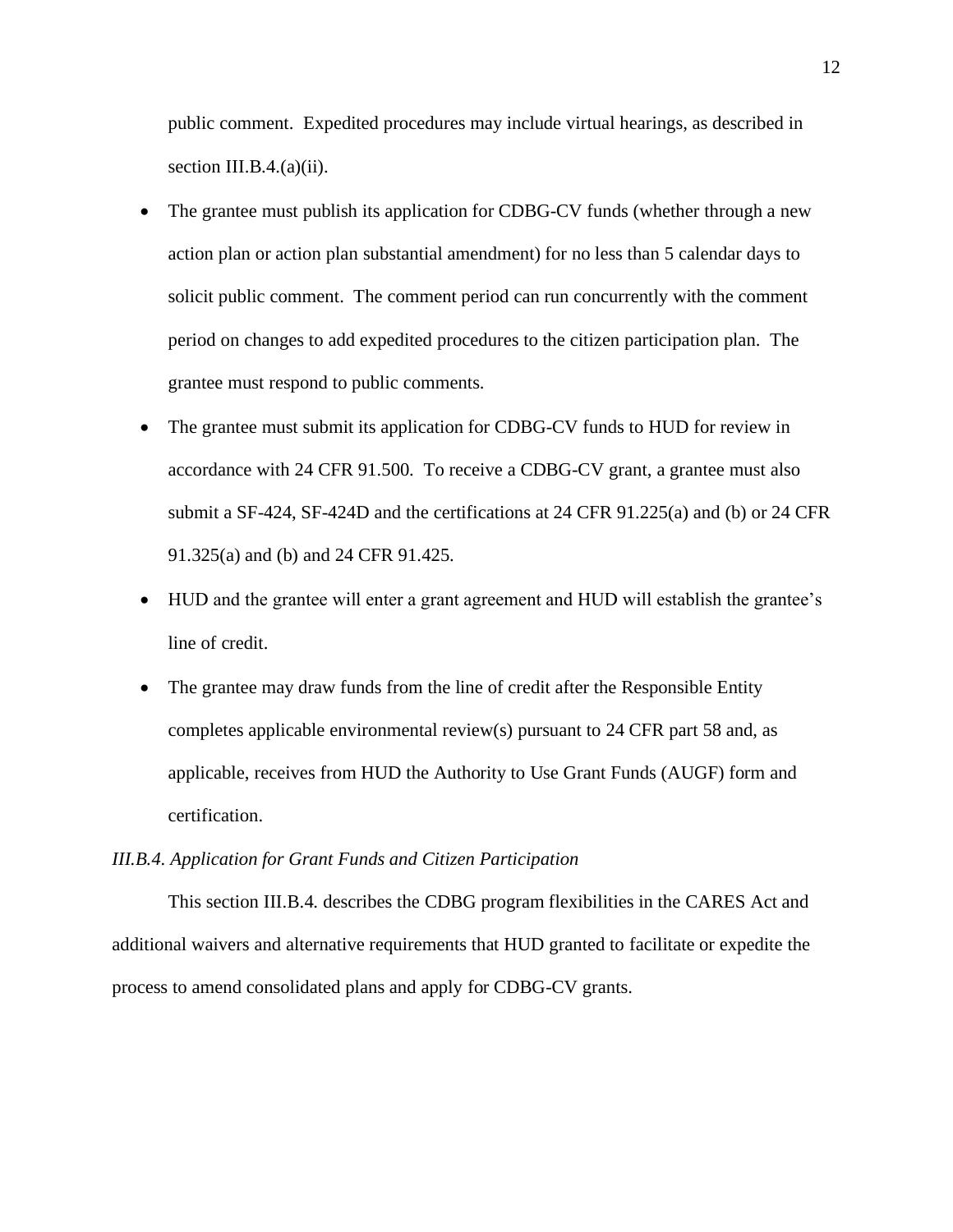#### *III.B.4.(a) Expedited Citizen Participation and Virtual Hearings*

The CARES Act permits grantees to adopt expedited citizen participation procedures and hold virtual hearings for consolidated plan submissions for CDBG-CV funds and for CDBG grants for fiscal years 2019 and 2020. Section III.B.4.(a)(iii) includes a corollary waiver and alternative requirement to permit states to extend these flexibilities to units of general local government and insular areas. Section III.B.4.(a)(iv) includes a corollary waiver and alternative requirement extending these flexibilities to other consolidated plan formula programs.

## *III.B.4.(a)(i) Citizen Participation, Public Notice and Comment Period*. The

CARES Act authorizes a CDBG-CV grantee to adopt and utilize expedited procedures to prepare, propose, modify, or amend its consolidated plan, notwithstanding sections 104(a)(2), (a)(3), and (c) of the HCD Act (42 U.S.C. 5304(a)(2), (a)(3), and (c)) and section 105 of the Cranston-Gonzalez National Affordable Housing Act (NAHA, at 42 U.S.C. 12705). The expedited procedures may permit virtual hearings, as described in section III.B.4.(a)(ii), whenever a public hearing is required by 24 CFR 91.105 (entitlements), 91.115 (states), 570.431 (Hawaii counties), 570.441 (insular areas), or by the grantee's citizen participation plan. Expedited procedures adopted by the grantee shall provide citizens with notice and a reasonable opportunity to comment of no less than 5 days.

Expedited procedures must be published for no less than 5 calendar days to solicit public comment, and once adopted, become part of the grantee's citizen participation plan. The public comment period for incorporating expedited procedures into the citizen participation plan may run concurrently with the public comment period on a proposed CDBG-CV substantial amendment or other proposed consolidated plan submissions for CDBG-CV funds and fiscal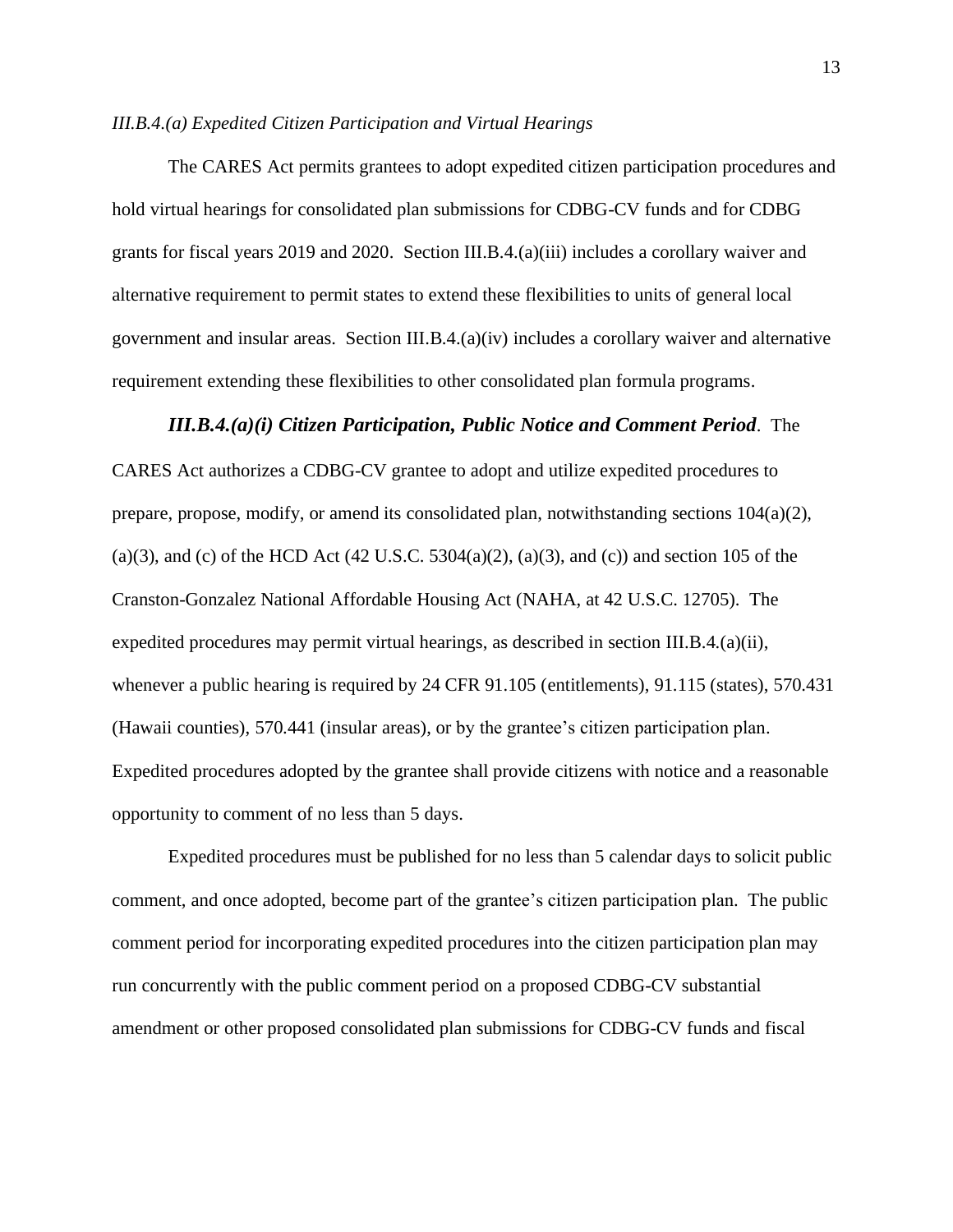year 2019 and 2020 CDBG grants. Consolidated plan submissions for other programs are addressed in section III.B.4.(a)(iv).

The CARES Act modifies the annual formula CDBG program requirement that a grantee must solicit comments from its citizens for a period of at least 30 days before it submits a substantial amendment or an annual action plan to HUD.

*III.B.4.(a)(ii) Virtual Hearings*. For as long as national or local health authorities recommend social distancing and limiting public gatherings for public health reasons, the CARES Act authorizes the grantee to hold virtual hearings in lieu of in-person public hearings for CDBG-CV grants and for fiscal year 2019 and 2020 CDBG grants (virtual hearings for other consolidated plan formula programs are addressed in section III.B.4.(a)(iv)). All virtual hearings held under the authority provided by the CARES Act shall provide reasonable notification and access for citizens in accordance with the grantee's certifications, timely responses from local officials to all citizen questions and issues, and public access to all questions and responses.

Therefore, grantees may use online platforms to hold virtual hearings that facilitate public access to all questions and responses and provide timely responses from local officials. Additionally, grantees must take appropriate actions to encourage the participation of all residents, including the elderly, minorities, persons with limited English proficiency, as well as persons with disabilities, consistent with the jurisdiction's citizen participation plan.

The CARES Act does not modify nondiscrimination requirements. Consistent with 24 CFR 91.105 (entitlements) and 91.115 (states), and 24 CFR 570.431 (Hawaii counties) and 570.441 (insular areas), a jurisdiction is expected to take whatever actions are appropriate to encourage the participation of all its citizens in virtual and in-person hearings, including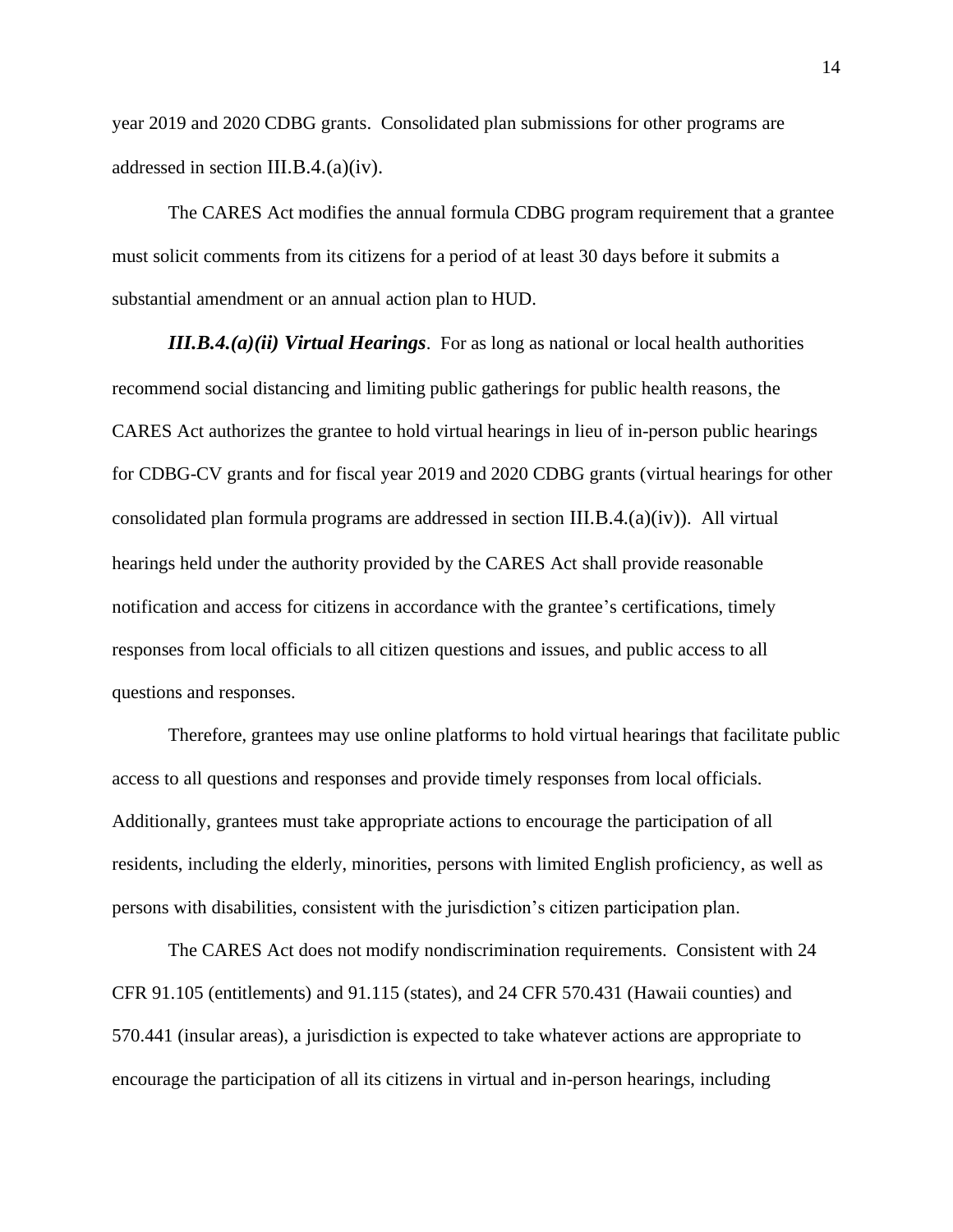minorities and persons with limited English proficiency, as well as persons with disabilities. Whether hearings are in-person or virtual, grantees must take appropriate steps to ensure effective communication with persons with disabilities consistent with the requirements of accessibility laws, such as Section 504 of the Rehabilitation Act and the Americans with Disabilities Act. The grantee must provide appropriate auxiliary aides and services where necessary to afford individuals with hearing and vision impairments an equal opportunity to access and participate in such hearings. These may include effective methods that make aurally delivered information available to individuals who are deaf or hard or hearing, and visually delivered materials available to individuals who are blind or have low vision. The type of auxiliary aid or service necessary to ensure effective communication will vary in accordance with the method of communication used by the individual; the nature, length, and complexity of the communication involved; and the context in which the communication is taking place. In determining what types of auxiliary aids and services are necessary, a grantee shall give primary consideration to the requests of individuals with disabilities. In order to be effective, auxiliary aids and services should be provided in accessible formats, in a timely manner, and in such a way as to protect the privacy and independence of the individual with a disability. For virtual hearings, such steps should include ensuring that information is provided on an accessible website, that e-mails and other digital notifications are accessible, and that the application or platform used to host the hearing is also accessible. Additional services such as audio description or captioning may also be needed to provide effective communication in a digital context. Helpful guidelines for ensuring the accessibility of web-based and digital materials are available through the World Wide Web Consortium's Web Accessibility Initiative at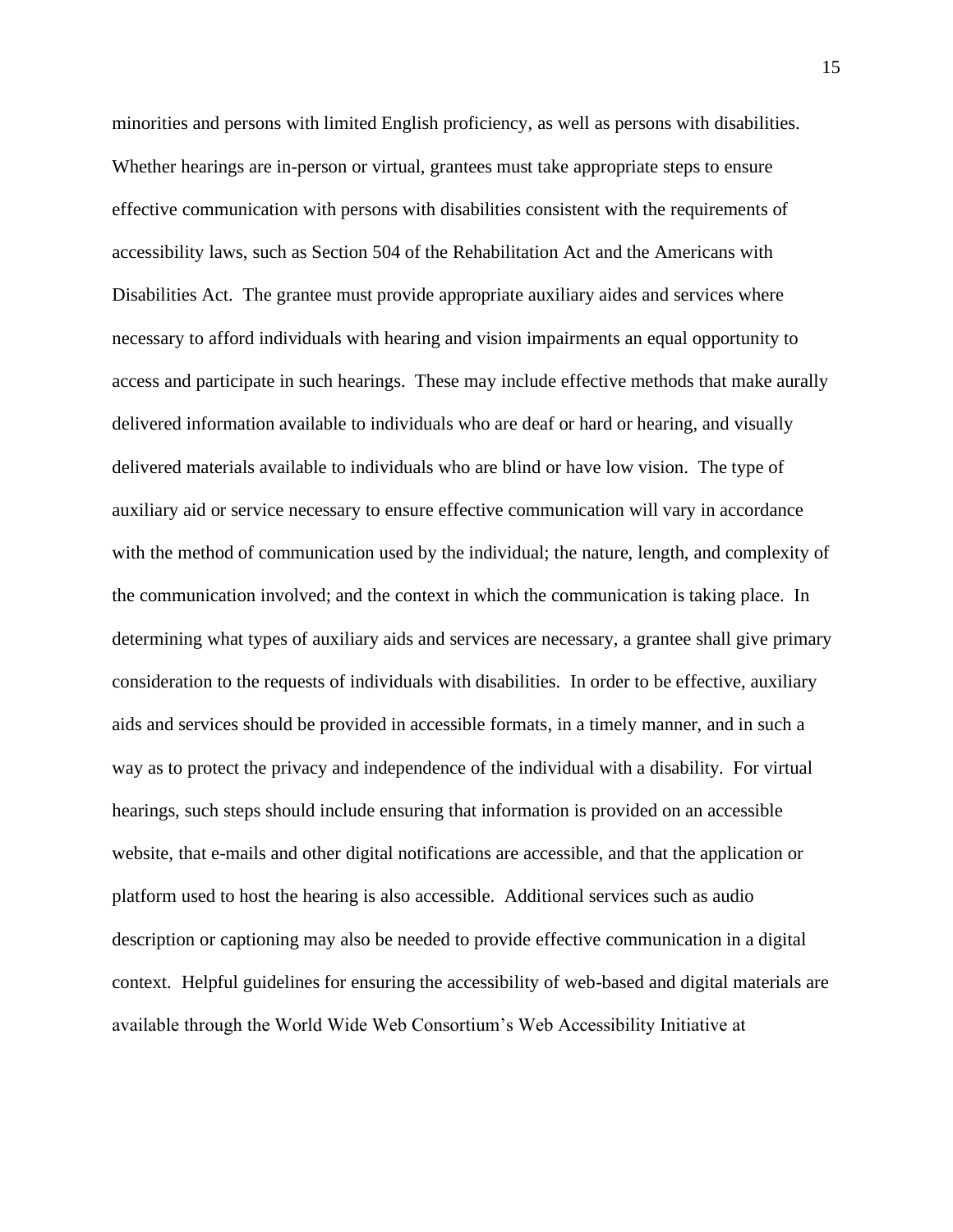[https://www.w3.org/WAI/.](https://www.w3.org/WAI/) Examples of auxiliary aids and services that may be necessary when conducting hearings online can be found at 28 CFR 35.104.

Grantees must also take reasonable steps to provide meaningful access to persons with limited English proficiency consistent with Title VI of the Civil Rights Act. To ascertain their obligations, grantees should conduct the four-factor analysis set forth in HUD's limited English proficiency guidance found at [https://www.hud.gov/sites/documents/FINALLEP2007.PDF,](https://www.hud.gov/sites/documents/FINALLEP2007.PDF) which may be covered by grantees' Language Assistance Plan, recognizing that the use of the internet to conduct such a hearing may change the analysis. For virtual or online hearings, such services may also include translation of documents and captioning or interpretation in the appropriate language(s). More information on the four-factor analysis and other requirements can be found at [https://www.hud.gov/sites/documents/FINALLEP2007.PDF.](https://www.hud.gov/sites/documents/FINALLEP2007.PDF)

## *III.B.4.(a)(iii) Modifications to citizen participation requirements for local*

# *governments that receive funds from States and for insular areas.* HUD is clarifying that

by authorizing states to adopt expedited citizen participation procedures, the CARES Act authorized expedited procedures and virtual public hearings for citizen participation by units of general local government that receive CDBG-CV funds from a state through a method of distribution. This is because 24 CFR 91.115(e) requires states to include citizen participation requirements for units of general local government in its own citizen participation plan. Expedited procedures must still describe how units of local governments receiving funds from the state will meet the citizen participation requirements in 24 CFR 570.486.

Additionally, HUD is waiving the requirement in  $570.441(e)(2)$  that an insular area must hold a public hearing on a substantial amendment. Instead, HUD is imposing an alternative requirement to permit the insular area to adopt expedited requirements by modifying its citizen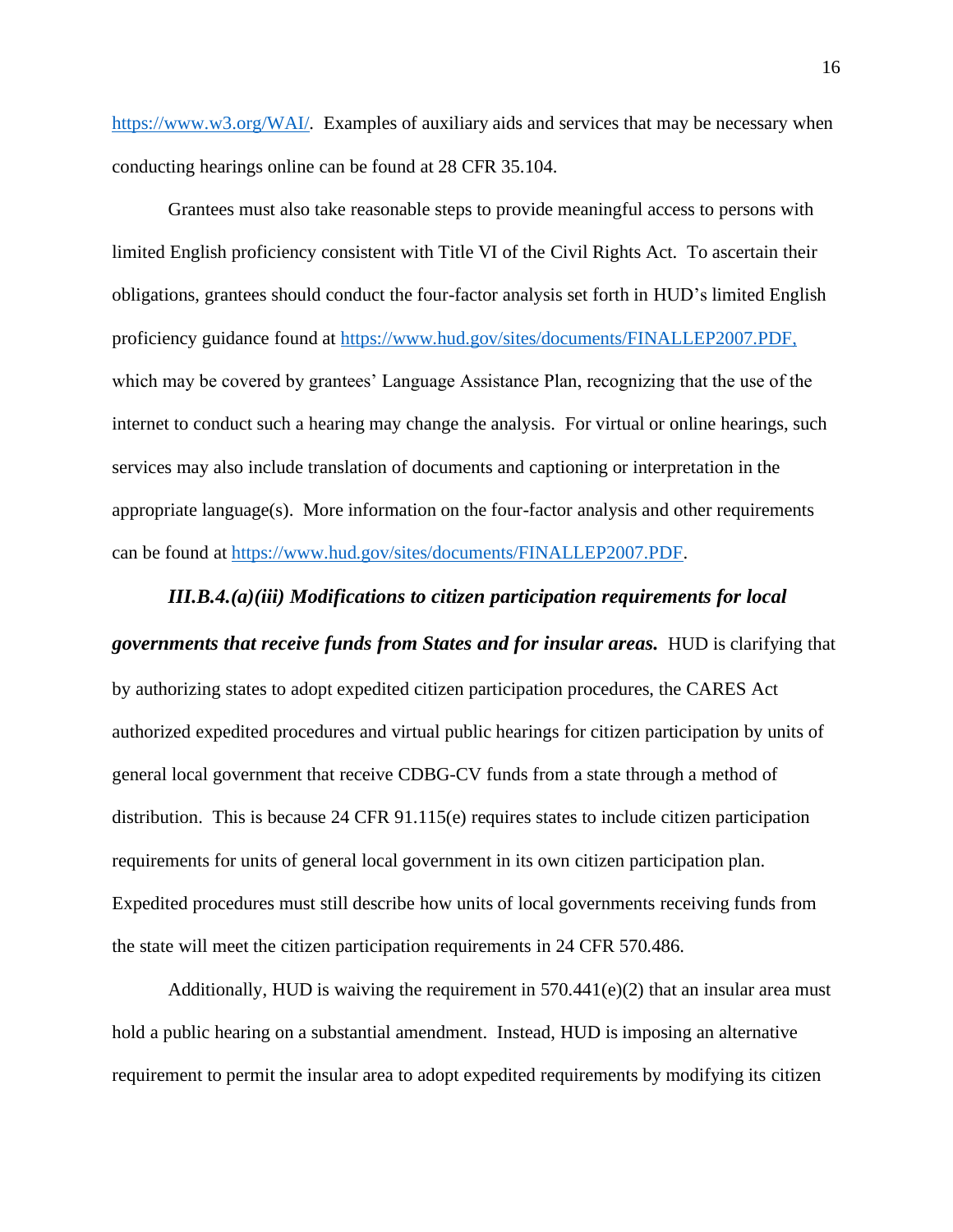participation plan to replace the hearing if it provides community residents with reasonable notice and an opportunity to comment on substantial amendments to the consolidated plan or annual action plan.

*III.B.4.(a)(iv) Extension of CARES Act Flexibilities to All Consolidated Plan Formula Programs (CDBG, CDBG-CV, HOME, HOPWA, HTF, ESG) and Section 108 Loan Guarantees.* The CARES Act altered consolidated plan citizen participation requirements for some CDBG-CV grants, fiscal year 2019 and 2020 annual formula CDBG grants, and Emergency Solutions Grant supplemental CARES Act (ESG-CV) grants. It did not modify citizen participation for other annual formula CDBG and ESG grants, Section 108 Loan Guarantees, or for HOME Investment Partnerships (HOME), Housing Trust Fund (HTF), and Housing Opportunities for Persons With AIDS (HOPWA) formula programs before fiscal year 2019.

On April 1, 2020, HUD issued two waivers to modify citizen participation requirements for consolidated plan substantial amendments for CDBG, ESG, HOME, HTF, and HOPWA. The first eliminated the 30-day minimum for the required public comment period for substantial amendments, provided that no less than 5 days are provided for public comments on each substantial amendment concerning the proposed uses of CDBG, HOME, HTF, HOPWA, or ESG funds. The second allowed grantees to determine what constitutes reasonable notice and opportunity to comment, given their circumstances, for the 2020 program year. The waivers were published in a memorandum signed by Acting Assistant Secretary John Gibbs on March 31, 2020. It is available at: [https://www.hud.gov/sites/dfiles/CPD/documents/Availability-of-](https://www.hud.gov/sites/dfiles/CPD/documents/Availability-of-Waivers-of-CPD-Grant-Program-and-Consolidated-Plan-Requirements-to-Prevent-the-Spread-of-COVID-19-and-Mitigate-Economic-Impacts-Caused-by-COVID-19.pdf)[Waivers-of-CPD-Grant-Program-and-Consolidated-Plan-Requirements-to-Prevent-the-Spread](https://www.hud.gov/sites/dfiles/CPD/documents/Availability-of-Waivers-of-CPD-Grant-Program-and-Consolidated-Plan-Requirements-to-Prevent-the-Spread-of-COVID-19-and-Mitigate-Economic-Impacts-Caused-by-COVID-19.pdf)[of-COVID-19-and-Mitigate-Economic-Impacts-Caused-by-COVID-19.pdf](https://www.hud.gov/sites/dfiles/CPD/documents/Availability-of-Waivers-of-CPD-Grant-Program-and-Consolidated-Plan-Requirements-to-Prevent-the-Spread-of-COVID-19-and-Mitigate-Economic-Impacts-Caused-by-COVID-19.pdf)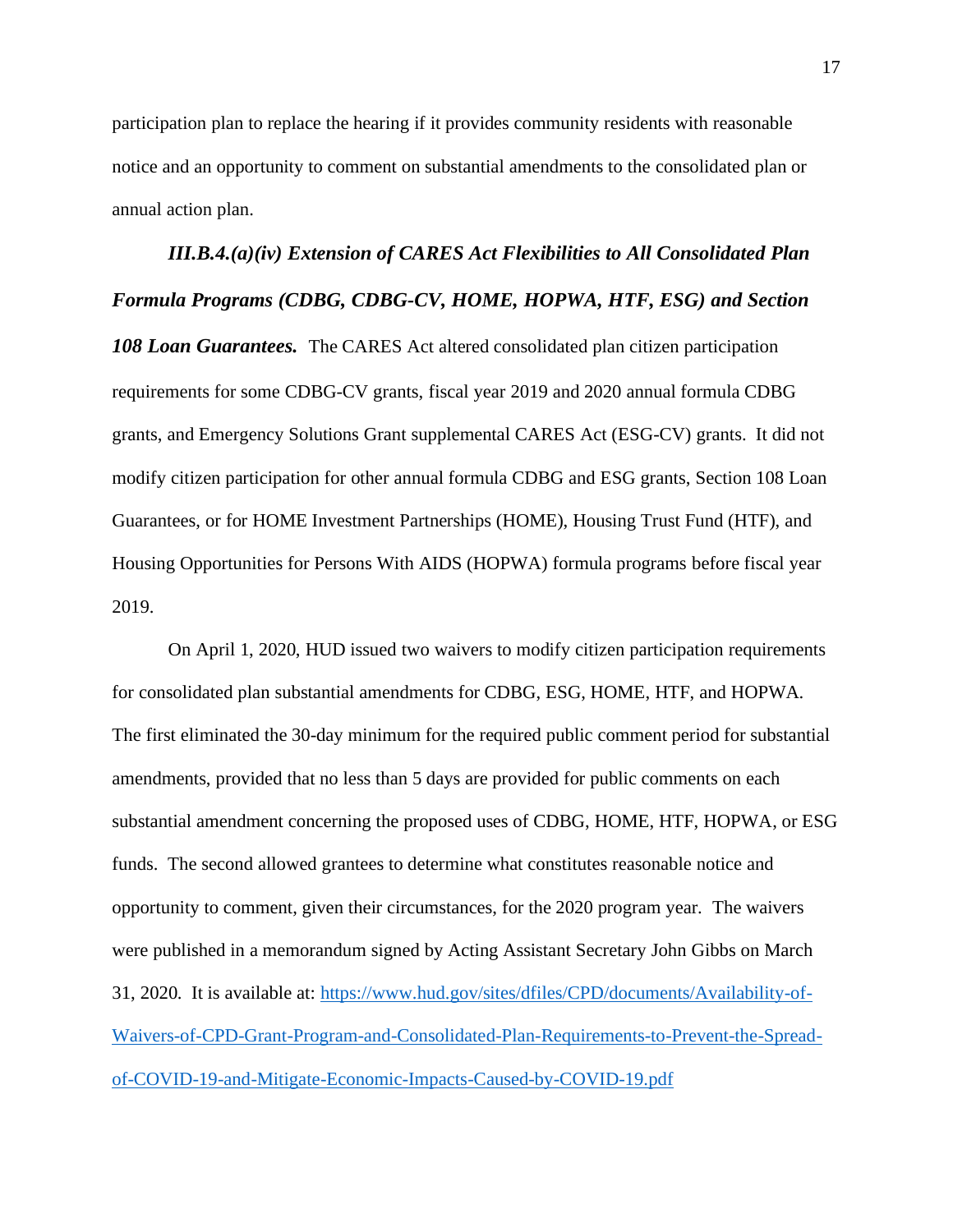HUD is now issuing waivers and alternative requirements to expedite procedures to modify citizen participation plans for *all* 2020 fiscal year consolidated plan and annual action plan submissions that pertain to ESG, HOME, HTF, and HOPWA formula programs. The waivers are necessary to effectively implement the CARES Act flexibilities offered to CDBG grantees because planning and annual action plan consolidated plan submissions for CDBG-CV and CDBG grants are inextricably linked with the consolidated plan submissions for ESG, HOME, HTF, and HOPWA.

In 1995, HUD published the consolidated plan regulation at 24 CFR part 91. The consolidated plan replaced the following separate application and planning submissions: the Comprehensive Housing Affordability Strategy (CHAS), enacted by NAHA at 42 U.S.C. 12701, the Community Development Plan requirements, added to the CDBG program by NAHA (42 U.S.C. 5304), the CDBG final statement, the HOME program description, and the ESG and HOPWA applications. In 2015, HUD published an interim rule that added HTF to the consolidated planning regulations. States and units of general local government (including insular areas) that apply for Section 108 loan guarantees pursuant to 24 CFR 570.704 may also be required to include the use of guaranteed loan funds in their consolidated plans.

Grantees that apply for CDBG-CV or CDBG funds as part of their 3-5 year consolidated plan or annual action plan submissions cannot reasonably take advantage of the expedited CARES Act citizen participation requirements unless the other programs included in these submissions are subject to the same expedited requirements. Creating a separate application process for CDBG-CV and CDBG funds would add time and complications that are likely to delay the availability of funds and undermine the purpose of the CARES Act provisions to expedite assistance. Further, separating CDBG planning and applications would thwart several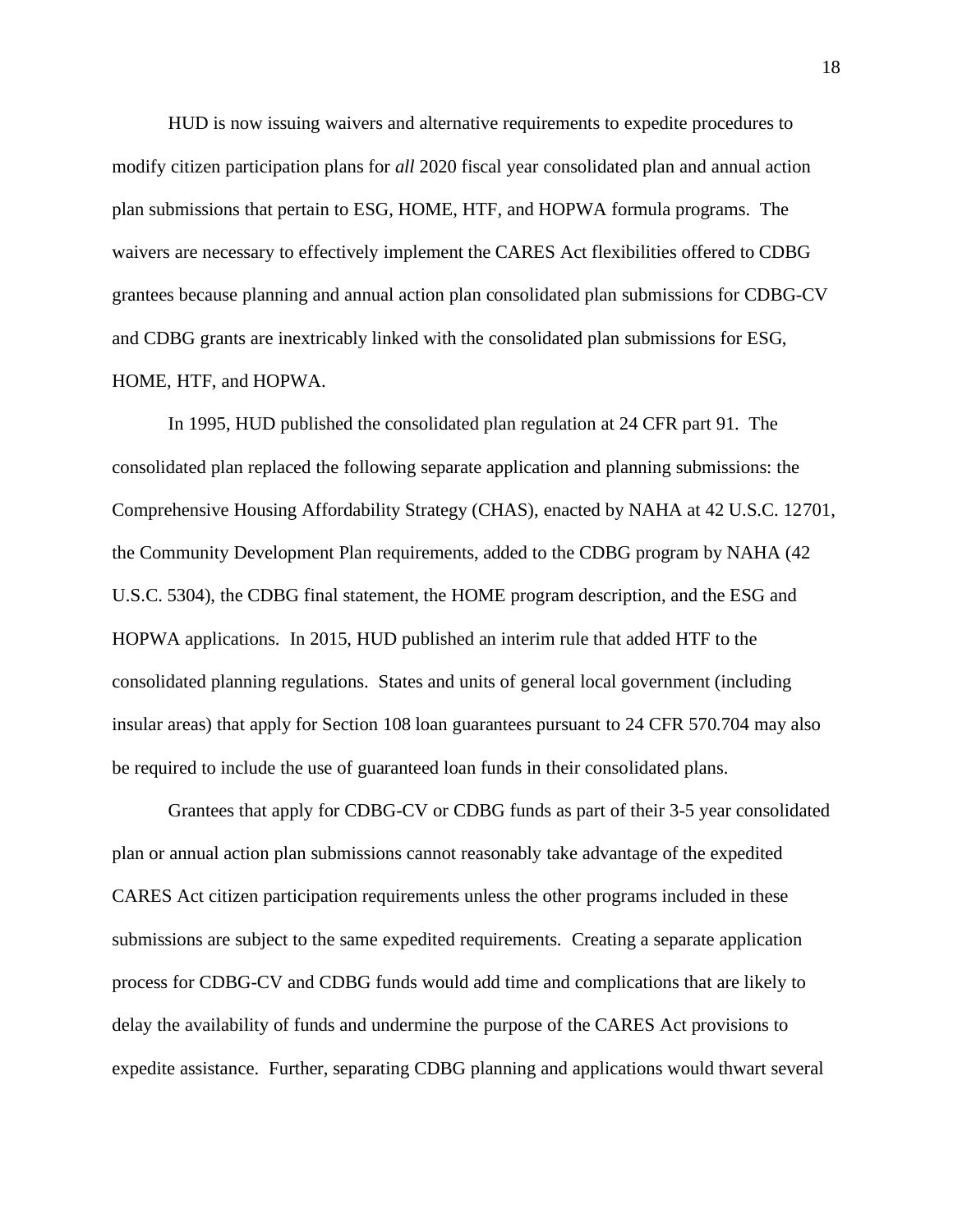of the reasons cited for the consolidated planning rule, e.g., providing comprehensive information on the jurisdiction that is easy to understand and reducing paperwork and simplifying the process of requesting and obtaining federal funds available to the jurisdictions (60 FR 1878, published January 5, 1995).

Therefore, HUD is waiving provisions at 24 CFR 91.105(b)(4), (c)(2) and (k), 24 CFR 91.115(b)(4), (c)(2) and (i), 24 CFR 91.401, 24 CFR 570.431, 24 CFR 570.441, and 24 CFR 570.704 to the extent necessary to permit the following alternative requirement: CDBG, HOME, HTF, HOPWA, and ESG grantees may modify their citizen participation plans to adopt expedited procedures that apply when the grantees prepare, propose, modify, or amend any consolidated plan submissions that contain uses of CDBG-CV funds or uses of fiscal year 2019 or 2020 CDBG funds to prevent, prepare for, and respond to coronavirus. The expedited procedures must, at a minimum, provide citizens with notice and a reasonable opportunity to comment of no less than 5 days.

Additionally, HUD is waiving provisions at 24 CFR 91.105(b) and (e), 24 CFR 91.115(b) and (e), 24 CFR 91.401, and 24 CFR 570.431, 570.441, and 570.486(a) to the extent necessary to establish the following alternative requirement. For as long as national or local health authorities recommend social distancing and limiting public gatherings for public health reasons, CDBG, ESG, HOME, HTF, and HOPWA grantees, and units of general local government receiving CDBG funds from state or insular area CDBG grantees, may hold virtual hearings in lieu of inperson public hearings to fulfill public hearing requirements imposed by 42 USC 12707(a)(3) and the regulations at 24 CFR part 91 and 24 CFR part 570, or by the grantee's citizen participation plan.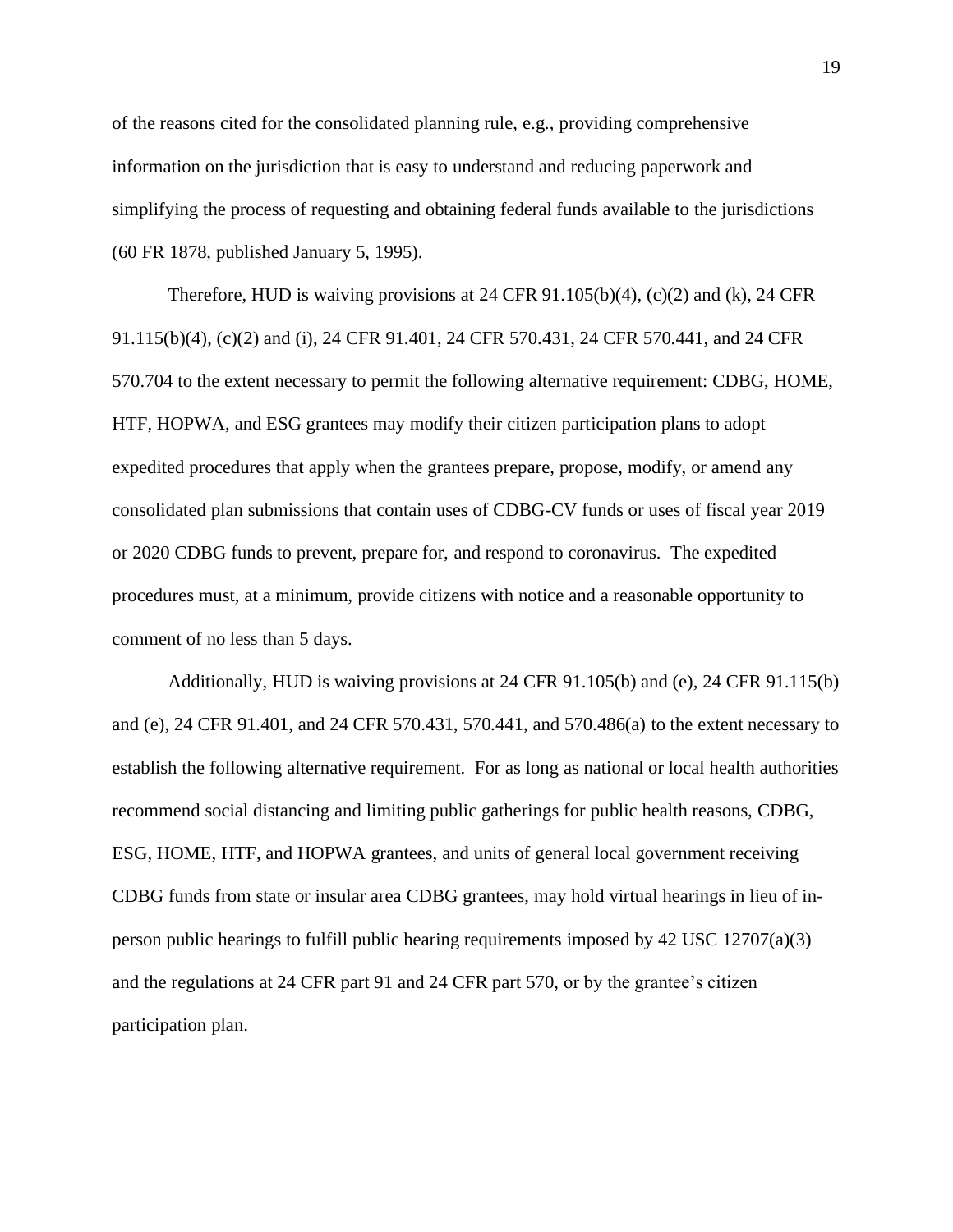For each virtual hearing, a grantee shall provide reasonable notification and access for citizens in accordance with the grantee's certifications, timely responses from local officials to all citizen questions and issues, and public access to all questions and responses. Therefore, grantees may use online platforms to hold virtual hearings that provide public access to questions and responses and provide timely responses from local officials. This alternative requirement is only applicable to consolidated planning submissions describing the use of fiscal year 2019 or 2020 annual formula funds for CDBG, ESG, HOME, HTF, and HOPWA, or for CDBG-CV or ESG-CV funds provided under the CARES Act.

HUD cannot modify requirements for CDBG grantees to mirror the elimination of citizen participation for substantial amendments and new consolidated plan submissions for ESG-CV funds because HUD cannot waive the minimum requirements the CARES Act imposed on CDBG grantees. Therefore, this waiver and alternative requirement does not alter or expand the authority for ESG grantees to omit the citizen participation and consultation requirements for consolidated plan submissions that only pertain to ESG CARES Act (ESG-CV) funding. *III.B.4.(b) CDBG-CV Application Content and Submission*

*III.B.4.(b)(i). CDBG-CV Application Content, Submission, Consistency with Other Portions of Consolidated Plan.* In the April 9 memorandum, HUD issued a waiver and alternative requirement that permits a grantee to apply for CDBG-CV funds by submitting a substantial amendment to its most recently approved annual action plan. Grantees may also apply for CDBG-CV funds in a future annual action plan submission.

As part of the application submission, HUD is temporarily waiving the requirements (found at 42 U.S.C. 12706 and 24 CFR  $91.325(a)(5)$  and  $91.225(a)(5)$ ) that grantees certify that the housing activities to be undertaken with CDBG, HOME, ESG, and HOPWA funds are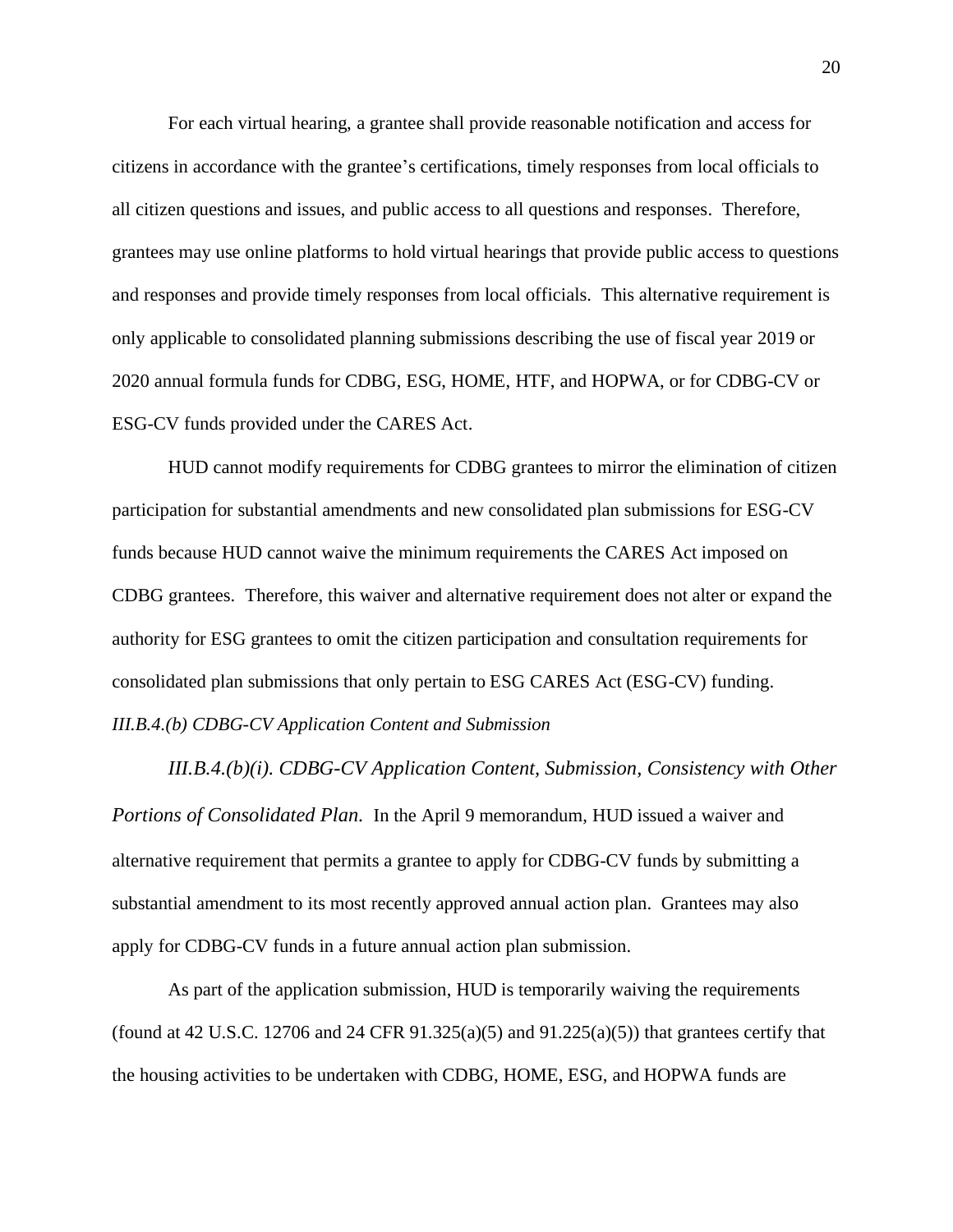consistent with the strategic plan portion of the consolidated plan. HUD is imposing a related alternative requirement that allows grantees to submit those certifications when the grantee submits its next full (3-5 year) consolidated plan due after the 2020 program year. Grantees may not have considered the needs associated with CDBG-CV funds when developing their current consolidated plan strategic plan and needs assessment.

In conjunction, HUD is temporarily waiving 42 U.S.C. 5304(e) to the extent that it requires HUD to annually review grantee performance under the consistency criteria. This waiver also only applies until the grantee submits its next full (3-5 year) consolidated plan due after the 2020 program year.

*Applying through a substantial amendment to the most recent action plan*. If the CDBG-CV application is submitted as a substantial amendment to the most recent annual action plan, the substantial amendment must include the CDBG-CV allocation as an available resource for the year. The amendment must include the proposed use of all funds and how the funds will be used to prevent, prepare for, and respond to coronavirus. To permit this expedited application process, in the April 9 memorandum HUD waived statutory provisions at 42 U.S.C. 12705(a)(2) to the extent they require updates to the housing and homeless needs assessment, (24 CFR 91.205 and 91.405), housing market analysis (24 CFR 91.210 and 91.410), and strategic plan (24 CFR 91.215 and 91.415. HUD also waived 24 CFR 91.220 (entitlements) and 91.320 (states), to the extent those regulations limit the action plan to a specific program year, to permit grantees to prepare substantial amendments to their most recent annual action plan (including their 2019 annual action plan).

In the April 9 memorandum, HUD also issued a waiver and alternative requirement to 24 CFR 91.505 to facilitate the use of the CDBG-CV funds to the extent necessary to require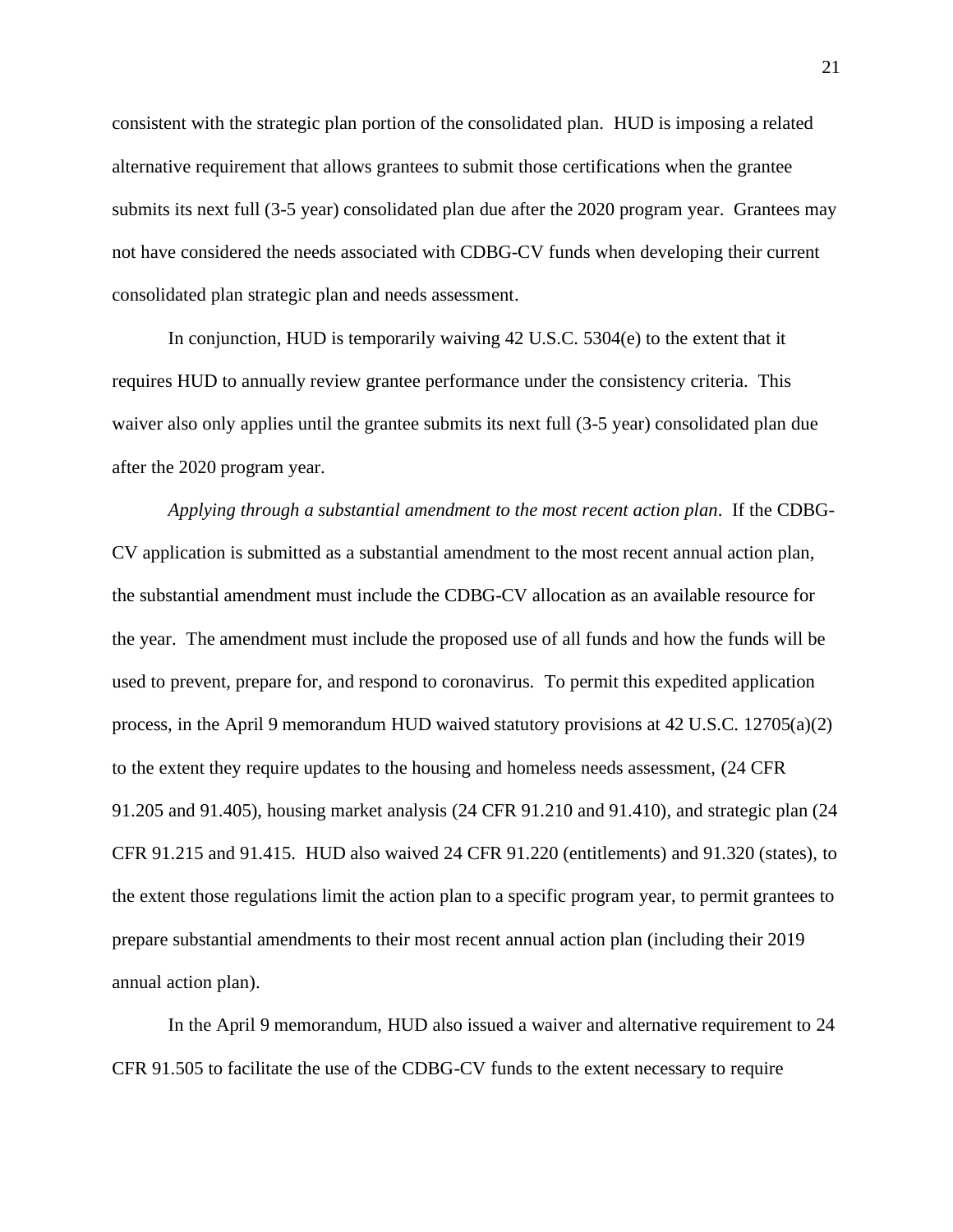submission of the substantial amendment to HUD for review in accordance with 24 CFR 91.500, and required that, to receive a CDBG-CV grant, a grantee must also submit a SF-424, SF-424D, and the certifications at 24 CFR 91.225(a) and (b) (entitlements) or 24 CFR 91.325(a) and (b) (states).

HUD is now adding to the waivers in the April 9 memorandum as follows. The abbreviated consolidated plan regulations for insular areas at 24 CFR 570.440(i) are waived to the extent necessary to impose the same alternative requirements in the April 9, 2020 waiver, so that if an insular area applies for CDBG-CV funds by submitting a substantial amendment to an abbreviated consolidated plan, the following requirements apply. The substantial amendment must include the CDBG-CV allocation as an available resource for the year. The amendment must include the proposed use of all funds and how the funds will be used to prevent, prepare for, and respond to coronavirus. The grantee must submit the substantial amendment to HUD for review in accordance with 24 CFR 91.500, and to receive a CDBG-CV grant, it must submit a SF-424, SF-424D and the certifications at 24 CFR 570.440(e).

If CDBG-CV funds are included in a substantial amendment to the most recently submitted annual action plan, existing cooperation agreements between a local government and an urban county governing other CDBG funds in the most recently submitted annual action plan (for purposes of either an urban county or a joint program) will automatically cover CDBG-CV funding as well. These cooperation agreements will continue to apply to the use of CDBG-CV funds for the duration of the CDBG-CV grant.

*Applying through a new annual action plan submission*. The action plan submission procedures in 24 CFR part 91 (including consultation and a public hearing) apply to grantees that choose to submit CDBG-CV applications by including CDBG-CV funds in a new annual action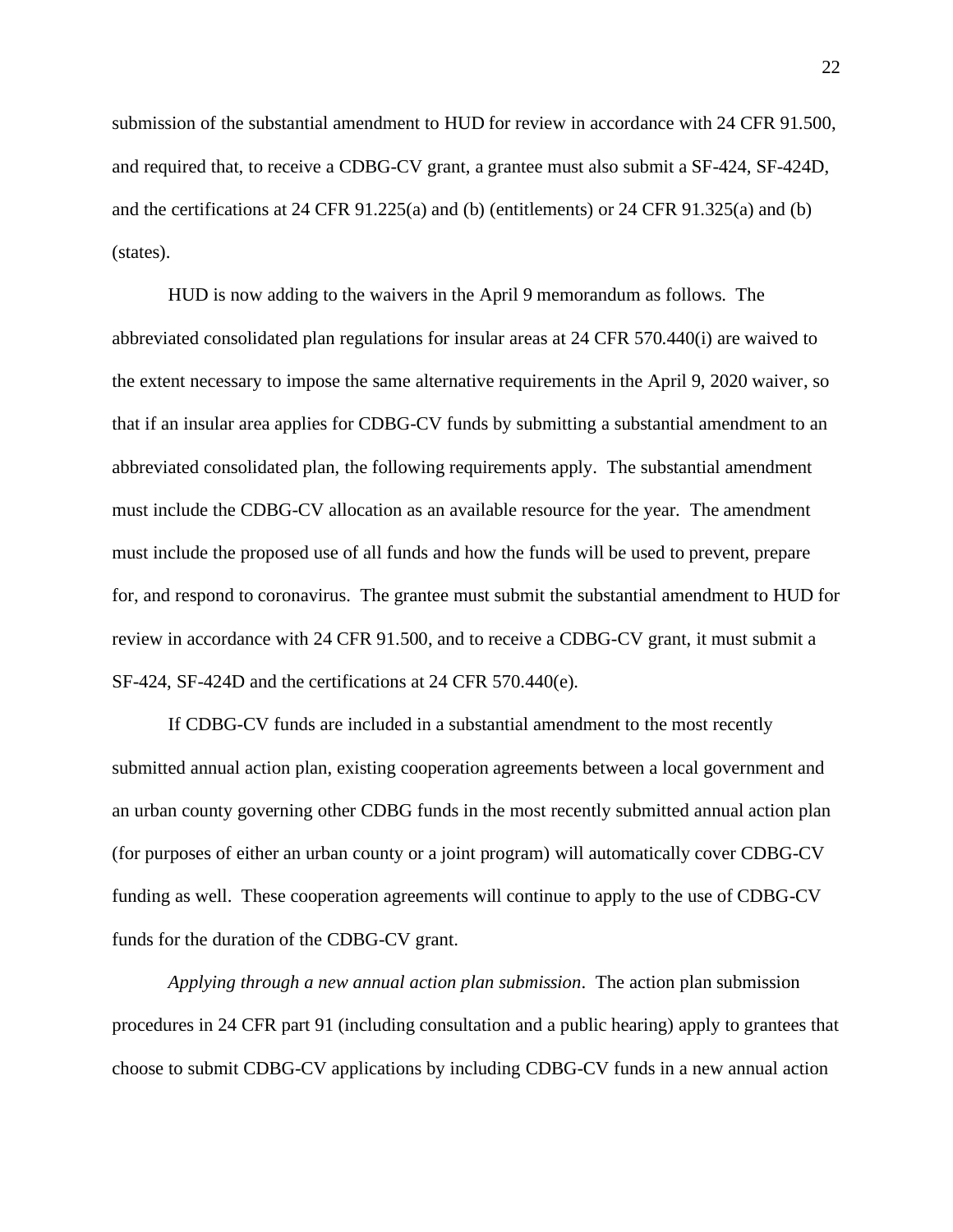plan submission. Content of action plans is described at 24 CFR 91.220 (entitlements), 91.320 (states), and 24 CFR 570.440 (insular areas).

*Applying for additional CDBG-CV allocations*. The waivers and alternative requirements in the April 9 memorandum apply to all allocations of CDBG-CV funds. HUD encourages grantees to apply for additional allocations of CDBG-CV funds as they are announced by submitting substantial amendments to their most recent annual action plan. Grantees are advised that an application for an additional allocation of CDBG-CV funds should be submitted as a substantial amendment to the annual action plan that describes the first CDBG-CV allocation.

An application submitted as a substantial amendment must include the CDBG-CV allocation as an available resource for the year and include the proposed use of all funds and how the funds will be used to prevent, prepare for, and respond to coronavirus.

HUD strongly encourages grantees to apply for allocations through substantial amendments as they are announced. However, grantees that have not submitted applications for CDBG-CV funds when additional allocations are announced may submit a single application for all allocations as a substantial amendment to the most recent annual action plan, or as part of a new annual action plan.

*III.B.4.(b)(ii). Content of CDBG-CV application for States Acting Directly***.** The waiver and alternative requirement in paragraph III.B.6.(b)(i) permit states to carry out activities directly. Therefore, HUD is granting the following waiver and alternative requirement to amend 24 CFR 91.320(d) and 24 CFR 91.320(k)(1)(i) to the extent necessary to require a state to submit a description of a method of distribution and include a list of the use of all funds for activities it will carry out directly, and how the use of the funds will prevent, prepare for, and respond to coronavirus. A state that has already submitted its application for CDBG-CV funds may amend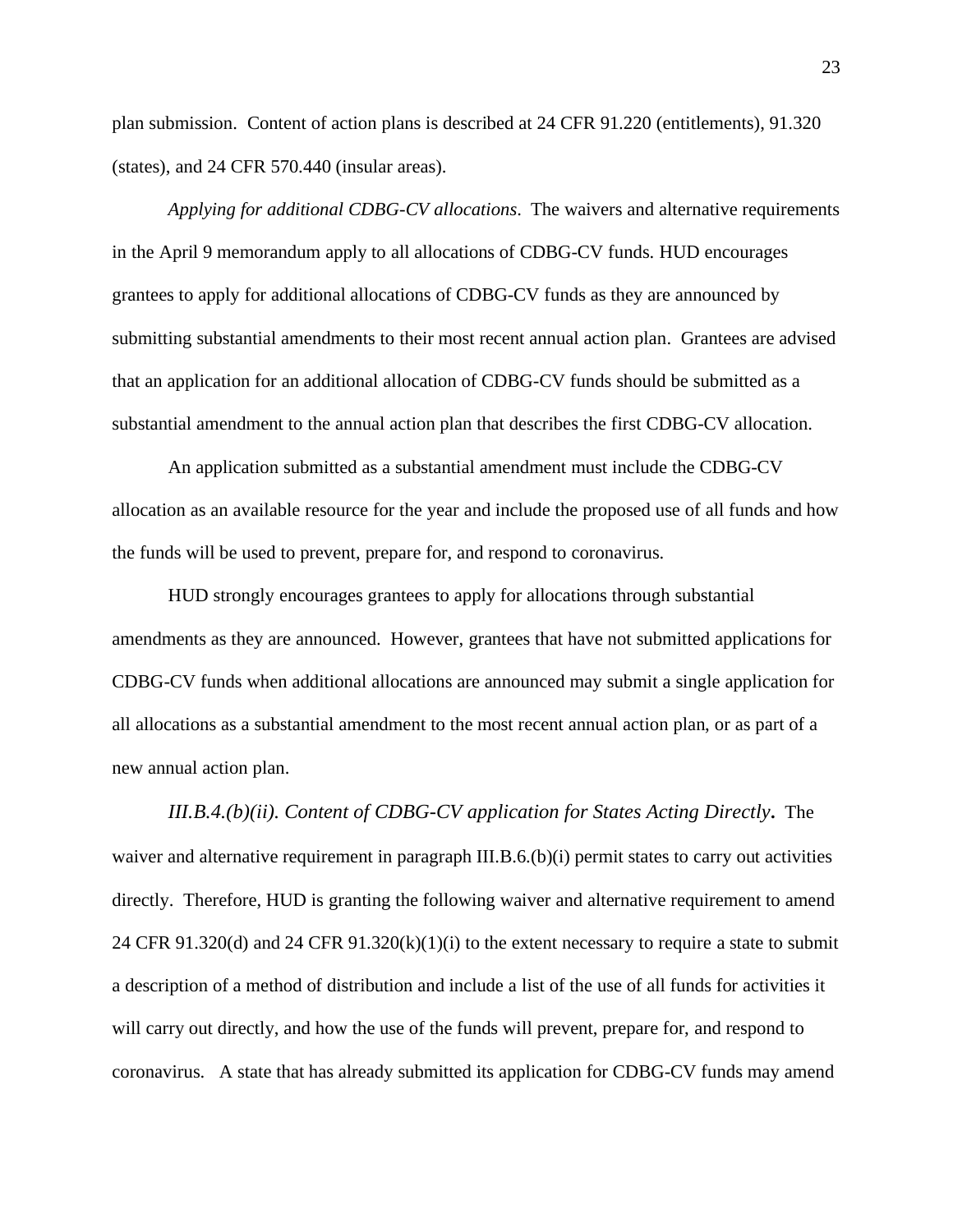its annual action plan that describes the use of CDBG-CV funds to modify its description of a method of distribution and include a list of the use of all funds for activities it will carry out directly, and how the use of the funds will prevent, prepare for, and respond to coronavirus.

*III.B.4.(b)(iii). Deadline to Apply for Assistance.*Under the CARES Act, the deadline is August 16, 2021, for grantees to submit their CDBG-CV action plan and the annual Action Plan for fiscal year 2019 and 2020 CDBG funds. This deadline supersedes the August 16, 2020 deadline established by 24 CFR 91.15 in accordance with section 116(b) of the HCD Act.

# <span id="page-23-0"></span>*III.B.5. Allowable Costs, Eligible Activities and National Objectives*

This section describes modifications to the CDBG program requirements that address allowability of costs that can be charged to CDBG-CV grants.

## *III.B.5.(a) Use of Funds for CARES Act Purposes*

The grantee is required to use all CDBG-CV funds for CDBG-eligible activities that are carried out to prevent, prepare for, and respond to coronavirus. CDBG-CV grants cannot be used for any other purpose. This requirement is discussed more fully in section III.B.5.(f), which discusses eligible activities.

Additionally, HUD weighed the purpose of the CARES Act to prevent, prepare for, and respond to coronavirus with the intent of Congress expressed in section 101I of the HCD Act (42 U.S.C. 5301(c) that CDBG funds not be utilized to reduce substantially the amount of local financial support for community development activities below the level of such support prior to the availability of such assistance. Given the extreme and unexpected downturn in local and national economic conditions, local resources are strained. Jurisdictions must provide new and expanded support with fewer resources. Therefore, HUD has concluded that when CDBG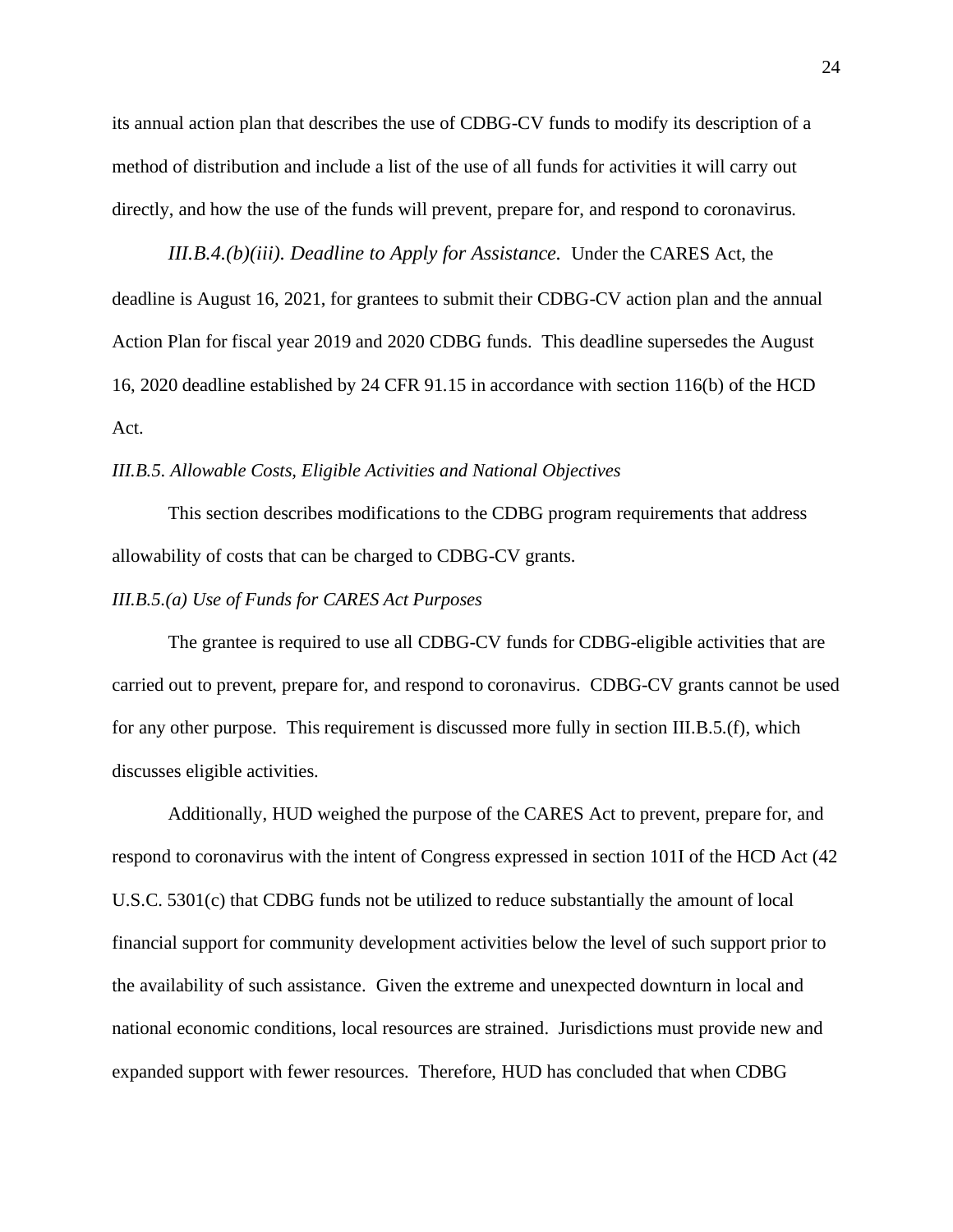funding is used for purposes of the CARES Act, it is not considered to substantially replace the amount of local financial support previously provided to community development activities. *III.B.5.(b) Reimbursements*

The CARES Act provides that CDBG-CV funds may be used to cover or reimburse allowable costs of activities to prevent, prepare for, and respond to coronavirus incurred by a state or locality regardless of the date on which such costs were incurred. This authority is broader than the authority to reimburse costs with other CDBG funds.

The term "locality" is not defined by the CARES Act, the HCD Act, or the CDBG program regulations. For purposes of CDBG-CV grants, a "locality" shall mean units of general local government, as defined in section 102 of the HCD Act.

The CARES Act also requires that all costs reimbursed with CDBG-CV funds be allowable costs, meaning they comply with all grant requirements. Therefore, HUD is adopting the following waivers and alternative requirements to 24 CFR 570.200(h) and 570.489(b) to facilitate the use of CDBG-CV funds to reimburse allowable costs by modifying current regulations that are inconsistent with CARES Act reimbursement authority and imposing safeguards to help ensure the allowability of all costs charged to the CDBG-CV grant:

Grantees shall not reimburse costs incurred before January 21, 2020, without written approval from HUD's Office of Block Grant Assistance (OBGA), by emailing the contact person listed at the beginning of this notice. HUD is imposing a presumption that costs of activities undertaken before January 21, 2020, the date the CDC confirmed the first case of coronavirus in the United States in the State of Washington, $<sup>1</sup>$  are highly unlikely to be eligible for</sup> reimbursement because they likely are not costs to prevent, prepare for, and respond to

<sup>&</sup>lt;sup>1</sup>See CDC Press Release at:<https://www.cdc.gov/media/releases/2020/p0121-novel-coronavirus-travel-case.html>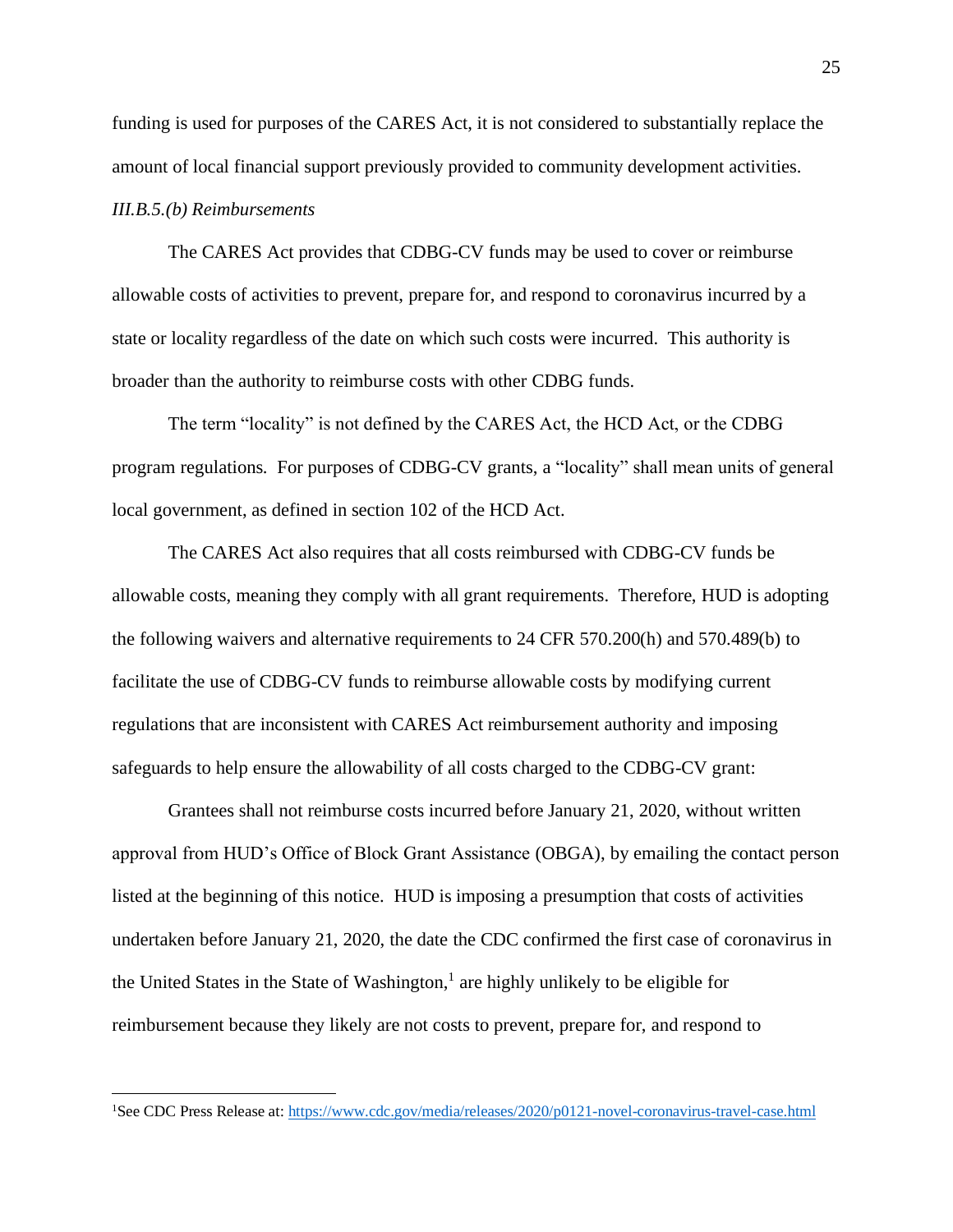coronavirus. The need to pay for coronavirus-related costs incurred after this date far exceeds the amount of CDBG-CV funds available. HUD cautions that it will only consider granting written approval in extraordinary cases where the clear link to the purposes of the CARES Act is documented by substantial evidence provided to HUD by the grantee. Inquiries related to this requirement can be submitted to the contact identified above for this notice.

HUD is waiving the requirements of 570.200(h) and 570.489(b) to the extent necessary to authorize a grantee to permit reimbursement of pre-application costs of subrecipients, units of general local government, and itself, in addition to pre-agreement and pre-award costs. However, an environmental review must be performed and a release of funds must be obtained in accordance with 24 CFR part 58 prior to committing CDBG-CV funds to reimburse such costs. After the grantee signs a CDBG-CV agreement it may reimburse a unit of general local government or subrecipient for costs incurred before the unit of general local government or subrecipient applies to the grantee for assistance.

For grantees subject to the entitlement CDBG regulation at 24 CFR 570.200(h), the following waivers and alternative requirements apply: in lieu of the effective date described at 570.200(h), the grantee shall use the date in box 4 of form HUD-7082, Funding Approval/Agreement. HUD is waiving the requirement at  $570.200(h)(1)(i)$  and (ii) that the activity for which costs are incurred must be included in a consolidated plan action plan or amended consolidated plan action plan before incurring the costs. Instead, the activity for which costs were incurred must be included in the grantee's CDBG-CV application before CDBG-CV funds are used to reimburse those costs. Or, if the use of CDBG-CV funds for reimbursements is not included in the CDBG-CV application, this use may be included in a subsequent amendment to the annual action plan that describes the use of the CDBG-CV funds (following the grantee's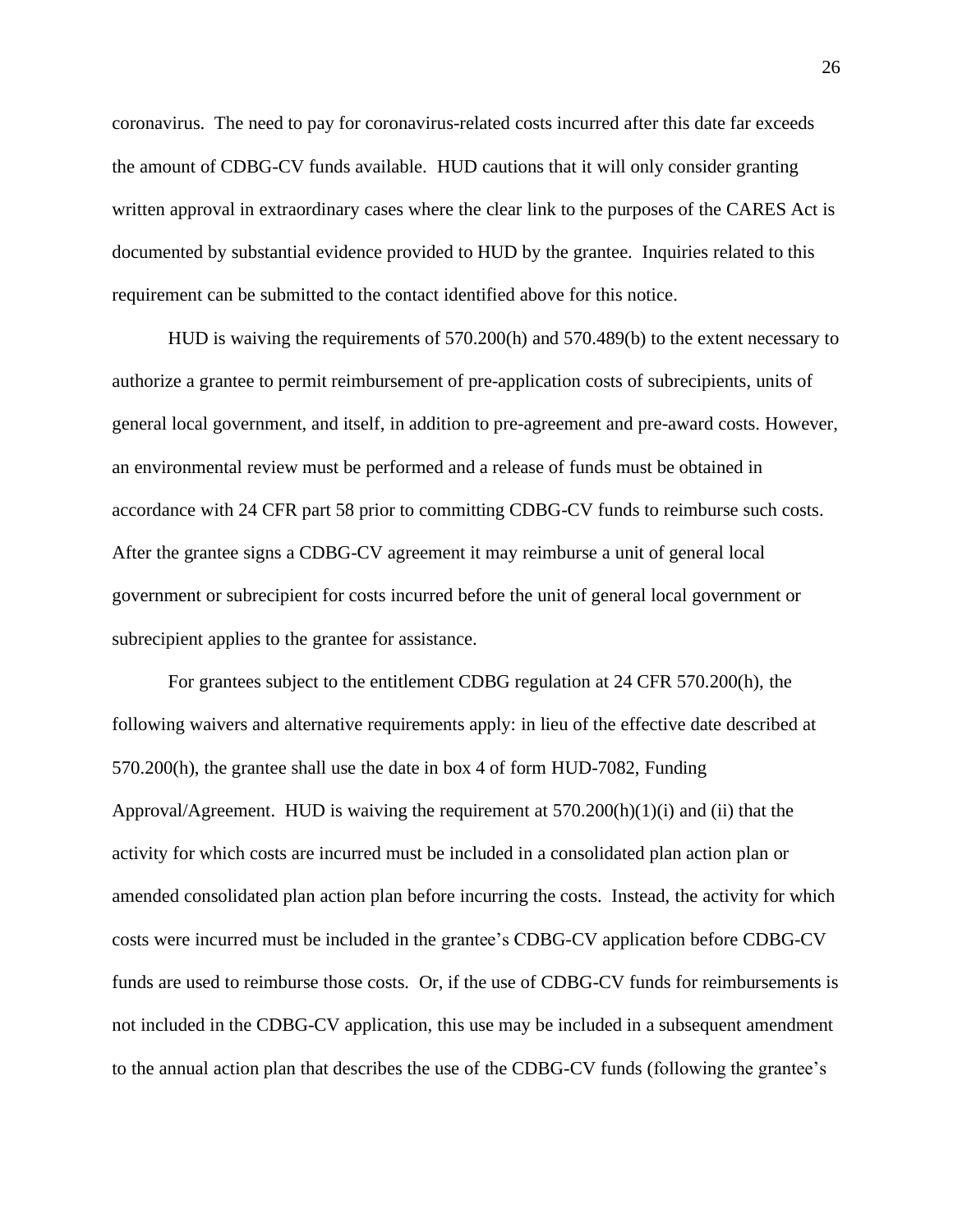citizen participation plan procedures for amendments). To facilitate the use of funds provided under a one-time grant rather than an annual appropriation, HUD is waiving the time limitation and the monetary limitation on reimbursements in  $570.200(h)(1)(v)$  and (vi) and related provisions at  $570.200(h)(2)$ . HUD is not waiving the requirement at  $570.200(h)(1)(iii)$  to comply with the environmental review procedures stated in 24 CFR Part 58.

All grantees may authorize subrecipients to incur pre-award costs in accordance with preagreement cost authority under 24 CFR 570.489(b) (states) and pre-award cost authority under 24 CFR 570.200(h) (entitlements), as modified above. Consistent with the waiver and alternative requirement in paragraph III.B.6.(b)(i) that authorizes states to act directly, the provisions of 24 CFR 570.489(b) are waived to the extent necessary to authorize a state to charge to the grant pre-agreement costs of its subrecipients in addition to the pre-agreement costs of units of general local government, in accordance with procedures established by the state and subject to the requirements that apply to pre-agreement costs of units of general local government in 24 CFR 570.489(b), and the requirements that apply to the use of CDBG-CV funds.

While provisions of 24 CFR 570.489(b) requiring compliance with 24 CFR Part 58 do not apply prior to an application for CDBG-CV funds, a unit of general local government or state must document compliance with the environmental review requirements at 24 CFR Part 58 following the application to the state or unit of general local government for funding and prior to reimbursement of pre-application costs, per 24 CFR 570.200(h)(1)(iii) and 24 CFR 570.489(b). If a grantee cannot meet all requirements at 24 CFR Part 58 and cannot demonstrate there was no environmental harm committed, the pre-application costs cannot be reimbursed with CDBG-CV or other HUD funds.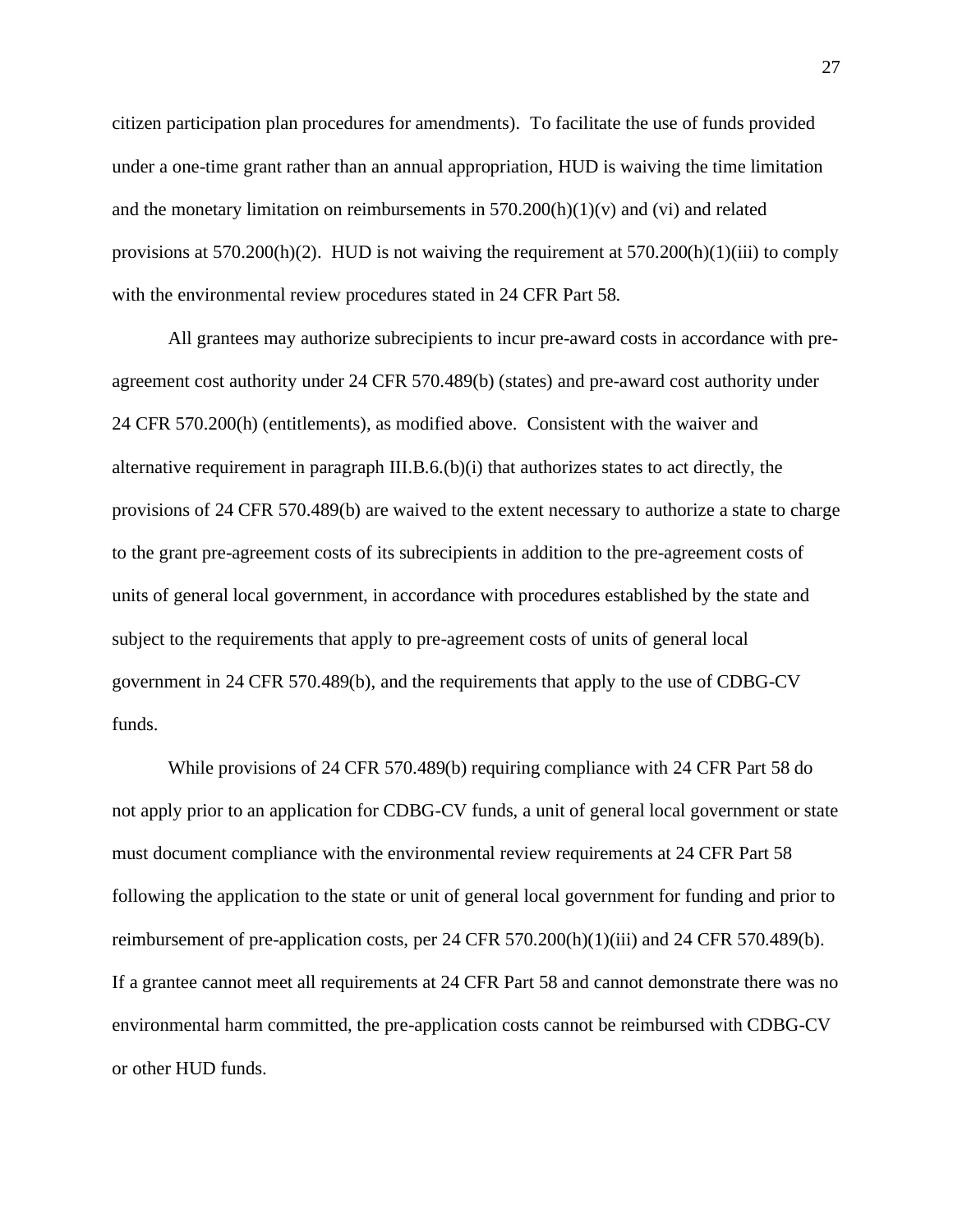## *III.B.5.(c) Terms and Conditions Made Applicable by the CARES Act*

The CARES Act subjects CDBG-CV funds to the authorities and conditions applicable to annual CDBG grants for fiscal year 2020. Therefore, the following requirements apply to CDBG-CV grants:

*III.B.5.(c)(i). Limitations on Use of Funds for Eminent Domain.* The grantee shall ensure that no CDBG-CV funds are used to support any Federal, state, or local projects that seek to use the power of eminent domain, unless eminent domain is employed only for a public use. For the purposes of this requirement, public use shall not be construed to include economic development that primarily benefits private entities. Any use of funds for mass transit, railroad, airport, seaport or highway projects as well as utility projects which benefit or serve the general public (including energy-related, communication-related, water-related and wastewater-related infrastructure), other structures designated for use by the general public or which have other common-carrier or public-utility functions that serve the general public and are subject to regulation and oversight by the government, and projects for the removal of an immediate threat to public health and safety or brownfield as defined in the Small Business Liability Relief and Brownfields Revitalization Act (Public Law 107-118) shall be considered a public use for purposes of eminent domain.

*III.B.5.(c)(ii). Prohibition on Certain Funds Transfers.* The Grantee or unit of general local government that directly or indirectly receives CDBG-CV funds may not sell, trade, or otherwise transfer all or any such portion of such funds to another such entity in exchange for any other funds, credits or non-Federal considerations, but must use such funds for activities eligible under title I of the HCD Act or permitted by waiver and alternative requirements that apply to the use of CDBG-CV funds.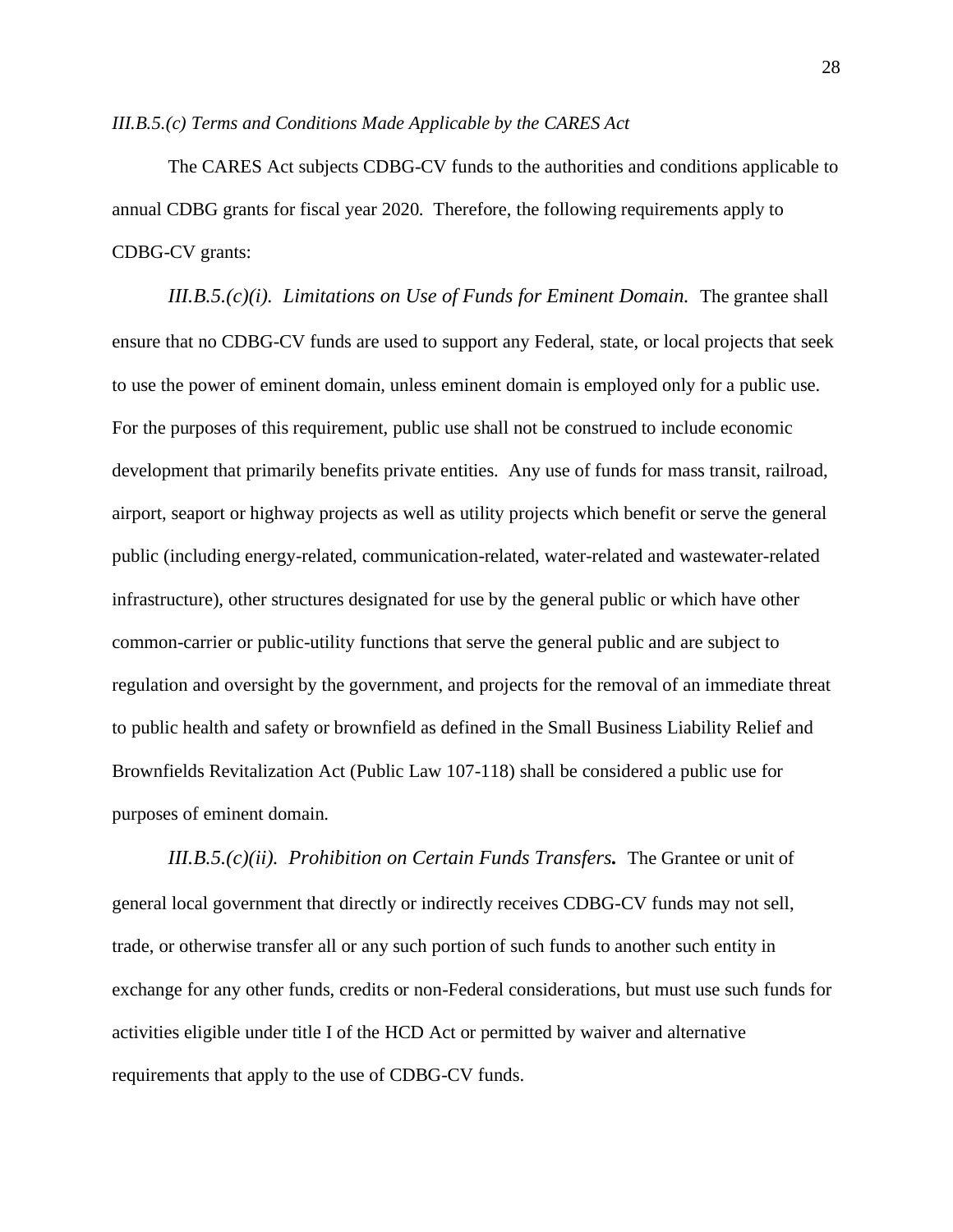*III.B.5.(c)(iii). E.O. 12372-Special Contract Condition***.** Notwithstanding any other provision governing CDBG-CV funds, no funds may be obligated or expended for the planning or construction of water or sewer facilities until receipt of written notification from HUD of the release of funds on completion of the review procedures required under Executive Order (E.O.) 12372, Intergovernmental Review of Federal Programs, and HUD's implementing regulations at 24 CFR Part 52. The recipient shall also complete the review procedures required under E.O. 12372 and 24 CFR Part 52 and receive written notification from HUD of the release of funds before obligating or expending any funds for any new or revised activity for the planning or construction of water or sewer facilities not previously reviewed under E.O. 12372 and implementing regulations.

*III.B.5.(c)(iv). Mandatory Evaluation of Special Economic Development Activities.* CDBG-CV funds may not be provided to a for-profit entity pursuant to section 105(a)(17) of the Act unless such activity or project has been evaluated and selected in accordance with Appendix A to 24 CFR 570 - "Guidelines and Objectives for Evaluating Project Costs and Financial Requirements." Given the likelihood that CDBG-CV funds will be used to assist businesses needing working capital financing for everyday operations, such as payroll costs, HUD intends to provide advice or technical assistance on the application of the guidelines and objectives set forth in Appendix A to such assistance. HUD will consider providing advice or technical assistance in recognition of the differences in underwriting assistance for the wide range of economic development projects permitted under section 105(a)(17) (as implemented at 24 CFR 570.203(b)).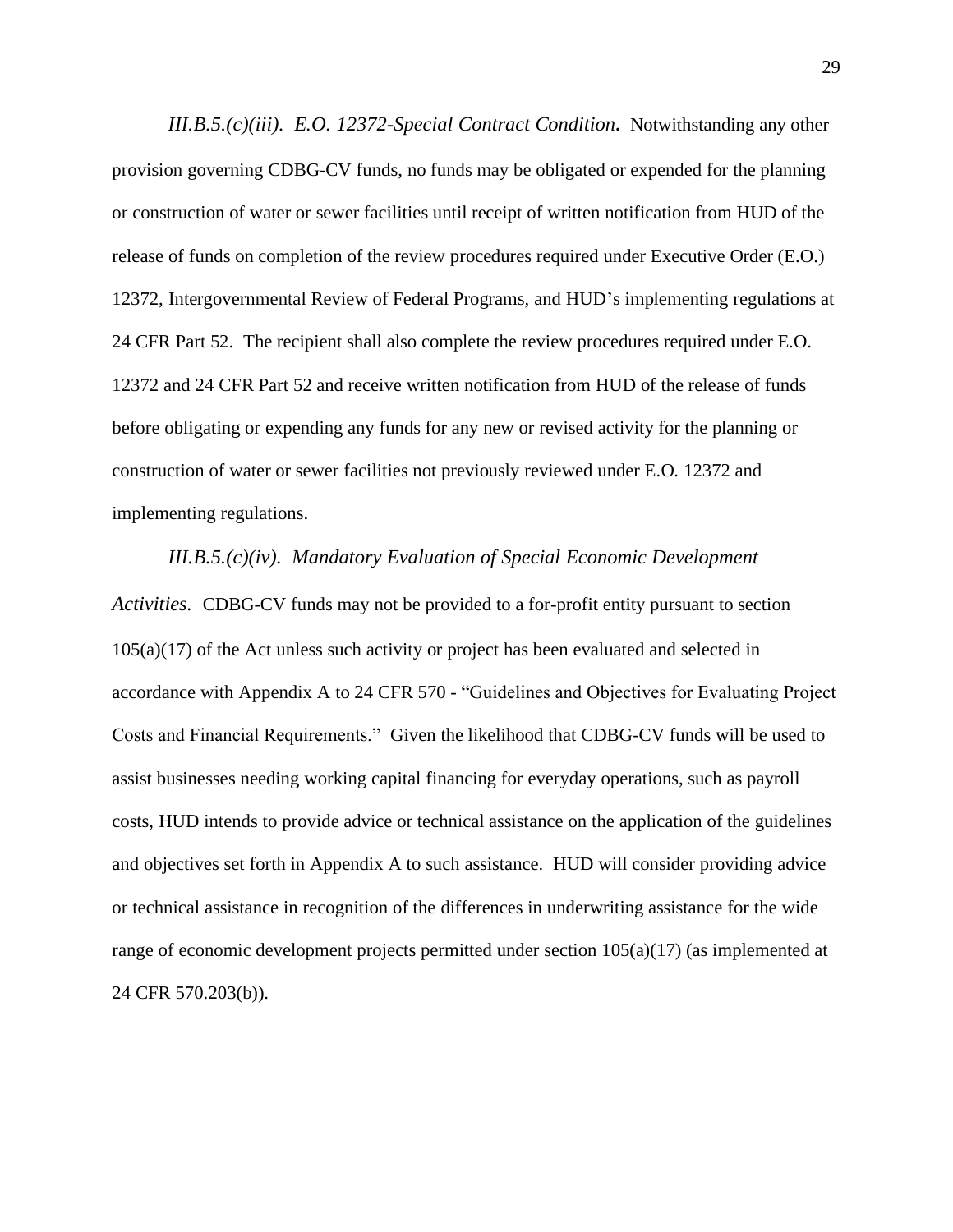#### *III.B.5.(d) National Objectives*

*III.B.5.(d)(i) Use of Urgent Need National Objective***.** HUD has received questions regarding the records necessary to document that a grantee's activities to prevent, prepare for, and respond to coronavirus satisfy the urgent need national objective. To meet the urgent need national objective criteria at 24 CFR 570.208(c) (entitlements) and 570.483(d) (states), a grantee (or in the case of the State CDBG program, a unit of general local government or a state, if the state is carrying out activities directly as authorized by section III.B.6.(b)(i)) must certify that: (1) the activity is designed to alleviate existing conditions; (2) those existing conditions pose a serious and immediate threat to the health or welfare of the community and are of recent origin or recently became urgent; and (3) that the grantee, state, or unit of general local government is unable to finance the activity on its own, and that other sources of funds are not available. The State CDBG regulation at 24 CFR 570.483(d) requires the state's determination of these elements in addition to the unit of general local government's certification.

Entitlement grantees must maintain records required by 24 CFR 570.506(b)(12) to document: (1) the nature and degree of seriousness of the condition requiring assistance and the timing of its development; (2) evidence that the recipient certified that the CDBG activity was designed to address the urgent need; and (3) evidence confirming that other financial resources to alleviate the need were not available. The State CDBG recordkeeping requirements at 24 CFR 570.490 require states and state recipients to maintain records to demonstrate compliance with the urgent need criteria.

The following information provides guidance on how a grantee may satisfy existing recordkeeping requirements for the urgent need national objective criteria in addition to a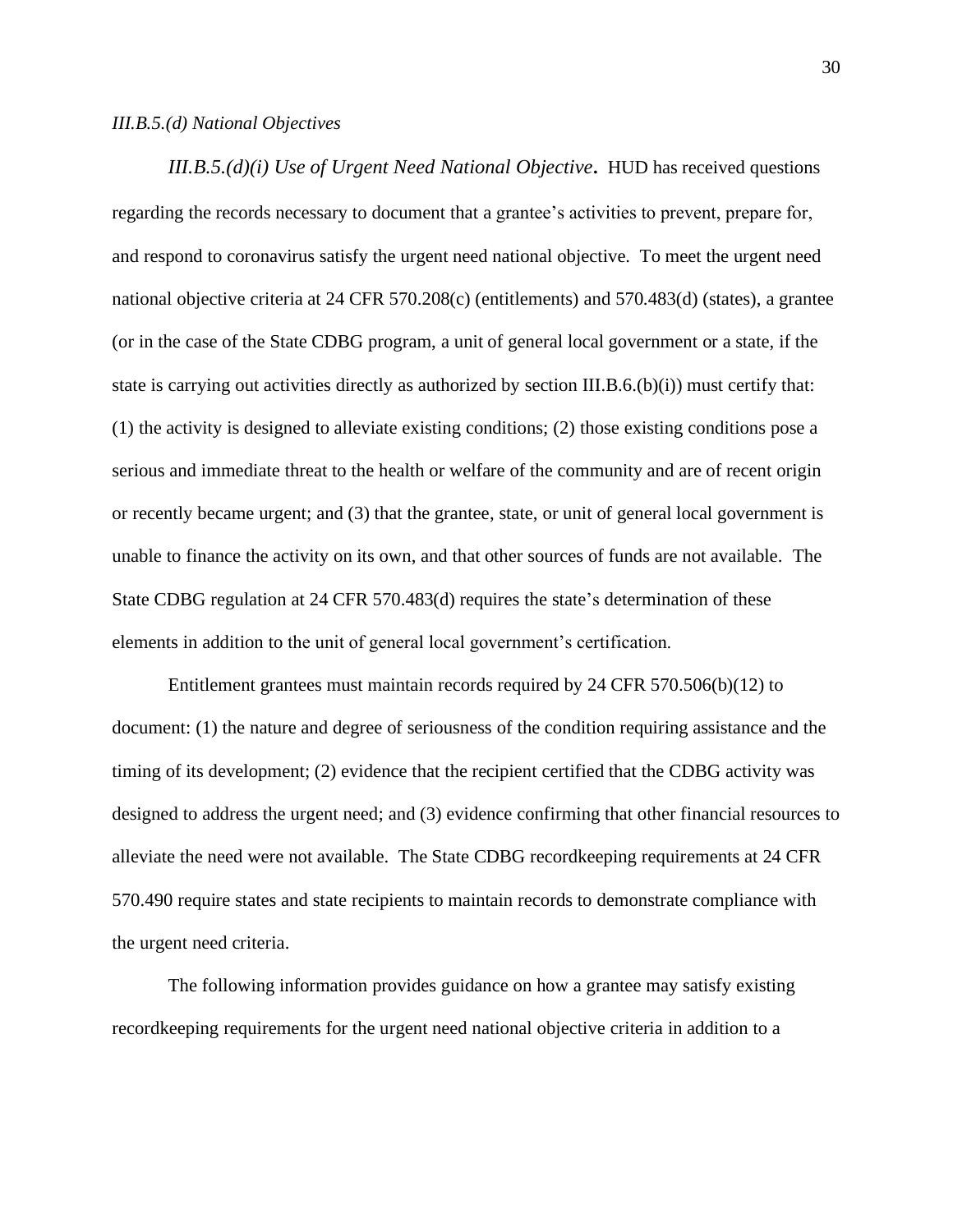grantee's or unit of general local government's certification and a state's determination (or state's certification, if the state is acting directly):

*Criteria 1: Is the activity designed to alleviate existing conditions?* For CDBG-CV grants, the records the grantee maintains to demonstrate that the activity was designed to alleviate existing conditions can be the same records used to show that grant funds were used to prevent, prepare for, and respond to coronavirus, as required by the CARES Act.

*Criteria 2: Does the condition pose a serious and immediate threat to the health or welfare of the community that is of recent origin or that recently became urgent?* In light of the severity of coronavirus and the urgency of the nation in addressing its impacts, pursuant to 24 CFR 570.208(c) (entitlements) or 24 CFR 570.483(d) (states), a grantee may certify that the activity is designed to alleviate existing conditions which pose a serious and immediate threat to the health or welfare of the community within 18 months following a date determined by one of the following three methods:

- Referral to a U.S. Department of Health and Human Services issued press release declaring a public health emergency for the entire United States found at [https://www.hhs.gov/about/news/2020/01/31/secretary-azar-declares-public-health](https://www.hhs.gov/about/news/2020/01/31/secretary-azar-declares-public-health-emergency-us-2019-novel-coronavirus.html)[emergency-us-2019-novel-coronavirus.html.](https://www.hhs.gov/about/news/2020/01/31/secretary-azar-declares-public-health-emergency-us-2019-novel-coronavirus.html) The declaration was retroactive to January 27, 2020;
- Referral to the President's declaration of the ongoing Coronavirus Disease 2019 (COVID-19) pandemic as an emergency of sufficient severity and magnitude to warrant an emergency declaration for all states, tribes, territories, and the District of Columbia pursuant to section 501(b) of the Robert T. Stafford Disaster Relief and Emergency Assistance Act, 42 U.S.C.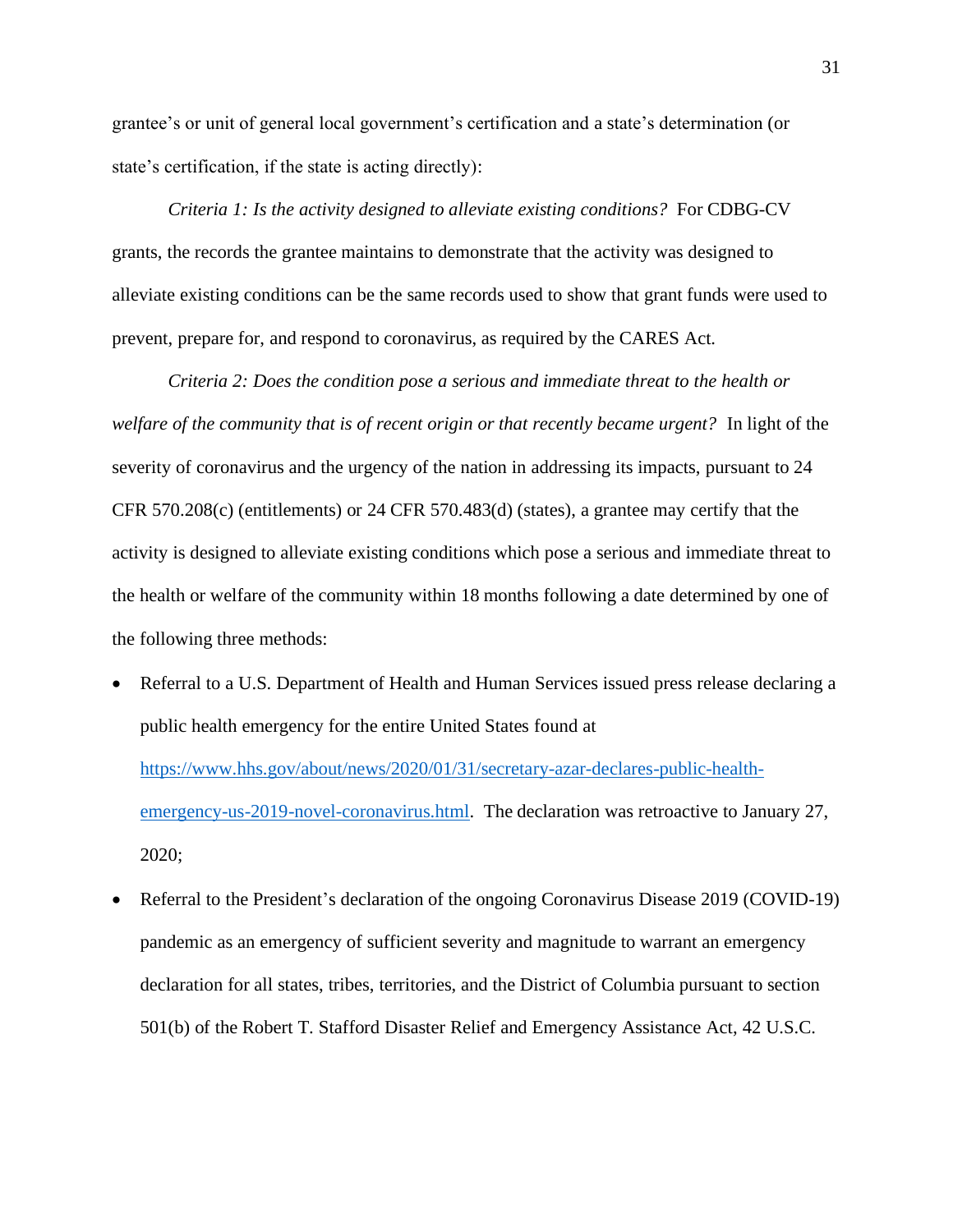5121-5207 (the "Stafford Act"). (The President subsequently approved additional major disaster declarations for states); or

• Referral to the effective date of a grantee's own local or state emergency declaration.

*Criteria 3: Is the grantee or unit of general local government unable to finance the activity on its own, and are other sources of funds are not available to carry out the activity?* The extreme needs of local governments resulting from coronavirus in the United States outweigh available resources, despite the extraordinary level of assistance provided to states and units of general local government under the CARES Act. Therefore, documentation that the activity will prevent, prepare for, and respond to the coronavirus may be used to demonstrate that a grantee or unit of general local government is unable to finance the activity on its own.

All CDBG-CV grantees are required to establish and maintain adequate procedures to prevent any duplication of benefits for assisted activities (as discussed in section III.B.9. of this notice). To demonstrate that no financial assistance has been received or is available to pay costs charged to a CDBG-CV grant, a grantee may demonstrate that no other funds are available for an activity by maintaining records of compliance with mandatory duplication of benefits requirements described in section III.B.9.

All grantees are reminded to consider how the use of the urgent need national objective will affect their compliance with the CDBG "overall benefit" requirements discussed in paragraph III.B.5.(d)(iv).

*III.B.5.(d)(ii) Modification of Location-Based Presumption of LMI Benefit for Job Creation and Retention National Objective Criteria***.** To facilitate the use of funds for economic development, HUD is removing the higher poverty rate required in some cases for central business districts, which is not required by statute. HUD is instituting an alternative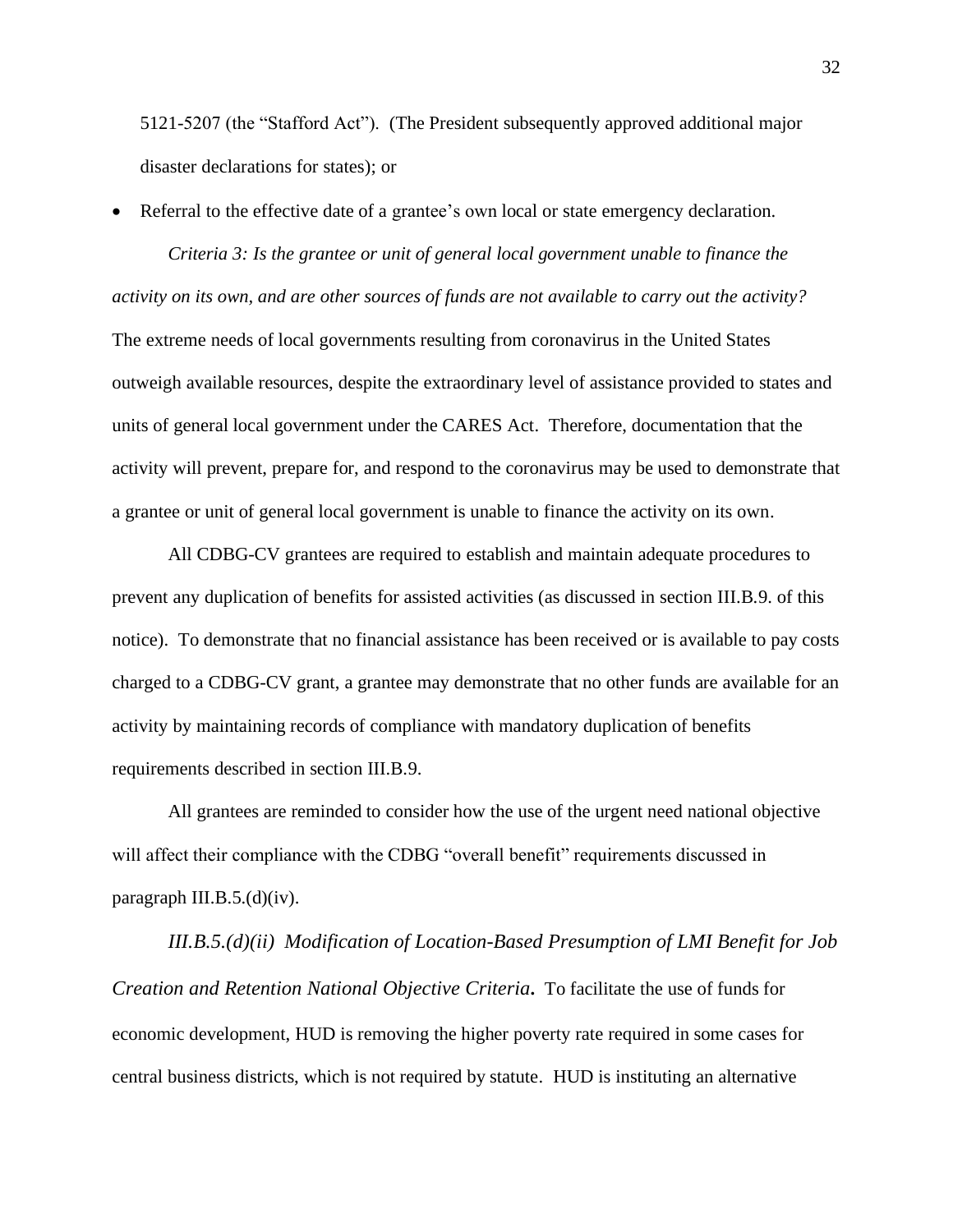requirement to modify the regulations at 24 CFR 570.208(a)(4)(v) (entitlement) and 24 CFR  $570.483(b)(4)(v)$  (state) by deleting the criteria at 24 CFR  $570.208(a)(4)(v)(B)$  (entitlement) and 24 CFR 570.483(b)(4)(v)(B) (state). Under this alternative requirement, for purposes of the LMI job creation/retention national objective at 24 CFR 570.208(a)(4) and 24 CFR 570.483(b)(4), a census tract qualifies for the presumptions under the criteria established in regulations at 24 CFR  $570.208(a)(4)(v)$  and  $24$  CFR  $570.483(b)(4)(v)$  if the poverty rate is at least 20 percent and if it evidences pervasive poverty and general distress using the criteria described in 24 CFR 570.208(a)(4)(v)(C) (entitlement) and 24 CFR 570.483(b)(4)(v)(C) (states).

This alternative requirement eliminates a requirement that census tracts that contain at least a portion of a central business district must have a poverty rate of at least 30 percent before residents and businesses in the tract are entitled to a presumption of low- and moderate-income (LMI) benefit. HUD has determined that eliminating the 30 percent requirement for tracts that contain central business districts will standardize the required poverty rate to meet the presumption regardless of where the persons or the business is located, which facilitates the use of grant funds to assist desperate businesses. Central business districts are hubs that contain many coronavirus-affected businesses and facilitating assistance to businesses that seek to retain jobs is consistent with the purposes of the CARES Act. Standardizing the poverty rate for the LMI benefit presumption may help to avoid wholesale collapse of central business districts at a when many businesses have closed or at risk of closing due to insufficient revenues.

*III.B.5.(d)(iii) LMI Job Creation and Retention Records*. HUD is establishing the following waiver and alternative requirement to facilitate and expedite assistance to coronavirusaffected businesses by streamlining national objective criteria and recordkeeping requirements for activities that benefit LMI persons by retaining or creating jobs. The normal job creation and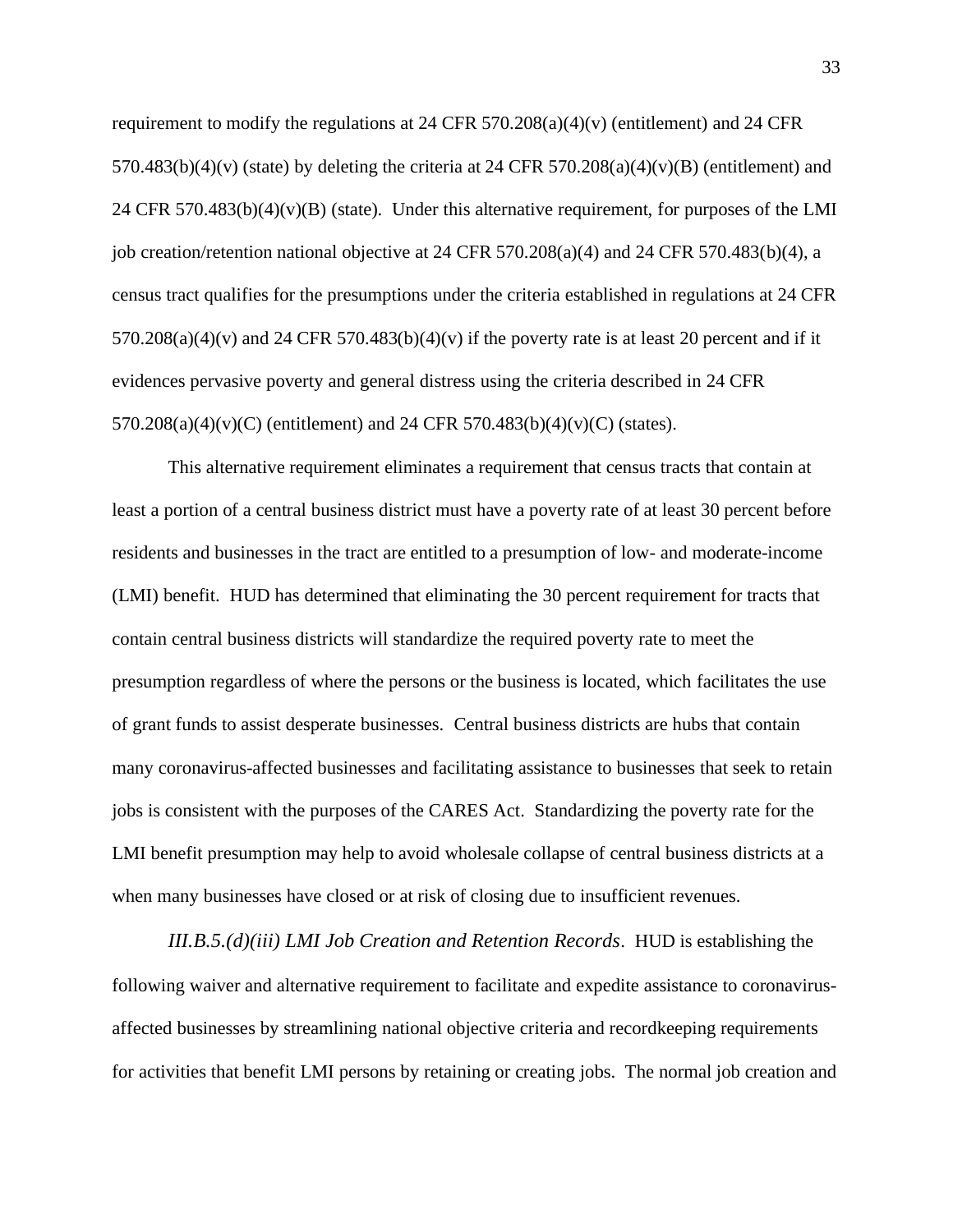retention recordkeeping requirements consider family income when determining whether a beneficiary is a person of low or moderate income, but these requirements are likely to be burdensome during a time when unemployment has surged and family income is more difficult to document. Collection of income information directly from assisted businesses can streamline assistance. Therefore, notwithstanding that the definitions of low-income person and moderateincome person in 24 CFR 570.3 are based on family income, for purposes of meeting the national objective criteria for job creation or retention at 24 CFR 570.208(a)(4) and 24 CFR 570.483(b)(4), HUD is imposing the following waiver and alternative requirement: grantees and employers may consider individuals that apply for or hold jobs to be members of one-person families for activities that prevent, prepare for, and respond to coronavirus. HUD is also modifying related recordkeeping requirements at 24 CFR 570.506(b)(7) (entitlement) and the jointly agreed upon requirements referenced in 24 CFR 570.490 (state) by adding the following additional presumption: the recipient may substitute records showing the type of job and the annual wages or salary of the job in lieu of maintaining records showing the person's family size and income to demonstrate that the person who filled or held/retained the job was a low- or moderate-income person, when required by paragraph 24 CFR 570.506(b)(5)(i)(B), (b)(5)(ii)(C),  $(b)(6)(iii)$  or  $(b)(6)(v)$  (entitlement) or the requirements referenced in 24 CFR 570.490 (state). HUD will consider the person income-qualified if the annual wages or salary of the job is equal to or less than the Section 8 low-income limit established by HUD for a one-person family. Under this alternative requirement, a grantee will have substantially reduced documentation requirements because they will be working with assisted businesses rather than each person, and potentially their households, who received a job.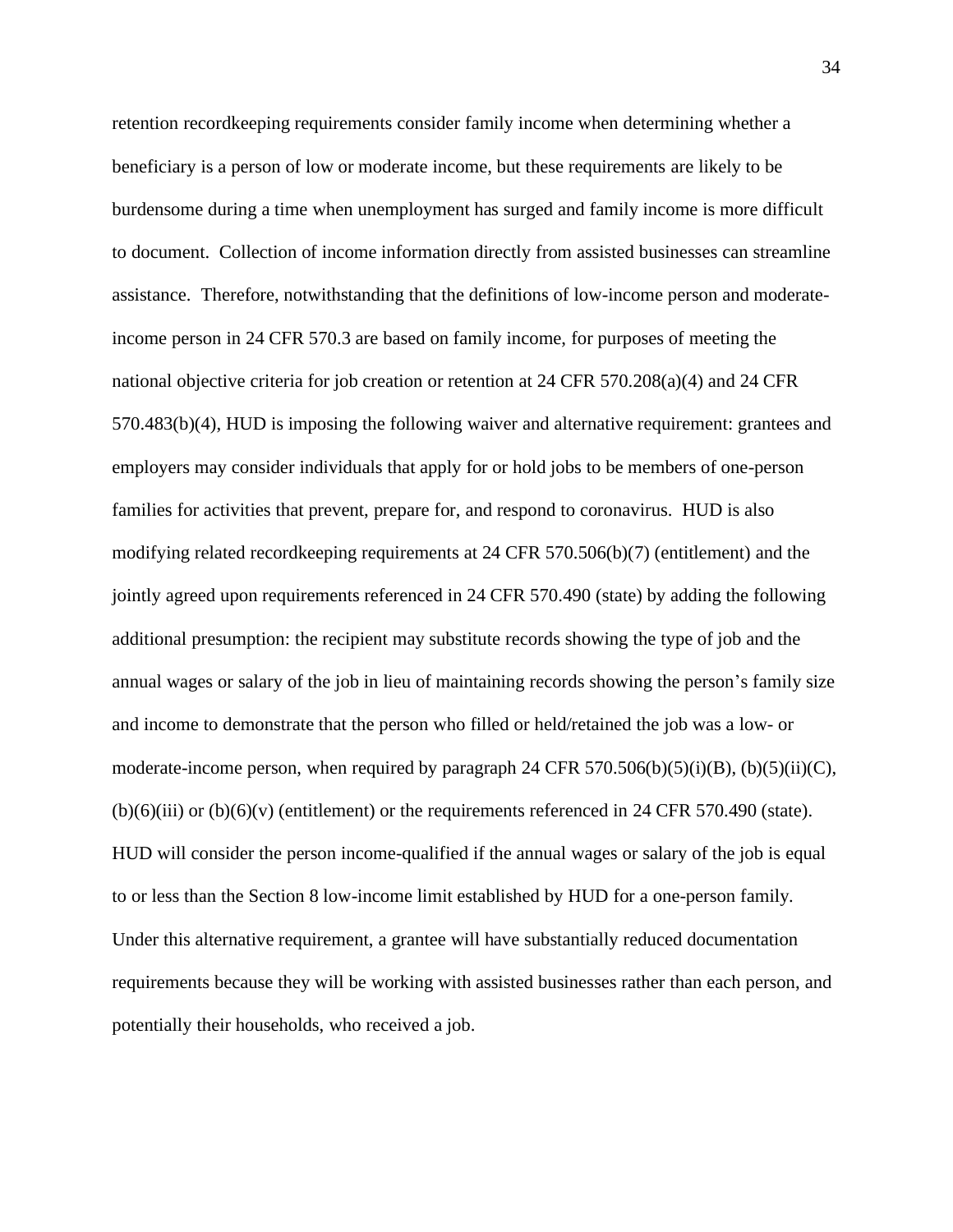*III.B.5.(d)(iv) Overall Benefit to LMI Persons***.** HUD is establishing an alternative requirement to modify the calculation of overall LMI benefit, so that compliance with the requirement is separated from the annual formula CDBG program calculation of overall benefit. Overall LMI benefit for CDBG-CV grants will be calculated based on the percentage of the CDBG-CV grant that benefits LMI persons. This alternative requirement is consistent with the idea that one-time, supplemental funding should not skew the calculation of overall benefit for use of annual formula CDBG grants and guaranteed loan funds. This modification expedites and facilitates the use of funds in part by enabling grantees to best plan which activities will benefit LMI persons.

Section 101I of the HCD Act (42 U.S.C. 5301(c)) establishes the primary objective of the HCD Act: the "development of viable urban communities, by providing decent housing and a suitable living environment and expanding economic opportunities, principally for persons of low and moderate income." CDBG-CV grants are subject to the requirement that 70 percent of funds are for activities that benefit LMI persons. The requirements at 42 U.S.C. 5301(c), 42 U.S.C. 5304(b)(3)(A), 24 CFR 570.200(a)(3) (entitlements and nonentitlement counties in Hawaii), 24 CFR 570.420(d)(2)-(3) (insular areas), and 24 CFR 570.484 (states) shall remain in place to the extent that they require the grantee to ensure that 70 percent of its CDBG-CV grant be expended for activities that benefit LMI persons. As an alternative requirement, however, HUD is requiring that grantees must demonstrate compliance with the overall benefit requirement separately for a grantee's total CDBG-CV grant allocation and not in combination with annual formula CDBG funding or commitments under the Section 108 Loan Guarantee program.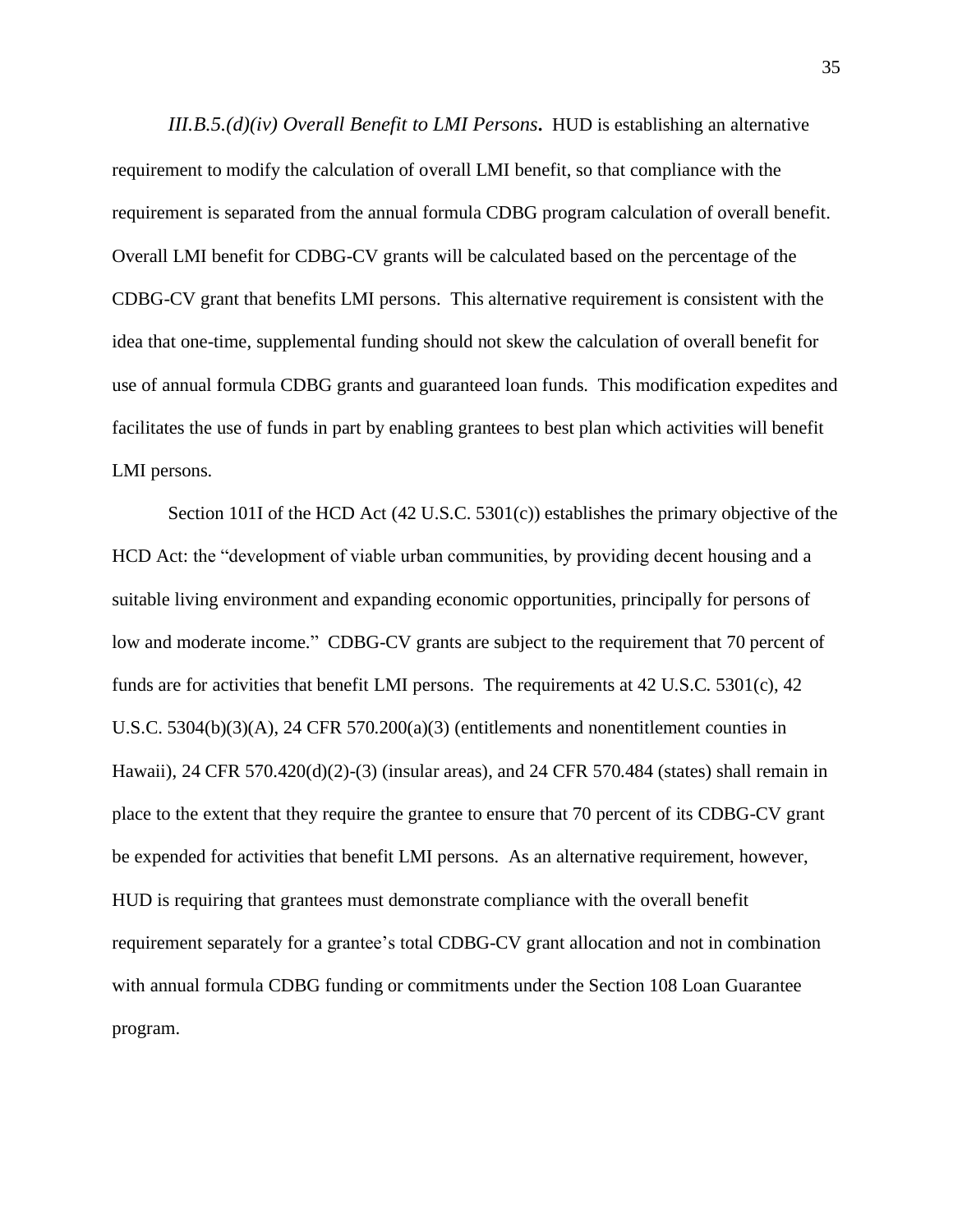Under this alternative requirement, there is no option for grantees to select the timeframe for compliance. HUD previously instructed grantees to submit certifications required by 24 CFR 91.225 (entitlements) or 24 CFR 91.325 (states). The regulations at 24 CFR 91.225(b)(4)(ii) and 24 CFR 91.325(b)(4)(ii) require grantees to certify that the aggregate use of CDBG funds will comply with the overall benefit requirement during a period specified by the jurisdiction, consisting of one, two, or three specific consecutive program years. Under this alternative requirement, grantees are not required to carry out the grant consistent with the mandatory overall benefit certification because HUD has changed the requirement related to overall benefit. *III.B.5.(e) Public Benefit*

*III.B.5.(e)(i) Elimination of Aggregate Public Benefit Test***.** HUD is waiving the standard for aggregate public benefit that applies to economic development activities described in 24 CFR 570.209(b)(1)-(2) (entitlement) and in 24 CFR 570.482(f)(2)-(3) (state). The public benefit standards were designed to require that economic development activities, in the aggregate, provide an appropriate amount of public benefit based on the amount of CDBG funds used. Given the clear benefit derived from addressing economic disruptions due to coronavirus, CDBG-CV grantees can adequately demonstrate public benefit based on the individual public benefit standards, as modified by waivers and alternative requirements in section III.B.5.(e)(ii).

Therefore, to facilitate and expedite the use of CDBG-CV funds for coronavirus-related economic development activities, HUD is waiving the aggregate public benefit standards at 24 CFR 570.209(b)(1)-(2) (entitlement) and 24 CFR 570.482(f)(2)-(3) (state). In granting this waiver, HUD notes that based on the growing number of urgent requests for economic development assistance, particularly from small business, grantees are likely to have difficulty

36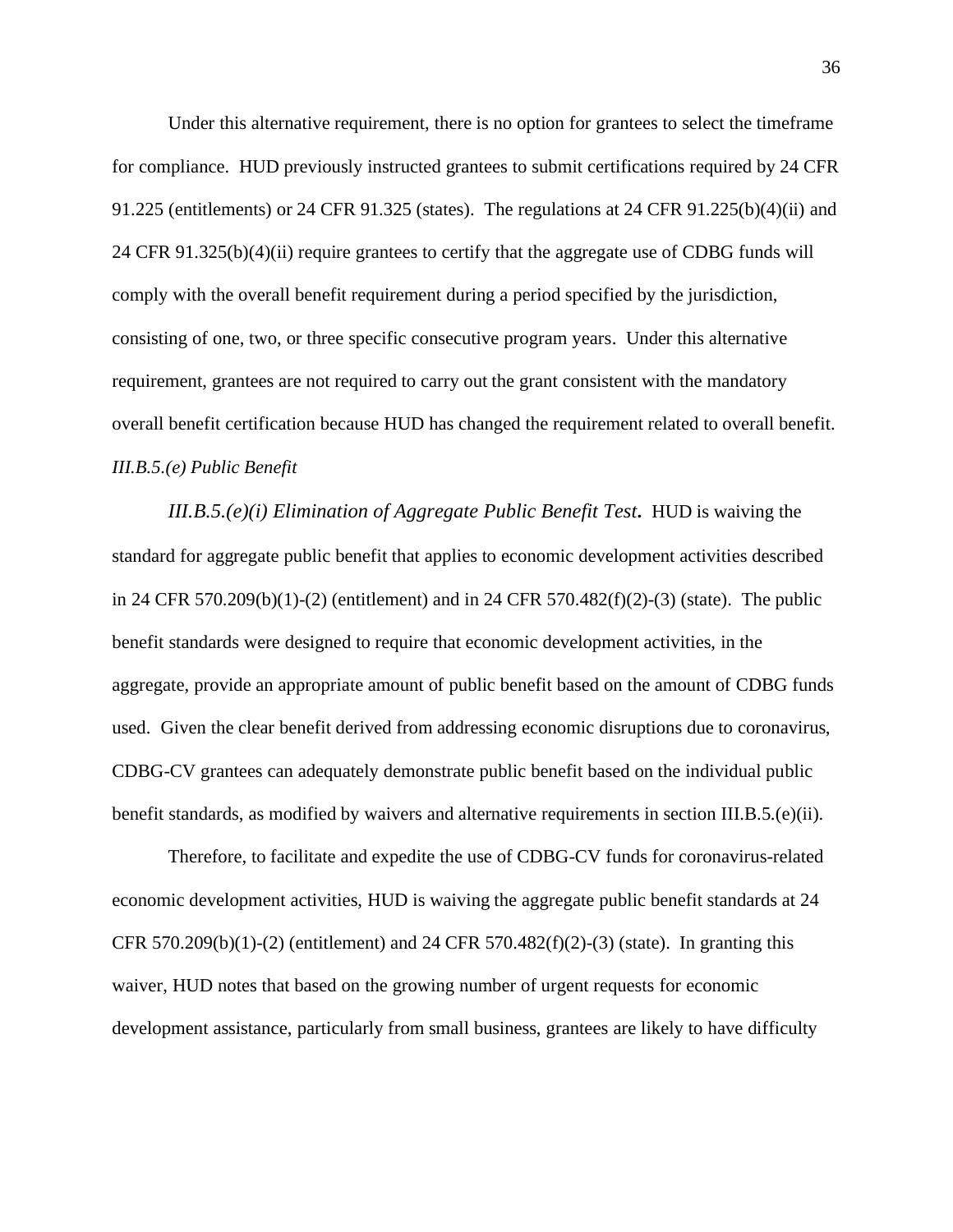determining the appropriate amount of CDBG assistance, in the aggregate, for their current and next program years.

*III.B.5.(e)(ii) Modification of Individual Public Benefit Standards*. To facilitate the use of grant funds by providing greater leeway to grantees to identify the most advantageous means of providing economic development assistance, HUD is modifying the individual public benefit standards. HUD is imposing a waiver and alternative requirement to establish an alternative means by which grantees can demonstrate public benefit from the use of CDBG-CV funds for individual special economic development activities.

Certain economic development activities described in 24 CFR 570.209 (entitlement) and in 24 CFR 570.482(f)(1) (state) are subject to individual public benefit standards at 24 CFR 570.209(b)(3) (entitlement) and 24 CFR 570.482(f)(4) (state). Grantees must satisfy these public benefit standards to show that the amount of CDBG funds used for individual economic development activities is appropriate relative to the benefit to the public from those activities.

HUD is waiving the individual standards at 24 CFR 570.209(b)(3) and 24 CFR 570.482(f)(4) and imposing the following alternative requirement. For activities subject to the public benefit standards, grantees must document that: a) the activity will create or retain at least one full-time equivalent, permanent job per \$85,000 of CDBG funds used; b) the activity will provide goods or services to residents of an area such that the number of LMI persons residing in the area served by the assisted businesses amounts to at least one LMI person per \$1,700 of CDBG funds used; or c) the assistance was provided due to business disruption related to coronavirus (in which case, no monetary standard applies because HUD has determined that there is sufficient public benefit derived from the provision of assistance to stabilize or sustain businesses in the grantee's jurisdiction that suffer disruption due to coronavirus, and that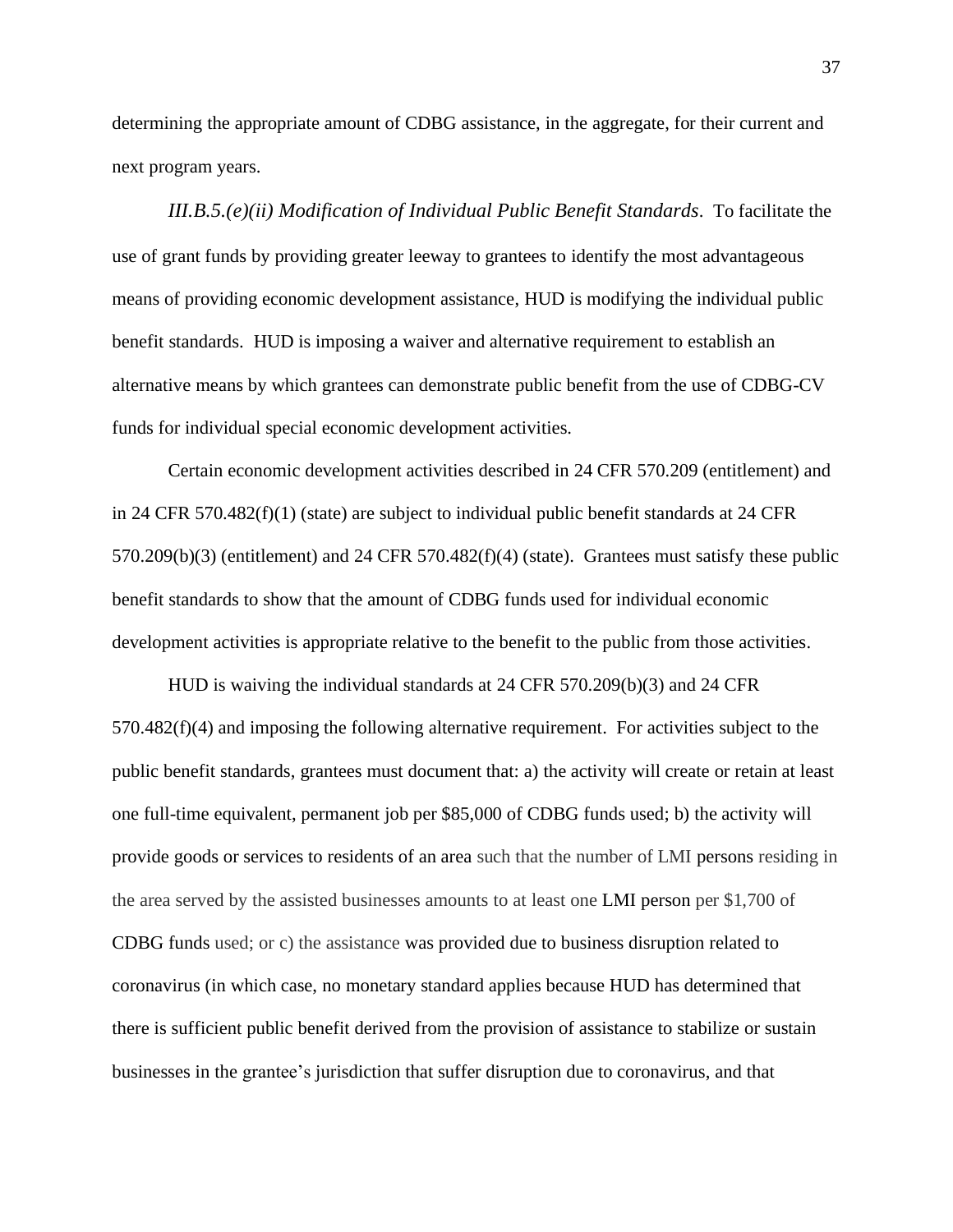facilitation of business assistance for this purpose may help to avoid complete economic collapse within the grantee's jurisdiction). This alternative requirement does not modify the requirements related to eligible activities and national objectives criteria.

## *III.B.5.(f) Eligible Activities*

Grantees may use CDBG-CV funds only for those activities carried out to prevent, prepare for, and respond to coronavirus. By law, use of funds for any other purpose is unallowable. To satisfy these purposes, grantees may assist activities that respond to direct effects, such as the need to rehabilitate a building to add isolation rooms for recovering coronavirus patients. A grantee may also undertake activities to address indirect effects of the virus, such as the economic and housing market disruptions caused by social distancing measures and stay at home orders implemented to prevent the spread of coronavirus.

Some activities clearly tie back to the purposes of the CARES Act, such as public services, economic development and microenterprise assistance, public facilities, and the rehabilitation of private buildings to provide housing. However, HUD is not prohibiting grantees from carrying out any particular CDBG eligible activity described in the HCD Act and the part 570 regulations, because other CDBG eligible activities, such as acquisition, can justifiably be used to fulfill the CARES Act purposes depending upon the circumstances.

To remain consistent with the structure of a block grant program and the flexibility of CDBG to provide multiple avenues to achieve the purposes of the CARES Act, HUD is implementing the limitation that funds be used for the coronavirus-related purposes of the CARES Act by requiring grantees to document the use of funds to prevent, prepare for, and respond to coronavirus, rather than by expressly prohibiting grantees from undertaking any of the eligible activities described in the HCD Act. HUD cautions grantees that the recordkeeping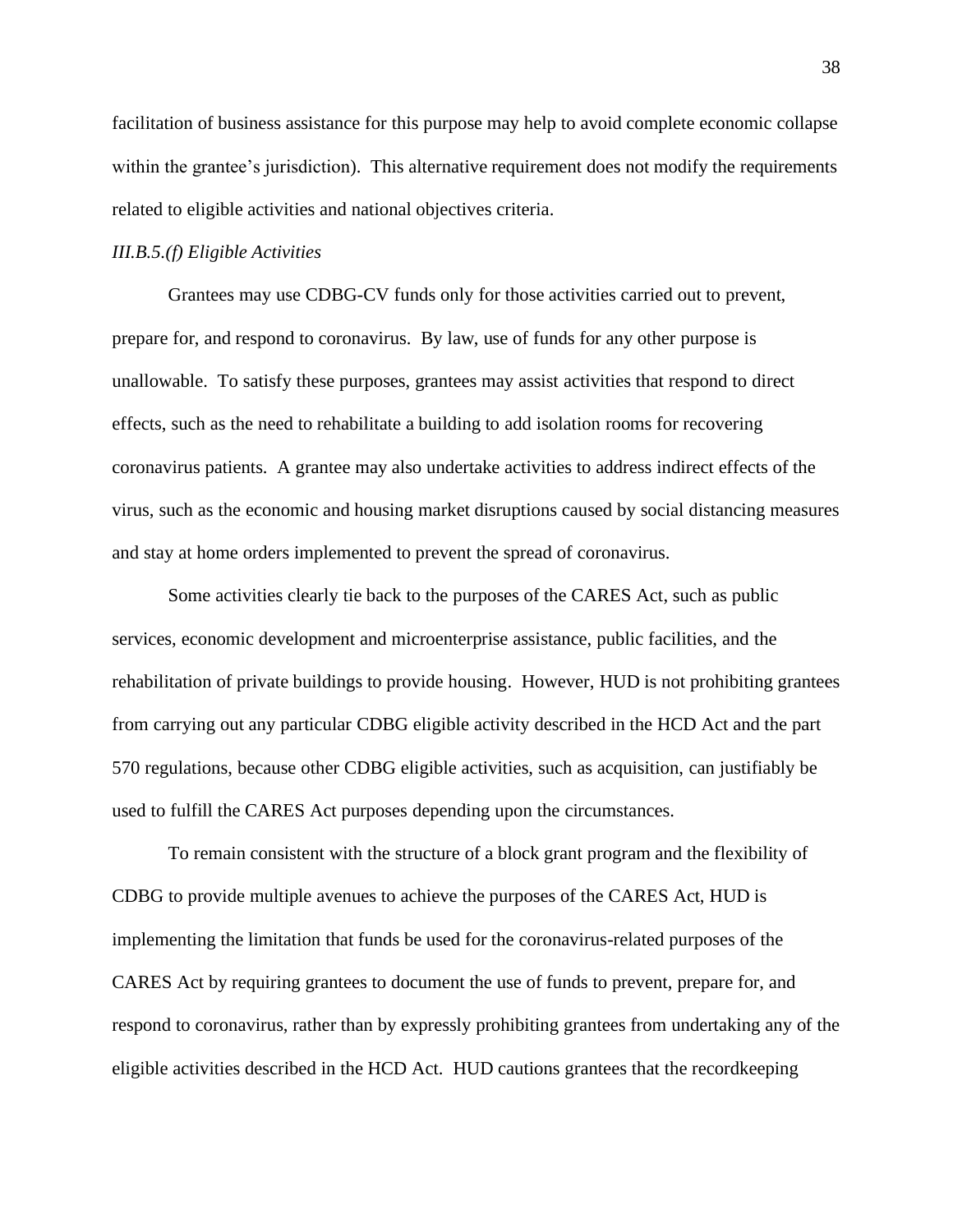requirements of this notice require clear documentation that all uses of funds satisfy the statutory purposes of the CARES Act.

The current needs to prevent, prepare for, and respond to coronavirus may require use of CDBG-CV funds for uncommon activities. HUD is preparing a series of technical assistance products that describe opportunities to quickly deploy CDBG-CV funds to address immediate needs. As this technical assistance is developed, it will be posted on the CDBG-CV page on the [https://www.hud.gov/program\\_offices/comm\\_planning/cdbg\\_programs\\_covid-19.](https://www.hud.gov/program_offices/comm_planning/cdbg_programs_covid-19)

When identifying eligible activities to be carried out with CDBG-CV funds, grantees can reduce the potential for duplication of benefits by designing activities that address needs not covered by other sources of financial assistance. More information on requirements to prevent the duplication of benefits is described in section III.B.9.

*III.B.5.(f)(i) Extension of Emergency Payments*. HUD is providing an alternative requirement to extend the period that grantees can make emergency grant payments on behalf of individuals and families. Normally, CDBG funds may not be used for income payments, which are not included among eligible activities in section 105(a) of the HCD Act for states, and which are expressly prohibited by 24 CFR 570.207(b)(4) in the Entitlement CDBG regulations. The phrase *income payments* means a series of subsistence-type grant payments made to an individual or family for items such as food, clothing, housing (rent or mortgage) or utilities, but excludes *emergency payments* made over a period of up to three consecutive months to the provider of such items or services on behalf of an individual or family.

Coronavirus has had a massive impact on families' ability to work for pay, make rent or mortgage payments, access or pay for food, clothing, and basic utilities, and access many other essential items and services. To help individuals and families address these challenges, HUD is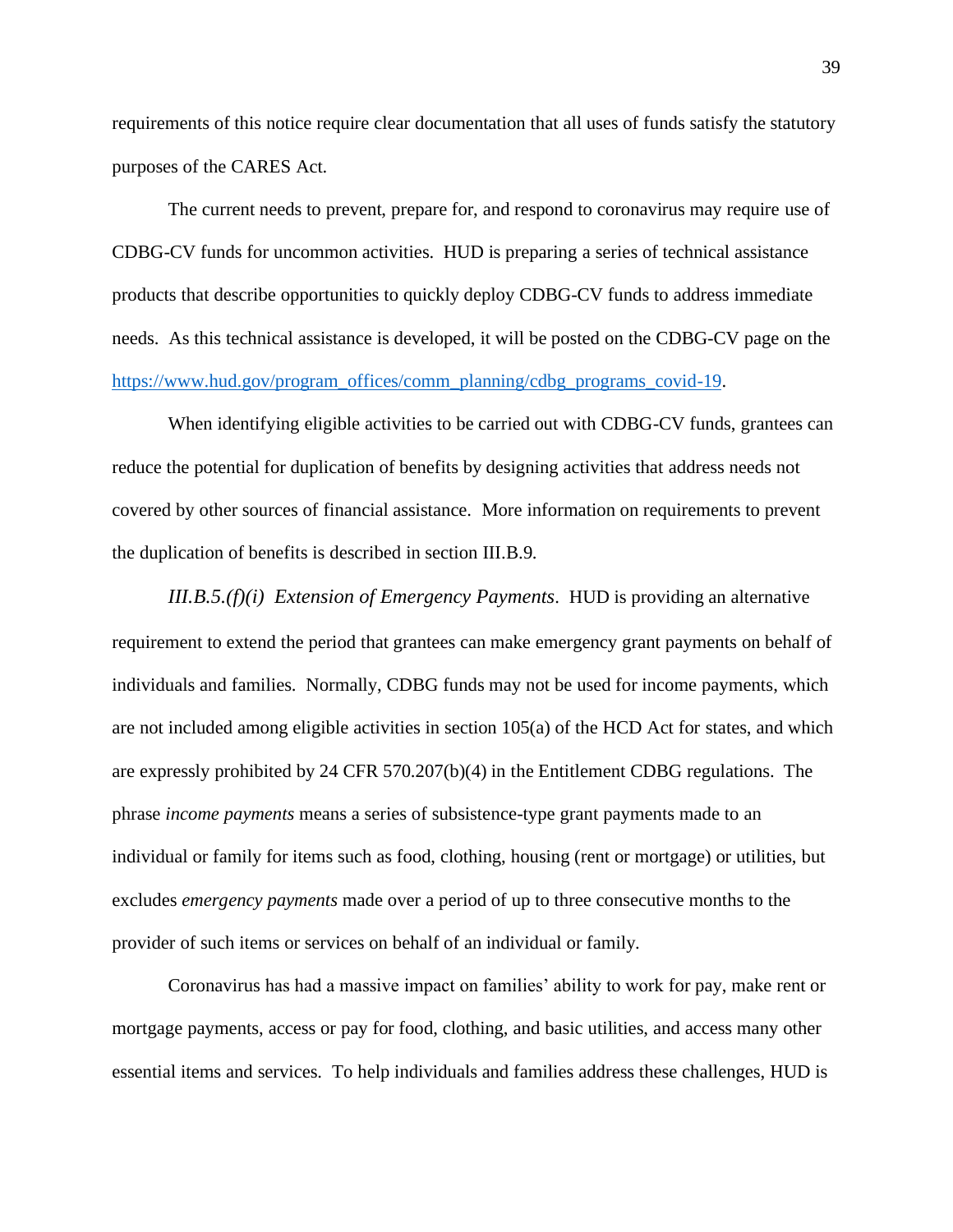waiving section  $105(a)(8)$  of the HCD Act and 24 CFR 570.207(b)(4) only to the extent necessary to establish the following alternative requirement: CDBG-CV funds may be used to provide emergency payments for individuals or families impacted by coronavirus for items such as food, clothing, housing (emergency rental assistance or mortgage assistance) or utilities for up to six consecutive months.

Emergency payments must be made to the provider of such items or services on behalf of an individual or family, and not directly to an individual or family in the form of income payments, debit cards, or similar direct income payments. CDBG-CV grantees must ensure that proper documentation is maintained to ensure that all costs incurred are eligible. Grantees using this alternative requirement must document, in their policies and procedures, how they will determine the amount of assistance to be provided is necessary and reasonable.

## *III.B.5.(f)(ii) Opportunity Zones and Related Flexibilities for Economic*

*Development*. To facilitate and expedite the use of grant funds for economic development during this time of extraordinary need, HUD is clarifying the existing requirements and adopting an alternative requirement that expands economic development activities that can be carried out with CDBG-CV funds. HUD is adopting this alternative requirement because the entitlement regulations at 24 CFR 570.203(b) describe some financing mechanisms for economic development, but do not provide an exhaustive list of the forms of support grantees can provide to private, for-profit businesses and to nonprofits for special economic development activities. Many economic development activities are carried out in conjunction with other forms of assistance and Federal tax-based programs that help provide additional sources of financing for economic development, particularly in LMI areas. HUD wants to facilitate the ability for grantees to use CDBG-CV funds to fill financing gaps that cannot be met by other sources and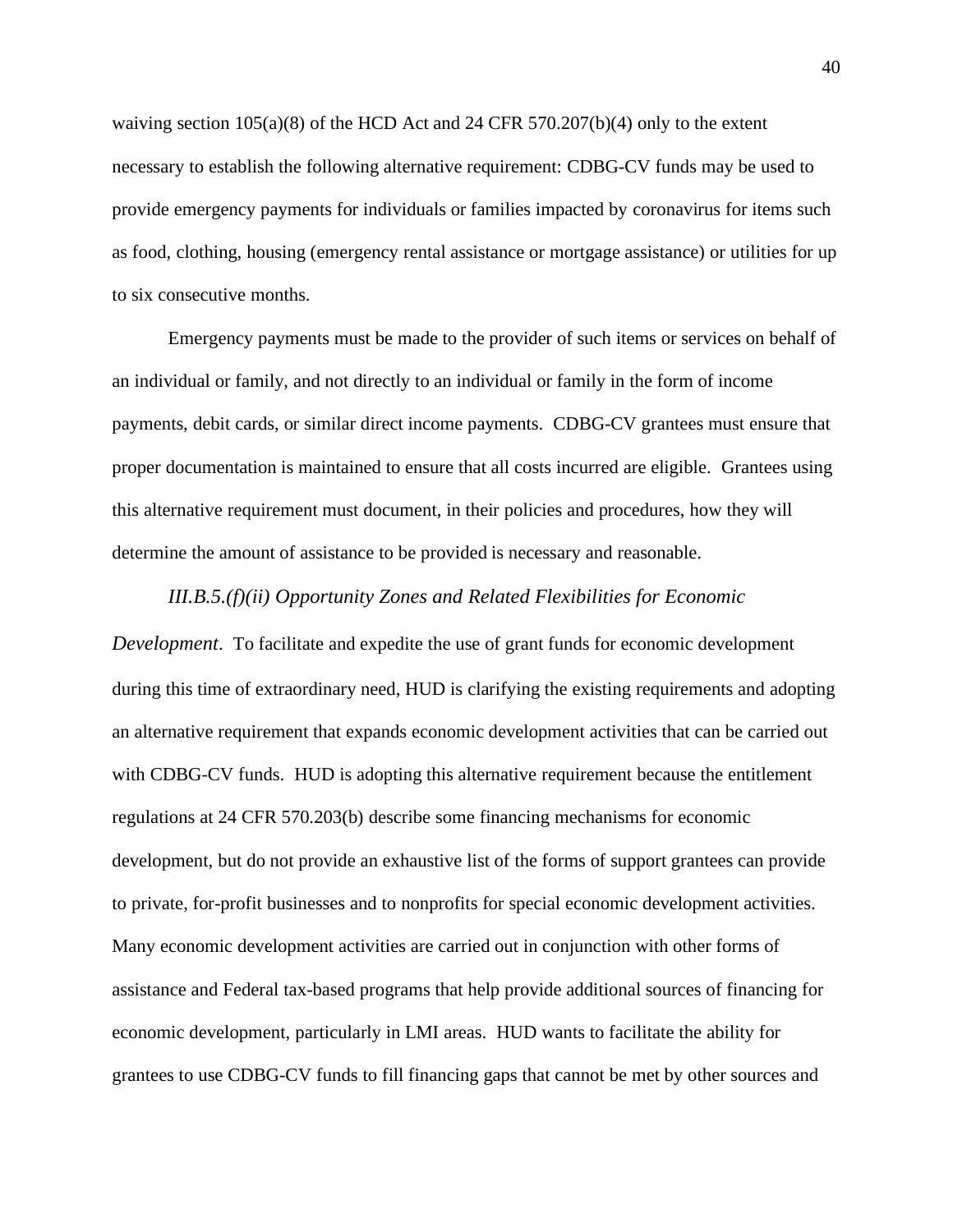quickly launch critical economic development projects, particularly in Opportunity Zones and other target areas, without taking the time to seek additional clarification from HUD on activity eligibility for individual projects.

First, this notice clarifies an existing requirement of economic development activities that grantees may carry out pursuant to 24 CFR 570.203(b) (entitlement) or section  $105(a)(17)$  of the HCD Act (state). Grantees may provide assistance to an economic development project through a for-profit entity that passes the funds through a financing mechanism (e.g., Qualified Opportunity Funds and New Markets Tax Credit (NMTC) investment vehicles). The regulations at 24 CFR 570.203(b) already list forms of support by which grantees can provide assistance to private, for-profit businesses where the assistance is appropriate to carry out an economic development project. HUD has previously interpreted this provision to allow for CDBG assistance to NMTC investment vehicles. This clarification makes clear that such assistance through any financing mechanism (which is not limited to NMTC investment vehicles) is eligible under 24 CFR 570.203(b). The regulation also does not apply to states, but states may consider 24 CFR 570.203(b), as clarified by the following alternative requirement, as guidance in the same way that they may consider other Entitlement CDBG regulations.

 HUD is not waiving 24 CFR 570.203(b) (entitlement) or section 105(a)(17) (state), and other statutory and regulatory requirements remain in place.

Second, this notice establishes an alternative requirement that expands the authority in section  $105(a)(15)$  of the HCD Act and 24 CFR 570.204 to permit grantees subject to entitlement CDBG regulations to assist nonprofit organizations serving the development needs of their jurisdiction by carrying out community economic development projects through a financing mechanism. The nonprofit may pass assistance through a financing mechanism to another entity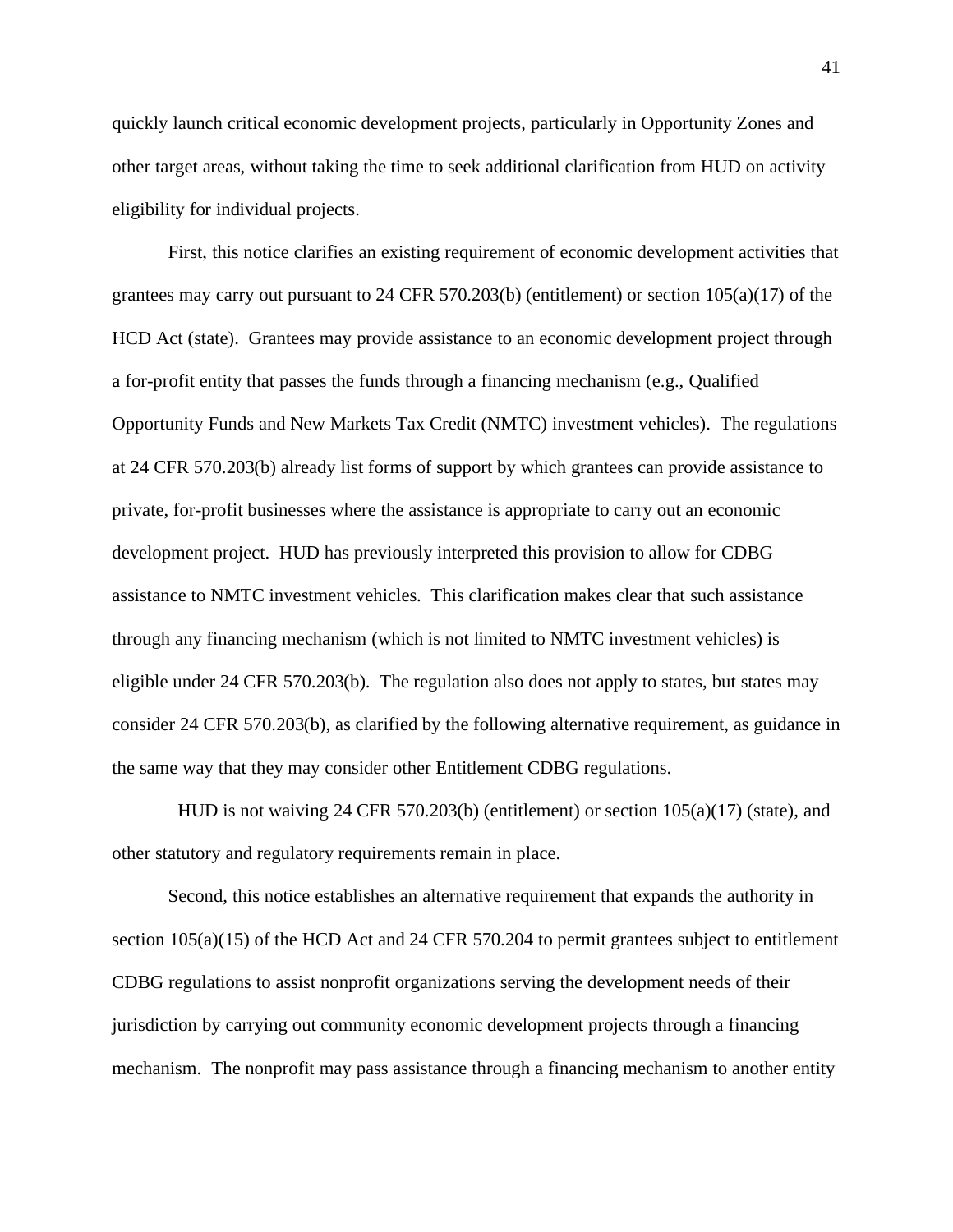based on the language in section  $105(a)(15)$  of the HCD Act. Grantees subject to entitlement regulations must document that the assisted nonprofit is serving the development needs of the jurisdiction and that the assistance is used for a community economic development project that is necessary to prevent, prepare for, and respond to coronavirus.

*III.B.5.(f)(iii) Public Services Cap*. The CARES Act provides that notwithstanding section  $105(a)(8)$  of the HCD Act  $(42 \text{ U.S.C. } 5305(a)(8))$ , there shall be no per centum limitation for the use of funds for public services activities to prevent, prepare for, and respond to coronavirus. The CARES Act provides this flexibility for all CDBG-CV funds and CDBG funds appropriated in fiscal years 2019 and 2020 to the extent that grantees use these funds to carry out public service activities to prevent, prepare for, and respond to coronavirus.

Following enactment of the CARES Act, the public services cap described in section 105(a)(8) of the HCD Act and 24 CFR 570.201(e) has no effect on CDBG-CV grants. Program income generated by the use of CDBG-CV funds is given special treatment, as discussed in III.B.6.(a). Therefore, notwithstanding the provisions of section 105(a)(8) of the HCD Act, program income is not a consideration for purposes of determining the amount of CDBG-CV funds that can be expended on public services. The calculation of the public services cap for fiscal year 2020 and 2019 annual formula CDBG grants is discussed in section IV.B.4.(a).

*III.B.5.(f)(iv) Other Public Services Considerations*. HUD reminds grantees to comply with other requirements in section  $105(a)(8)$  of the HCD Act, and for grantees subject to entitlement CDBG regulations, 24 CFR 570.201(e). Namely, CDBG-CV funds may only be used for those public service activities that are new or that represent a quantifiable increase above the level of an existing service that has been provided by or on behalf of the unit of general local government (through funds raised by the unit or received by the unit from the state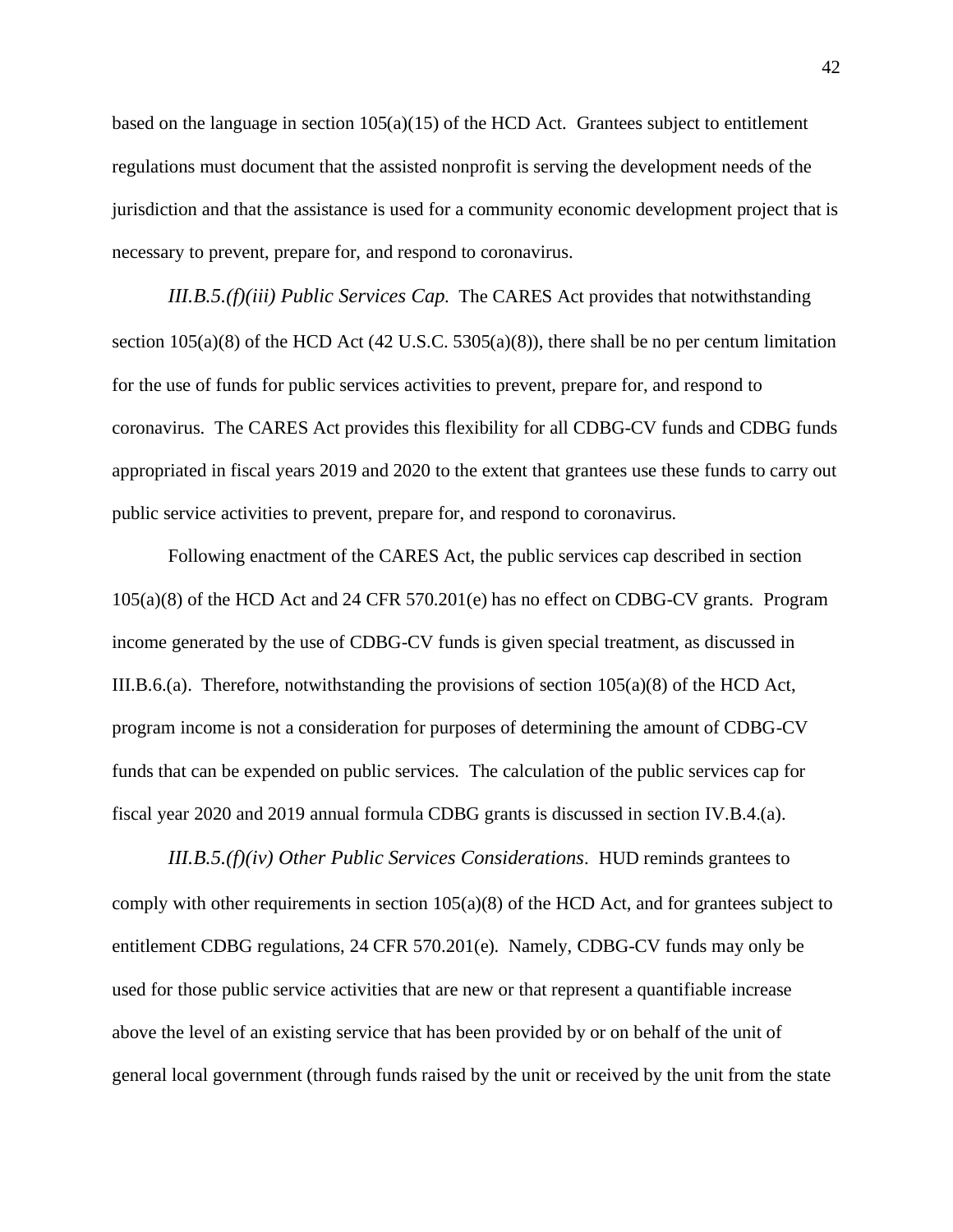in which it is located) in the 12 calendar months before the submission of the action plan, unless the Secretary finds that the discontinuation of such services was the result of events not within the control of the unit of general local government.

Additionally, grantees are reminded that the purchase of personal property and equipment is generally ineligible. However, the entitlement CDBG regulation at 24 CFR 570.207(b)(1) (which may be used as guidance by state grantees), allows grantees to purchase or to pay depreciation in accordance with 2 CFR part 200, subpart E, for personal property, fixtures, and equipment when necessary when such items constitute all or part of a public service. Examples of use of equipment that constitute all or part of a public service include equipment and supplies owned by the grantee or subrecipient that provides the public service, e.g., ventilators or other medical equipment and supplies that will be used in providing health care at a field clinic, or a vehicle outfitted with medical equipment to provide mobile health care.

*III.B.5.(f)(v). Clarification on Application of Requirements in 2 CFR part 200*. In response to the coronavirus pandemic, the Office of Management and Budget (OMB) released two memoranda that allow Federal agencies to grant exceptions to some requirements under 2 CFR part 200, the *Uniform Administrative Requirements, Cost Principles and Audit Requirements for Federal Awards*. HUD reminds grantees that the flexibilities in these memoranda do not automatically apply to grantees. HUD has not approved class exceptions to 2 CFR part 200 for CDBG-CV grants or CDBG grants, so the requirements in 2 CFR part 200 continue to apply.

The OMB memoranda were for limited purposes and were not intended to cover all grantees and activities. The March 9, 2020 memorandum, M-20-11, *Administrative Relief for Recipients and Applicants of Federal Financial Assistance Directly Impacted by the Novel*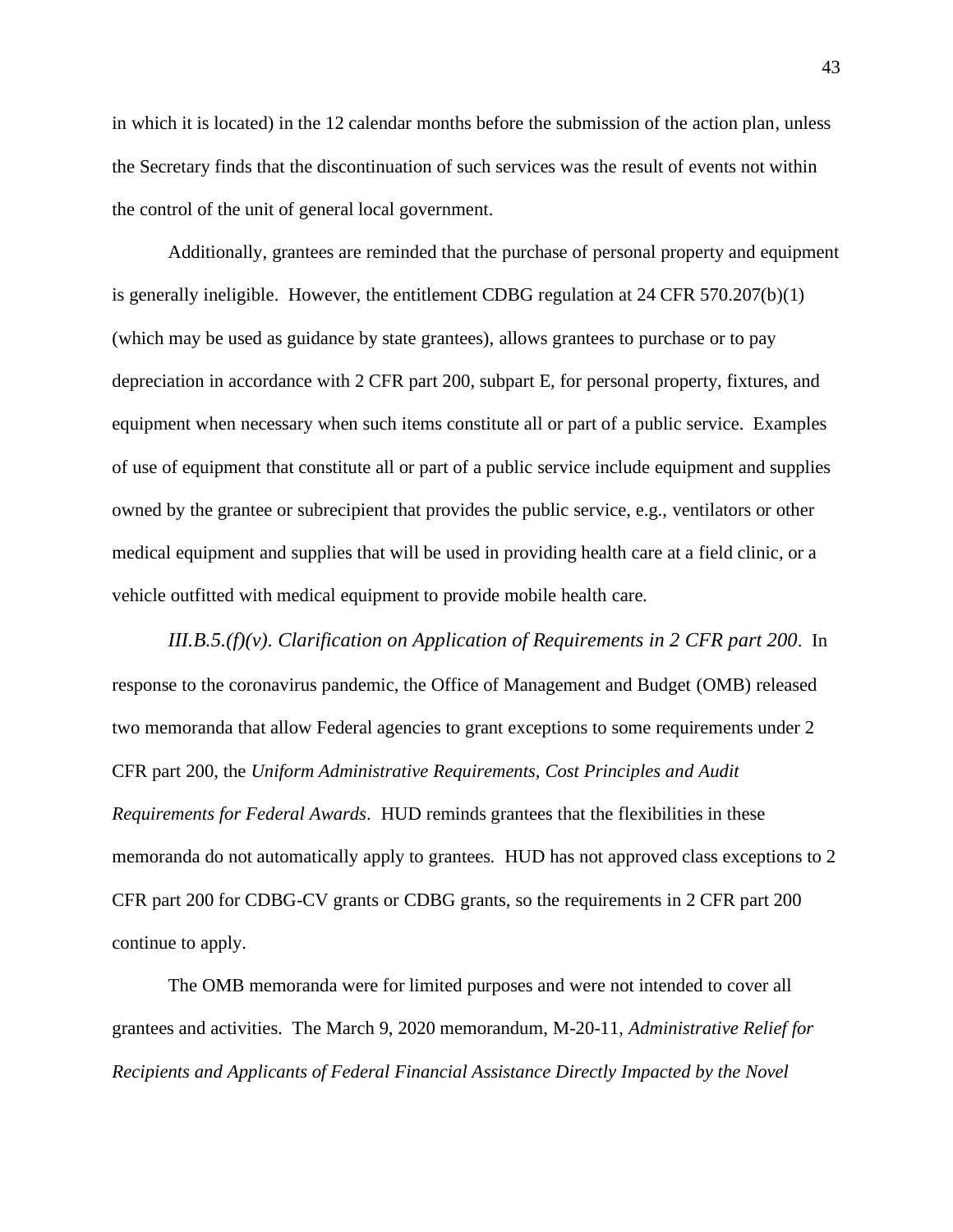*Coronavirus (COVID-19)* (available at [https://www.whitehouse.gov/wp-](https://www.whitehouse.gov/wp-content/uploads/2020/03/M-20-11.pdf)

[content/uploads/2020/03/M-20-11.pdf\)](https://www.whitehouse.gov/wp-content/uploads/2020/03/M-20-11.pdf), allows Federal agencies to grant class exceptions in instances where the agency has determined that the purpose of the Federal awards is to support the continued research and services necessary to carry out the emergency response related to COVID-19. The March 19, 2020 memorandum, M-20-17, *Administrative Relief for Recipients and Applicants of Federal Financial Assistance Directly Impacted by the Novel Coronavirus (COVID-19) due to Loss of Operations* (available at [https://www.whitehouse.gov/wp](https://www.whitehouse.gov/wp-content/uploads/2020/03/M-20-17.pdf)[content/uploads/2020/03/M-20-17.pdf\)](https://www.whitehouse.gov/wp-content/uploads/2020/03/M-20-17.pdf) allows HUD to make class exceptions for an expanded scope of recipients affected by the loss of operational capacity and increased costs due to the COVID-19 crisis. OMB indicated that it would reassess the authority granted by these memoranda within 90 days.

### <span id="page-43-0"></span>*III.B.6. Other Program Requirements*

#### *III.B.6.(a) Program Income*

To expedite use of grant funds, HUD is clarifying the requirements for CDBG-CV grants on the treatment of program income at 24 CFR 570.504 (entitlement) and 24 CFR 570.489(e)-(f) (state) that is generated by the use of CDBG-CV funds. The receipt and expenditure of program income that is generated by the use of CDBG-CV funds shall be treated as annual formula CDBG program income and recorded as part of the financial transactions of the annual formula CDBG grant program. This clarification will facilitate expenditures of CDBG-CV grant funds for their intended purpose, while continuing to maintain appropriate controls on the use of program income.

*III.B.6(a)(i) Use of program income before annual formula CDBG grant funds*. Any program income generated from the use of CDBG-CV funds will be receipted in HUD's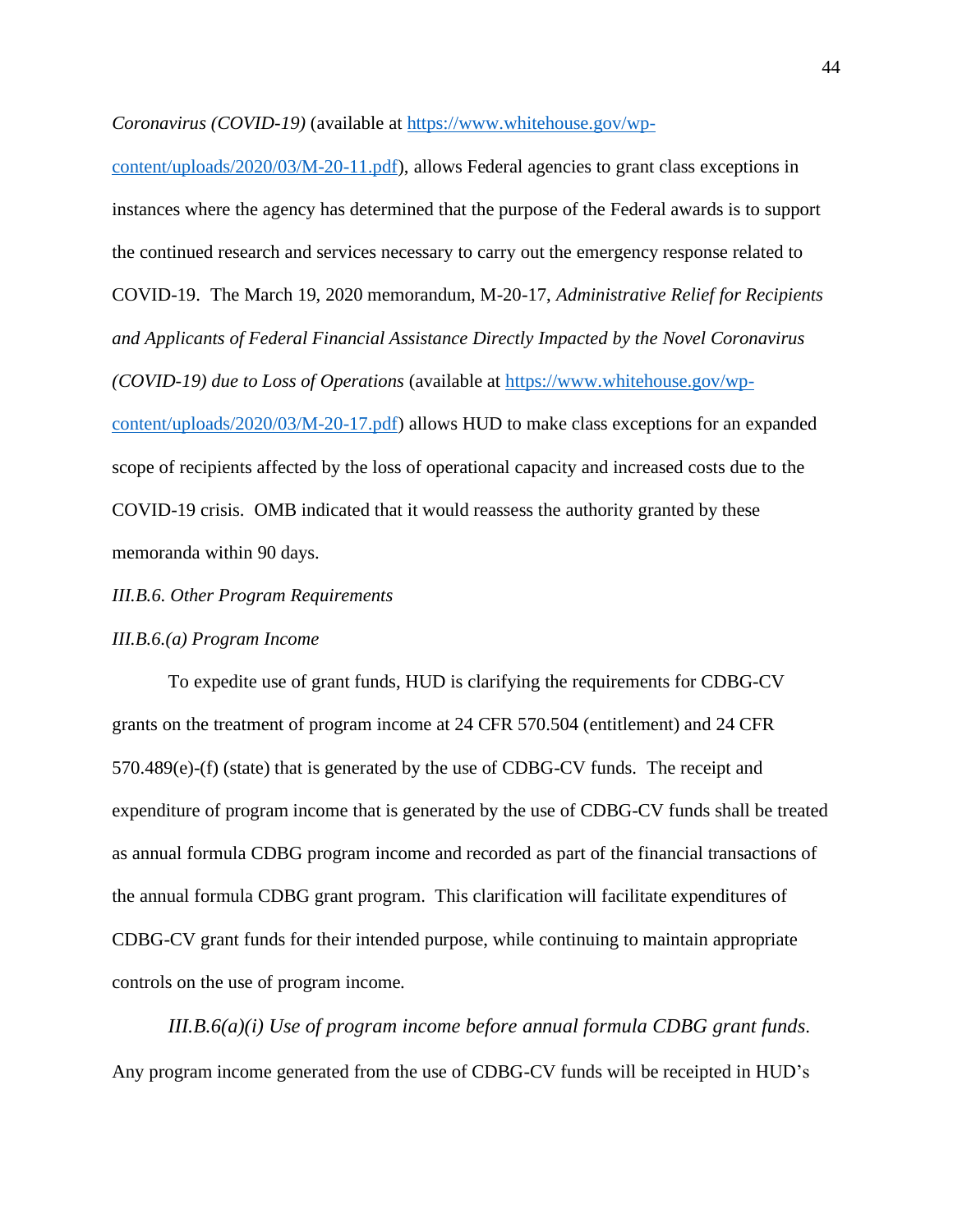Integrated Disbursement and Information System (IDIS) as program income to the annual formula CDBG grant program.

*III.B.6(a)(ii) Inapplicability of float-funded activities.* Based on the treatment of income generated from the use of CDBG-CV funds as annual formula CDBG program income, HUD is waiving 24 CFR 570.301(b) and section 104(h) of the HCD Act for CDBG-CV grants. HUD is imposing the following alternative requirement: grantees shall not use CDBG-CV funds for float-funded activities or guarantees.

*III.B.6(a)(iii) Retention of program income by subrecipients*. A grantee may permit subrecipients (including units of general local government receiving funds from a state) to retain program income from the use of CDBG-CV funds under this paragraph if the amount held does not exceed the subrecipient's projected cash needs for CDBG activities including activities to prevent, prepare for, and respond to coronavirus.

## *III.B.6.(b) Rules Applicable to State CDBG-CV Grants*

The paragraphs in this section apply only to State CDBG-CV grantees.

*III.B.6.(b)(i) Direct Action by States*. The waivers and alternative requirements in this section and in sections III.B.6.(b)(ii)-(iv) permit a state grantee to use a portion of its funds to act directly to carry out activities through employees, contractors, and subrecipients in all geographic areas within its jurisdiction, including entitlement areas and tribal populations. HUD is issuing the waivers and alternative requirements in this section based in part on information in requests from states and in part to implement provisions of the CARES Act that permit grant funds allocated to states to be used in entitlement areas.

HUD has determined that this waiver and alternative requirement will facilitate and expedite the use of CDBG-CV funds by supporting states in their roles as significant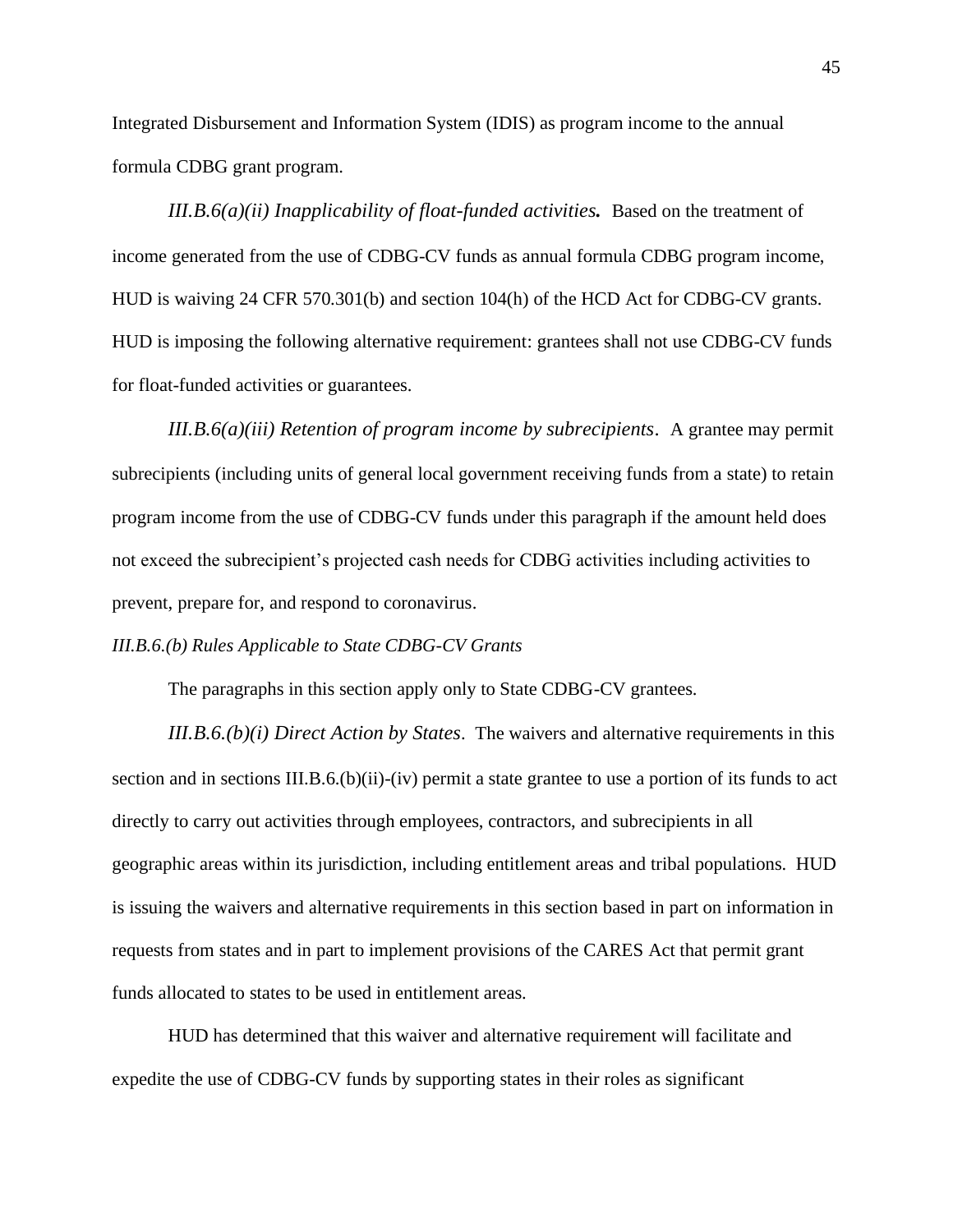coordinators of statewide and regional activities to prevent, prepare for, and respond to coronavirus. Additionally, these waivers and alternative requirements are designed to reduce administrative costs and streamline the delivery of assistance by maintaining a single set of grant requirements for all CDBG-CV allocations.

These waivers and alternative requirements are only available to a state if it complies with the following alternative requirements in this paragraph and in III.B.6.(b)(ii)-(iv):

*Nonentitlement set aside*: A state must set aside a portion of its grant for use by nonentitlement units of general local government. The nonentitlement set aside must be no less than an amount equal to the state's first CDBG-CV allocation and may be from any portion of the state's additional CDBG-CV allocation. This limitation is imposed for consistency with the CDBG-CV formulas, which include a direct allocation to entitlement areas and to states on behalf of nonentitlement areas to prevent, prepare for, and respond to coronavirus. The nonentitlement set aside fulfills the intent reflected by the formula to address needs in urban and rural areas, while giving states the flexibility to determine how to expend each allocation as it is made based on needs within its jurisdiction.

*Inclusion in CDBG-CV Application*: A state's proposal to act directly and to distribute or use CDBG-CV funds in entitlement areas must be published for public comment in its application for CDBG-CV funds or in a subsequent substantial amendment to the annual action plan that includes the CDBG-CV funds.

*Activities carried out in tribal areas*: A state grantee may carry out activities in tribal areas. States carrying out projects in tribal areas through employees, contractors, or subrecipients must obtain the consent of the Indian tribe with jurisdiction over the tribal area.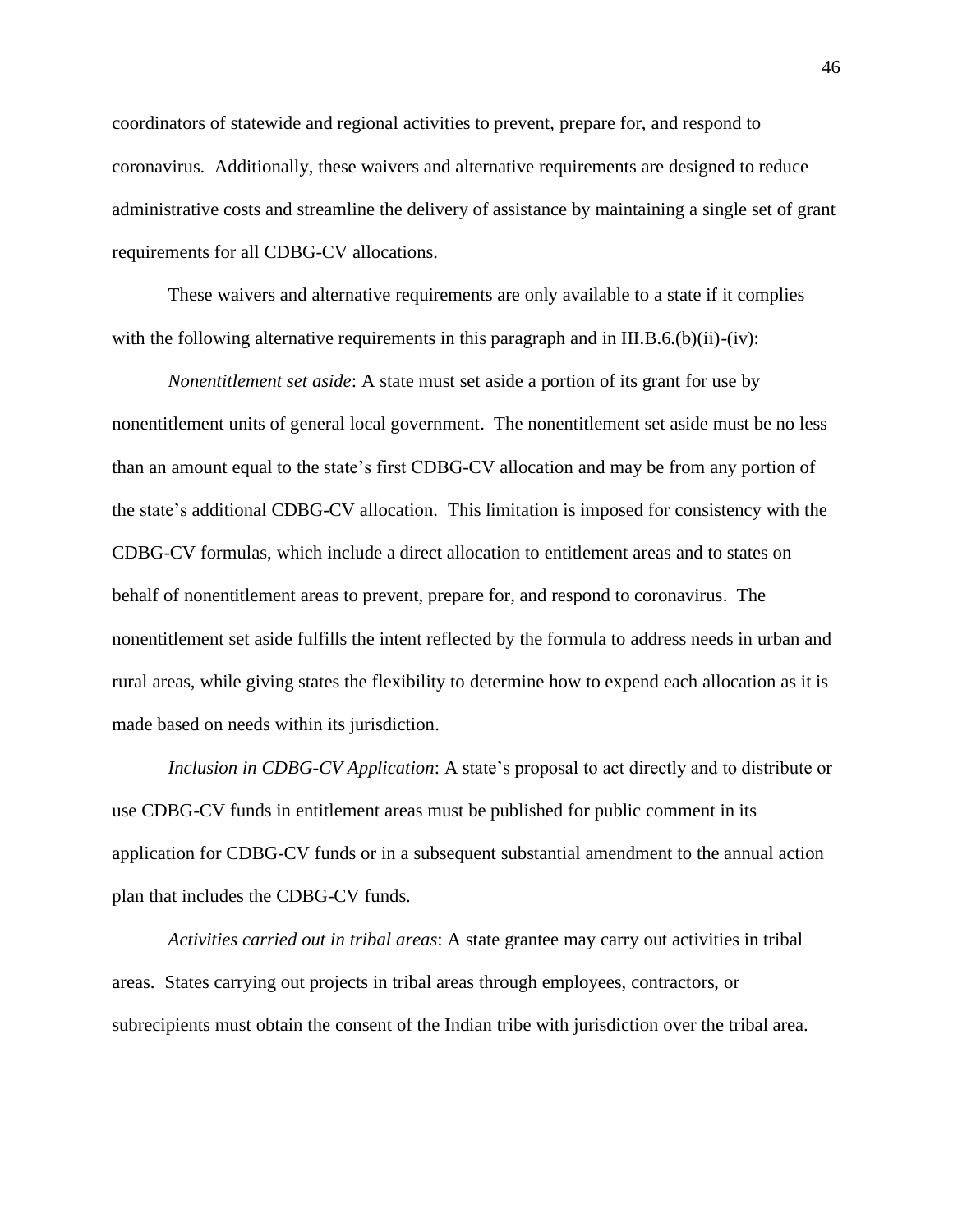*Other conforming changes*: Requirements at section 106(d) of the HCD Act (42 U.S.C. 5306(d)) and 24 CFR 570.480(g) are waived to the extent necessary to allow a state to use its CDBG-CV funds for eligible activities that the state carries out directly. The standard at 24 CFR 570.480(c) and the provisions at section 104I(2) of the HCD Act (42 U.S.C. 5304(e)(2)) are modified to also include activities that the state carries out directly. Section 106(d) of the HCD Act is not otherwise waived, except as provided in this notice.

A state may carry out eligible activities directly, consistent with the entitlement program requirement of 24 CFR 570.200(f), through its employees, through procurement contracts, or through assistance provided under agreements with subrecipients. Pursuant to section 102(c) of the HCD Act, one or more public agencies may be designated by the chief executive officer of a state to undertake activities assisted under this chapter. A state is responsible for ensuring that CDBG-CV funds are used in accordance with all program requirements. The use of interagency agreements, subrecipient agreements (including agreements with Indian tribes and designated public agencies, as described in section III.B.6.(b)(ii)) or contracts does not relieve the state of this responsibility. States are responsible for determining the adequacy of performance under subrecipient agreements and procured contracts, and for taking appropriate action when performance problems arise. State grantees continue to be responsible for civil rights, labor standards, and environmental protection requirements, for compliance with all applicable requirements, including conflict of interest provisions in 24 CFR 570.489(g) and (h).

The national objective criteria in 24 CFR 570.483 are modified by the following alternative requirement when states carry out activities directly: the state must fulfill all requirements that 570.483 imposes on units of general local government to demonstrate compliance with national objective criteria.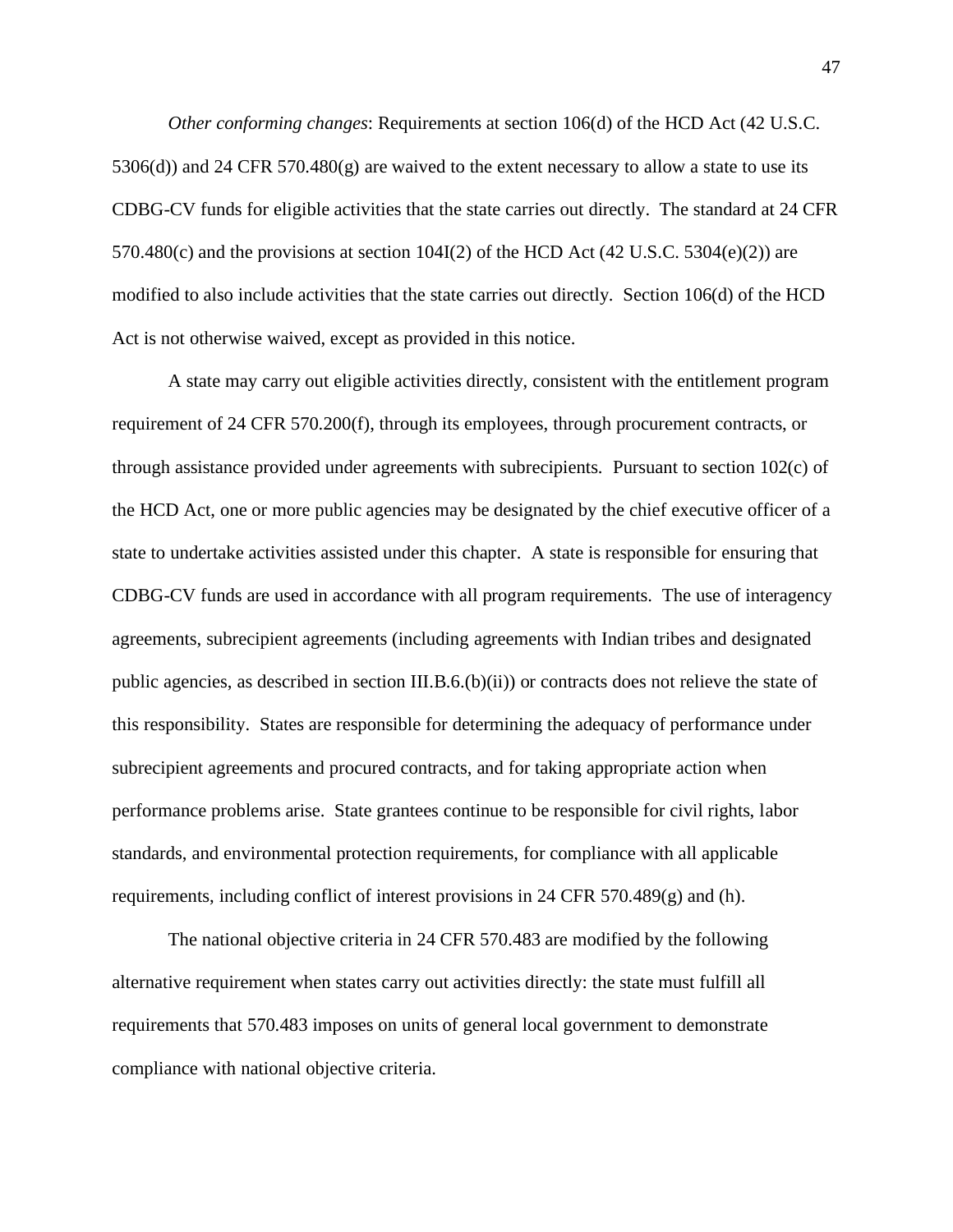The recordkeeping requirements at 24 CFR 570.490(b) are waived when states carry out activities directly, and the following alternative requirement shall apply: the state shall establish and maintain such records as may be necessary to facilitate review and audit by HUD of the state's administration of CDBG-CV funds, under 24 CFR 570.493. Consistent with applicable statutes, regulations, waivers and alternative requirements, and other Federal requirements, the content of records maintained by the state shall be sufficient to: (1) enable HUD to make the applicable determinations described at 24 CFR 570.493; (2) make compliance determinations for activities carried out directly; and (3) show how activities funded are consistent with the descriptions of activities proposed for funding in the CDBG-CV application. For fair housing and equal opportunity (FHEO) purposes, as applicable, such records shall include data on the race, ethnicity, and sex of persons who are applicants for, participants in, or beneficiaries of the activity.

The change of use of real property rule at 24 CFR 570.489(j) is modified to include instances when a state carries out activities directly. All references to "unit of general local government" shall be read as "state, unit of general local government (UGLG) or state subrecipient."

To include instances when a state carries out activities directly, 24 CFR 570.492 is waived and the following alternative requirement applies: the state shall make reviews and audits, including on-site reviews of any subrecipients and local governments, as may be necessary or appropriate to meet the requirements of section  $104(e)(2)$  of the HCD Act, as amended. In the case of noncompliance with these requirements, the state shall take such actions as may be appropriate to prevent a continuance of the deficiency, mitigate any adverse effects or

48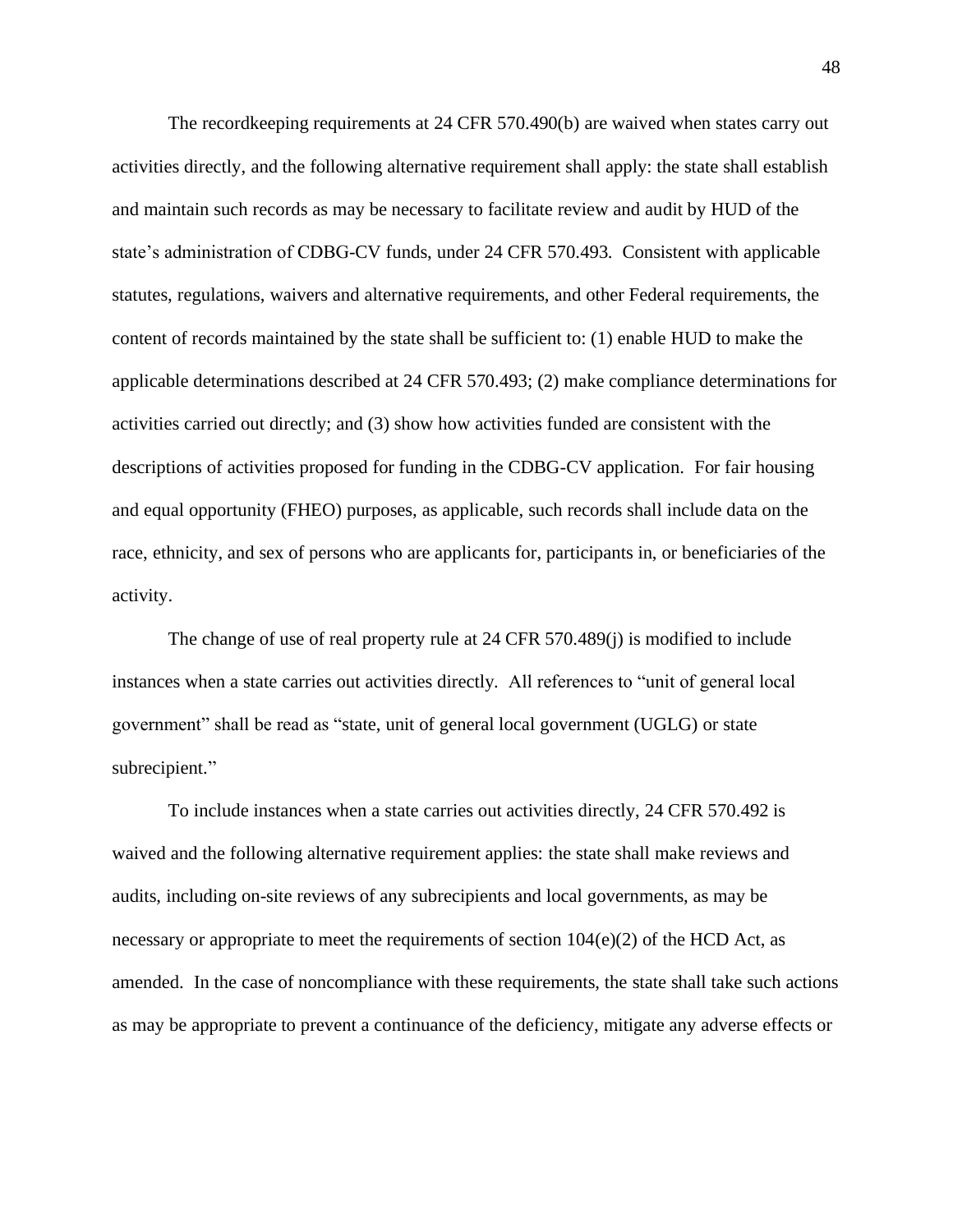consequences, and prevent a recurrence. The state shall establish remedies for noncompliance by any subrecipients or local governments.

To include instances when a state carries out activities directly in accordance with the waiver in this paragraph, 24 CFR 570.489 $(g)$  is modified to revise the requirement that "[t]he state shall establish requirements for procurement policies and procedures for units of general local government" so that it applies to "units of general local government and subrecipients." To facilitate grant administration by adopting state-wide procurement policies, a state agency designated to oversee the use of all its CDBG-CV funds pursuant to section 102(c) of the HCD Act may impose its procurement requirements on all uses of CDBG-CV funds by the state, including by other state agencies that administer a portion of the CDBG-CV grants, so long as those requirements comply with 24 CFR 570.489(g).

*III.B.6.(b)(ii) Use of Subrecipients by States (Including Nonprofits and Tribes)*. HUD is adopting the following alternative requirement that shall apply when states carry out activities directly: states carrying out activities through subrecipients must comply with 24 CFR 570.489(m) relating to monitoring and management of subrecipients. The definition of subrecipient at 24 CFR 570.500(c) applies when states carry out activities through subrecipients, and the requirements of 24 CFR 570.489(g) (as modified by section III.B.6.(b)(i)) shall apply.

For purposes of this alternative requirement, the definition of subrecipients at 24 CFR 570.500(c) is modified to expressly include Indian tribes. Indian tribes that receive CDBG-CV funding from a state grantee must comply with the Indian Civil Rights Act (Title II of the Civil Rights Act of 1968, 25 U.S.C. 1301 et seq.). This conforming requirement is necessary because the state CDBG regulations do not anticipate states distributing funds through means other than a method of distribution to units of general local government.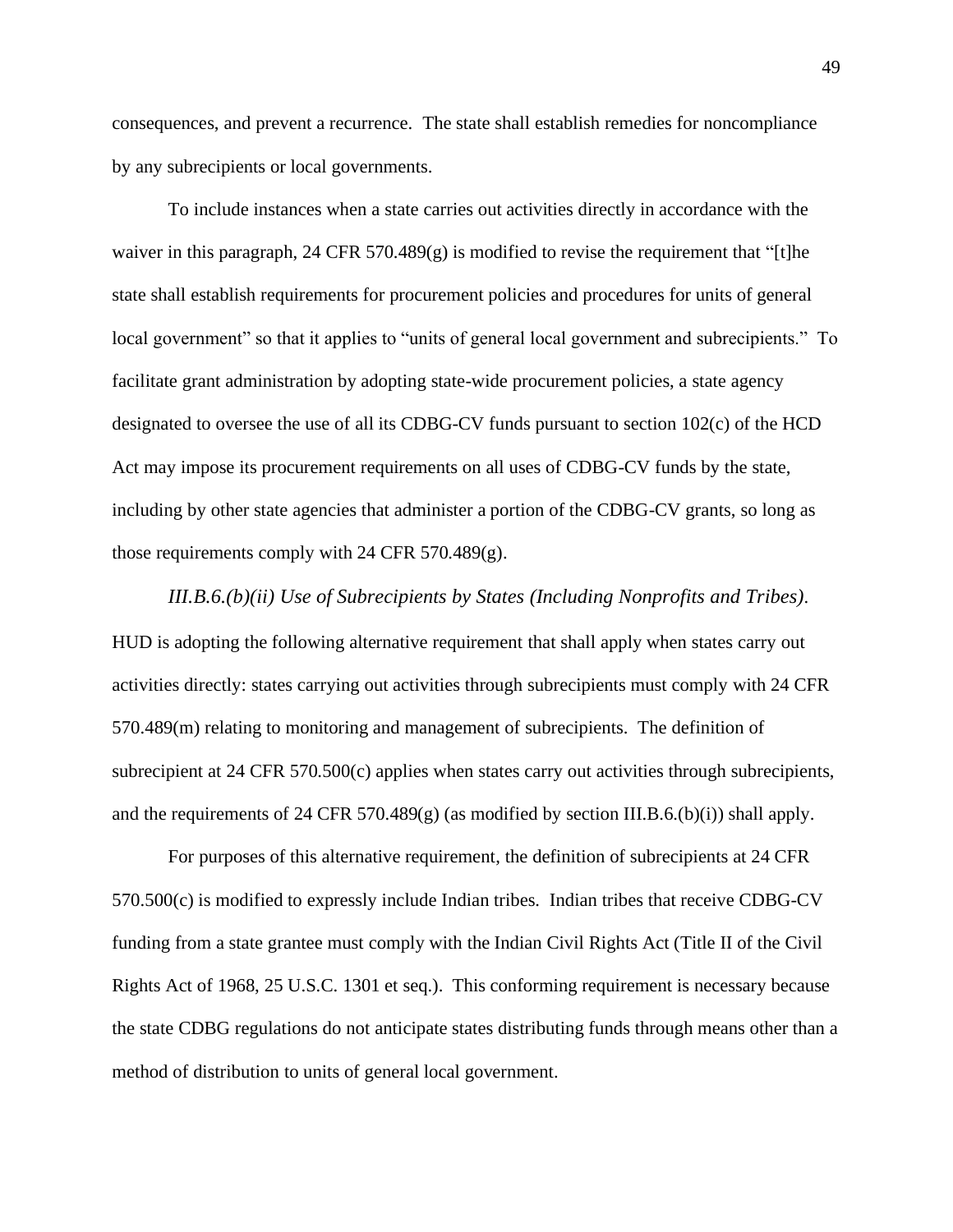*III.B.6.(b)(iii) Activities Carried Out by States in Entitlement Areas*. The provisions of 24 CFR 570.486(c) are waived to the extent that they allow States, either directly or through units of general local government, to use CDBG-CV funding for activities located in entitlement areas without contribution from the entitlement jurisdiction, consistent with the waiver and alternative requirements in sections III.B. $6.(b)(i)$  and (ii). HUD is granting this waiver to facilitate and expedite the use of grant funds for consistency and ease of administration by granting the same geographic flexibilities to all allocations of CDBG-CV funds, since they will be administered under a single grant.

*III.B.6.(b)(iv) Use of the "upper quartile" or "exception criteria" for LMI area benefit activities.* Section 105(c)(2)(A) of the HCD Act authorizes HUD to permit an exception to the LMI area benefit national objective criteria that are normally satisfied when at least 51 percent of the population of an area are persons of low and moderate income. HUD is clarifying how this "exception criteria" applies when State CDBG-CV grantees carry out activities in entitlement jurisdictions as authorized by section III.B.6.(b)(iii). If the area in which the activity is carried out would benefit from the "exception criteria" that permit a grantee to use a percentage less than 51 percent to qualify activities under the LMI area benefit criteria, those exception criteria apply to the use of CDBG-CV funds by a state the same way that they apply to the use of CDBG funds by the entitlement grantee in the same area*.* CDBG-CV grantees are required to use the most recent data available in implementing the exception criteria. For more information on the data set, please visit [https://www.hudexchange.info/programs/acs-low-mod](https://www.hudexchange.info/programs/acs-low-mod-summary-data/acs-low-mod-summary-data-exception-grantees)[summary-data/acs-low-mod-summary-data-exception-grantees/](https://www.hudexchange.info/programs/acs-low-mod-summary-data/acs-low-mod-summary-data-exception-grantees).

*III.B.6.(b)(v) Elimination of State Administrative Match*. To expedite the use of CDBG-CV funds, HUD is waiving the requirement for matching state administrative funds,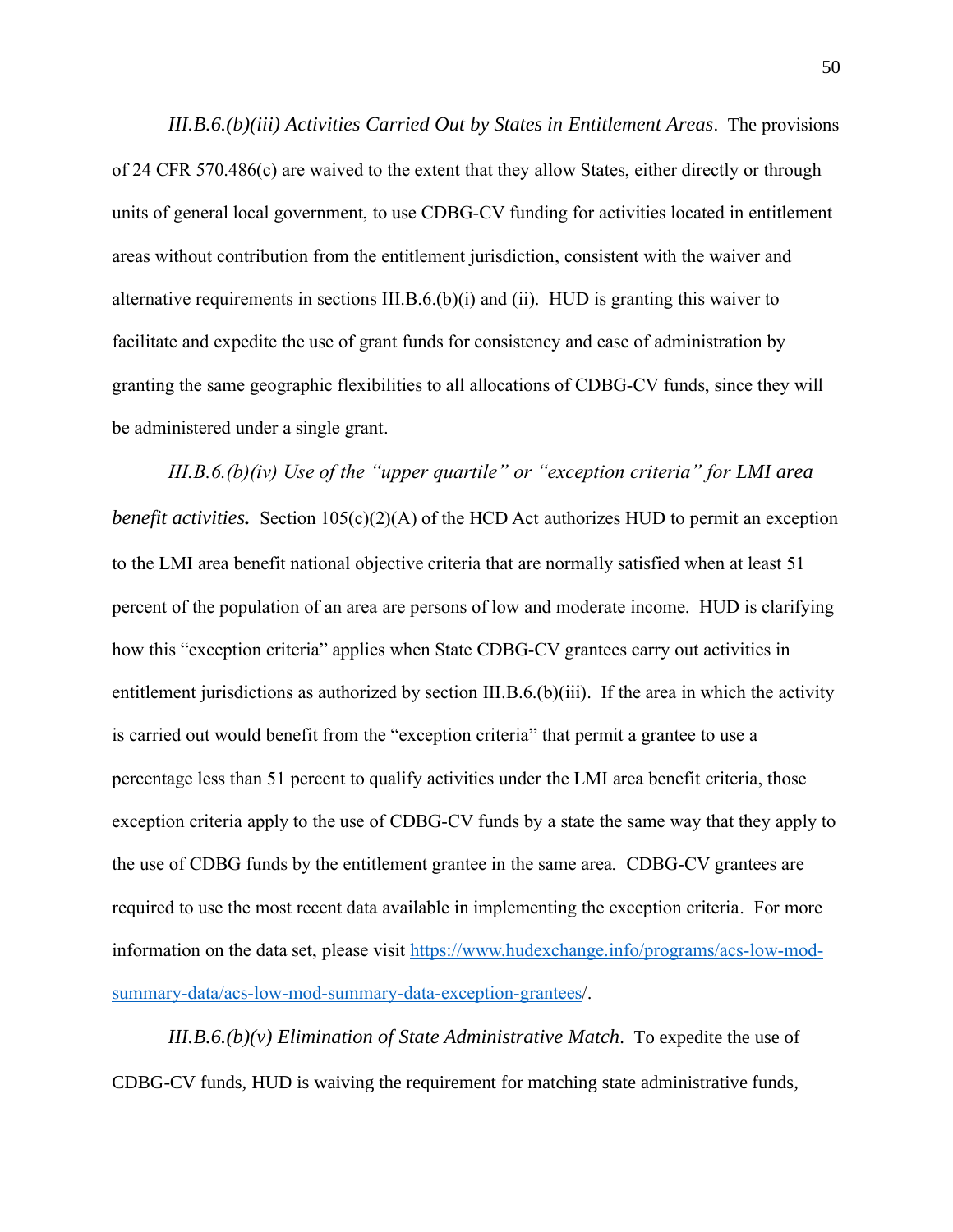subject to the requirements of section III.B.6.(b)(vi) below. Requiring states to match administrative funds may considerably slow down the expenditure of CDBG-CV funds in states struggling to accurately project and adjust their budgets given the challenges caused by coronavirus. The requirements at 42 U.S.C. 5306(d)(3)(A) and 24 CFR 570.489(a) are waived to the extent necessary to eliminate the state match requirement for general administrative costs.

*III.B.6.(b)(vi) Cap on State Administrative Costs and Technical Assistance*.

Pursuant to 24 CFR 570.489(a)(3)(iii), a state and its funded units of general local government and subrecipients are, in aggregate, permitted to expend no more than 20 percent of the CDBG-CV grant for planning, management, and administrative costs. Under 42 U.S.C. 5306(d)(5) and (6) and 24 CFR 570.489(a)(1) a state may not directly use more than \$100,000 plus 3 percent of its annual grant for administrative and technical assistance costs combined. HUD is waiving 42 U.S.C. 5306(d)(5) and (6) and 24 CFR 570.489(a)(1) and establishing an alternative requirement that a state may use up to 7 percent of its CDBG-CV grant combined for general administration and technical assistance costs; of that 7 percent, a state may use up to 5 percent of CDBG-CV funds for general administration costs and up to 2 percent of the grant for technical assistance activities. The remainder of the amount may be used by units of general local government for administrative and technical assistance costs, provided that a state and its funded units of general local government and subrecipients expend no more than 20 percent of the CDBG-CV grant for planning, management, and administrative costs. A grantee must meet this alternative requirement over the life of its grant, as amended to incorporate additional allocations of CDBG-CV funds.

CDBG-CV grant funds shall not be used to pay planning and program administrative costs allocable to another grant under the CDBG annual formula program; however, CDBG-CV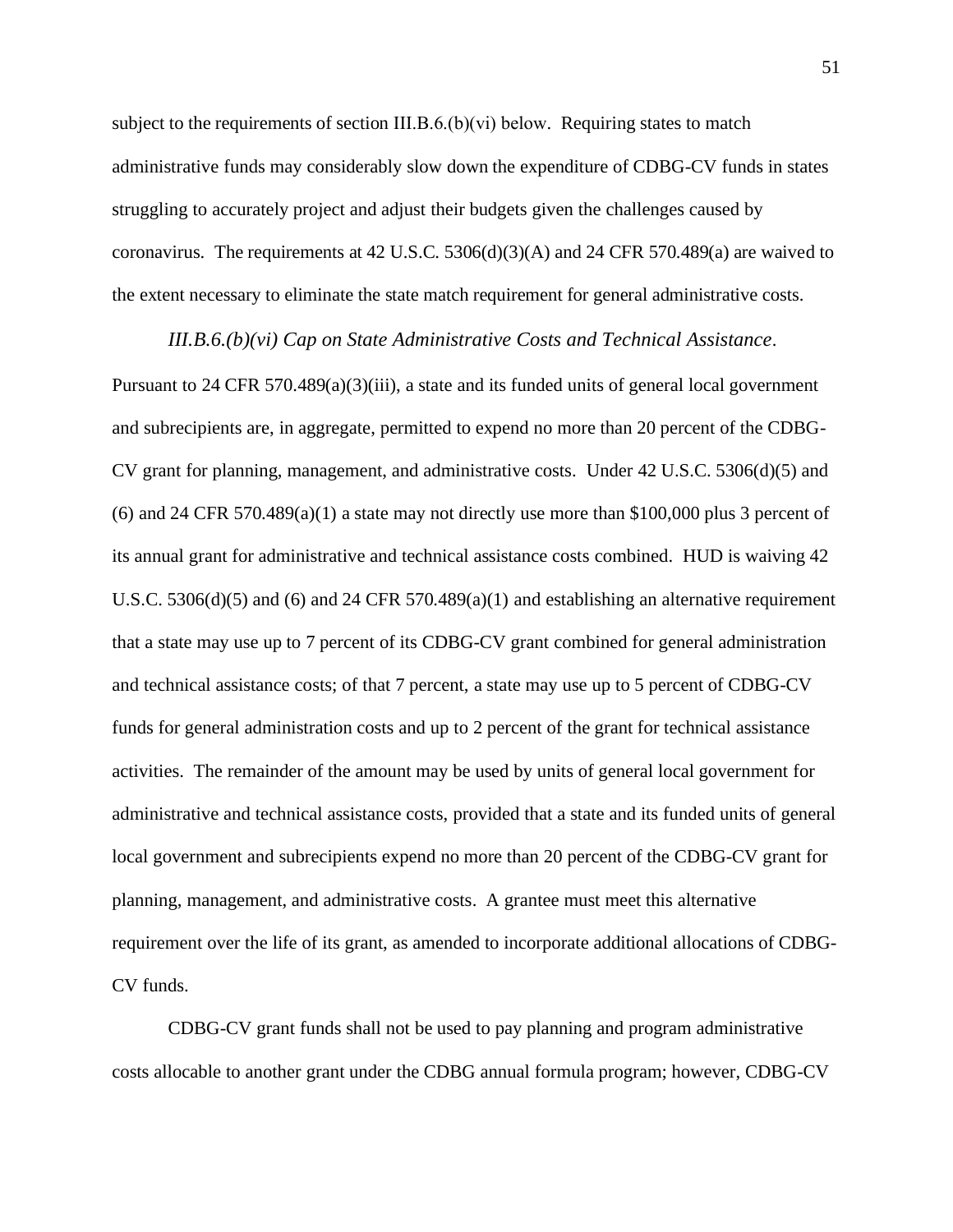funds may be used to pay costs that benefit both the CDBG-CV grant and another CDBG award and can be distributed between the grants in proportions that may be reasonably approximated.

*III.B.6.(b)(vii) Procurement*. Except as described in section III.B.6. to accommodate states acting directly, this notice does not modify procurement requirements at 24 CFR  $570.489(g)$  for state grantees. As discussed above, the local procurement policies and procedures that apply to the use of annual formula CDBG grant funds may not be nimble enough to accommodate this urgent need to quickly procure goods and services necessary to carry out eligible activities. HUD recommends that CDBG-CV grantees review their existing procurement policies to explore the potential use of state or local waiver authority and emergency procedures that may expedite procurement processes.

Additionally, if the grantee plans to use CDBG-CV grants to carry out eligible activities that satisfy non-Federal cost share requirements under section  $105(a)(9)$  of the HCD Act, the grantee should consider modifying procurement policies to authorize grantees to use procurement policies and procedures of the agencies paying the Federal cost share of the activity, to the extent that those policies and procedures are consistent with the procurement requirements on the use of CDBG-CV funds. Modifying procurement policies to allow the use of procurement requirements imposed by other Federal grants is easier for state grantees, but entitlement grantees that anticipate use of a substantial amount of CDBG-CV funds to satisfy non-Federal cost share may also be able to adopt a similar provision where the other Federal granting agency imposes the procurement requirements in 2 CFR part 200.

*III.B.6.(c) Rules for Entitlements, Insular Areas, and Nonentitlement Hawaii Counties*

*III.B.6.(c)(i). Administrative and Planning Cost Caps*. To expedite the use of grant funds, HUD is waiving requirements of 24 CFR 570.200(g) that are inconsistent with the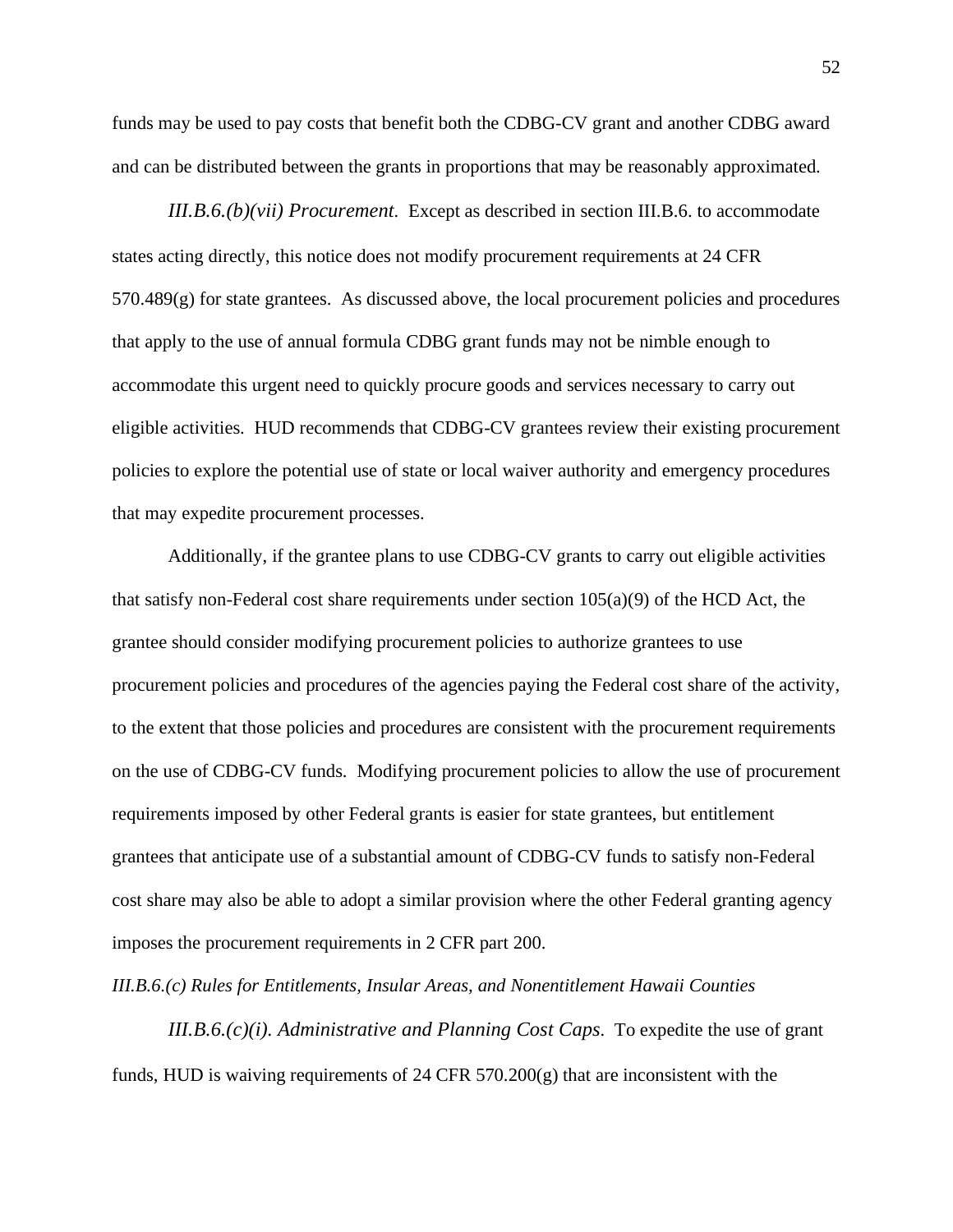treatment of program income in section III.B.6.(a) and the treatment of CDBG-CV funds as a standalone grant. The following alternative requirement applies to grants subject to subpart D (entitlement grants and grants to the nonentitlement counties of the State of Hawaii): no more than 20 percent of the total CDBG-CV grant shall be expended for planning and program administrative costs, as defined in 24 CFR 570.205 and 24 CFR 570.206, respectively. There is no program year obligation test for planning and administrative costs of CDBG-CV grants. Additionally, CDBG-CV funds shall not be included in the compliance determination of the program year obligation test applicable to annual formula CDBG funds. Additionally, program income, regardless of the source funding of the activity that generated the income, shall be included in the compliance determination of the administrative and planning cost cap applicable to annual formula CDBG grants and program income, separately from CDBG-CV funds.

CDBG-CV grant funds shall not be used to pay planning and program administrative costs allocable to another grant under the CDBG annual formula program; however, CDBG-CV funds may be used to pay costs that benefit both the CDBG-CV grant and another CDBG award and can be distributed between the grants in proportions that may be reasonably approximated. *III.B.6.(d) Compliance with Environmental Review Requirements*

*III.B.6.(d)(i). Overview of Environmental Review Requirements*. Environmental regulations at 24 CFR 58.22 prohibit CDBG grantees, a recipient, and any other participant in the development process from committing HUD or non-HUD funds to a project until the environmental compliance review process has been successfully completed or until receipt of the Authority to Use Grant Funds, if applicable. In addition, neither a recipient nor any participant in the development process may commit non-HUD funds on or undertake an activity or project if the activity or project would have an adverse environmental impact or limit the choice of reasonable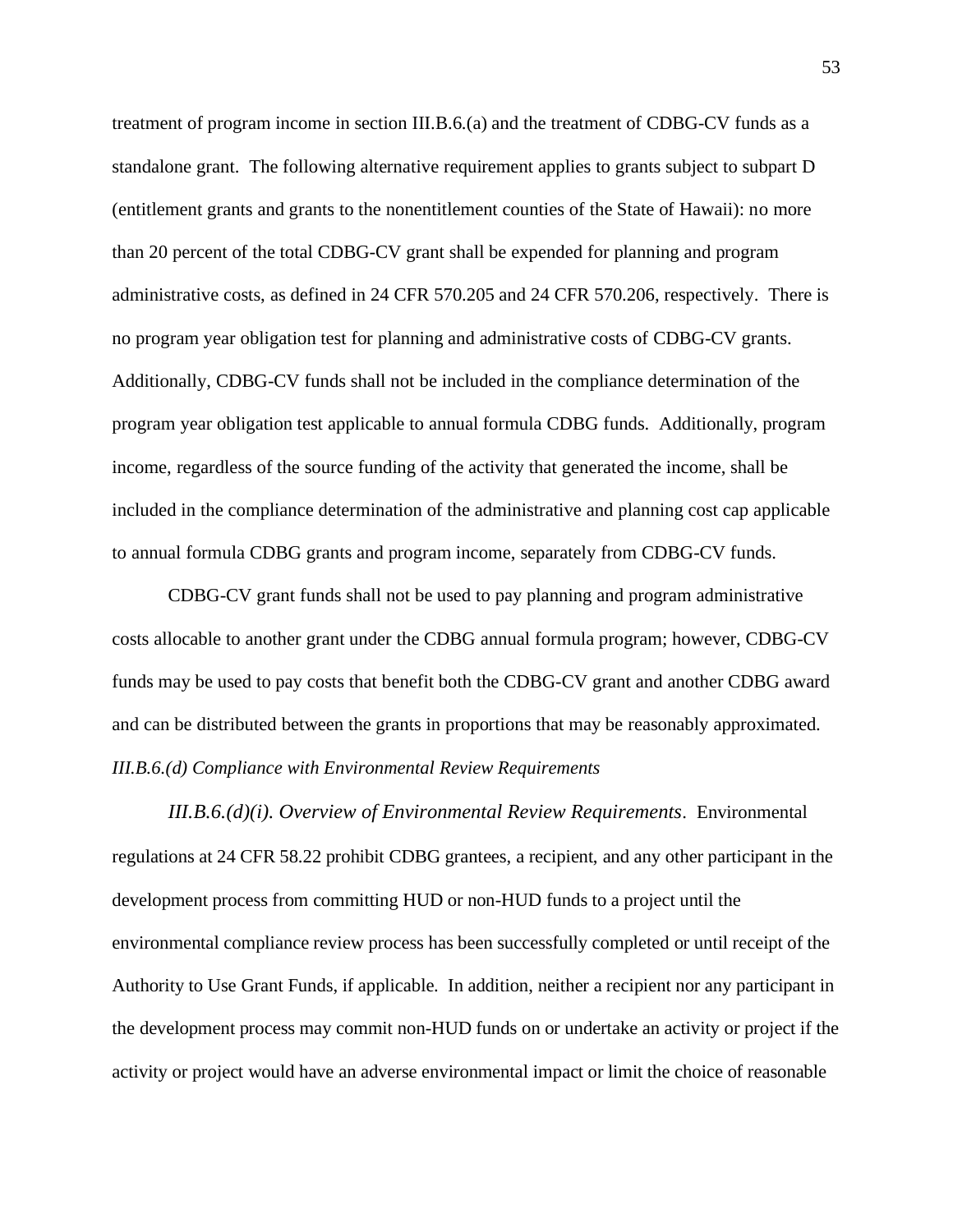alternatives. Therefore, it is very important for grantees to begin and complete any required environmental compliance review as soon as possible. Grantees are urged to contact their Field Environmental Officer for more information about environmental review requirements.

*III.B.6.(d)(ii) Clarifying note on the process for environmental release of funds when a State carries out activities directly***.** Usually, a state distributes CDBG funds to local governments and takes on HUD's role in receiving environmental certifications from the grant recipients and approving releases of funds. Under the waiver and alternative requirement in paragraph III.B.6.(b), HUD will allow a State CDBG-CV grantee to carry out activities directly in addition to distributing funds to subrecipients. Thus, per 24 CFR 58.4, when a state carries out activities directly, the state must submit the Certification and Request for Release of Funds to HUD for approval.

*III.B.6.(d)(iii) Clarifying note on emergency environmental review procedures*. HUD's environmental review regulations in 24 CFR part 58 include two provisions that may be relevant to environmental review procedures for activities to prevent, prepare for, and respond to coronavirus. The first is 24 CFR 58.34(a)(10), which provides an exemption for certain activities undertaken in response to a national or locally declared public health emergency. Except for the applicable requirements of 24 CFR 58.6, a responsible entity does not have to comply with the requirements of part 58 or undertake any environmental review, consultation or other action under NEPA and the other provisions of law or authorities cited in 24 CFR 58.5 for exempt activities or projects consisting solely of exempt activities. Exempt activities include assistance for temporary or permanent improvements that do not alter environmental conditions and are limited to protection, repair, or restoration activities necessary only to control or arrest the effects from imminent threats to public safety.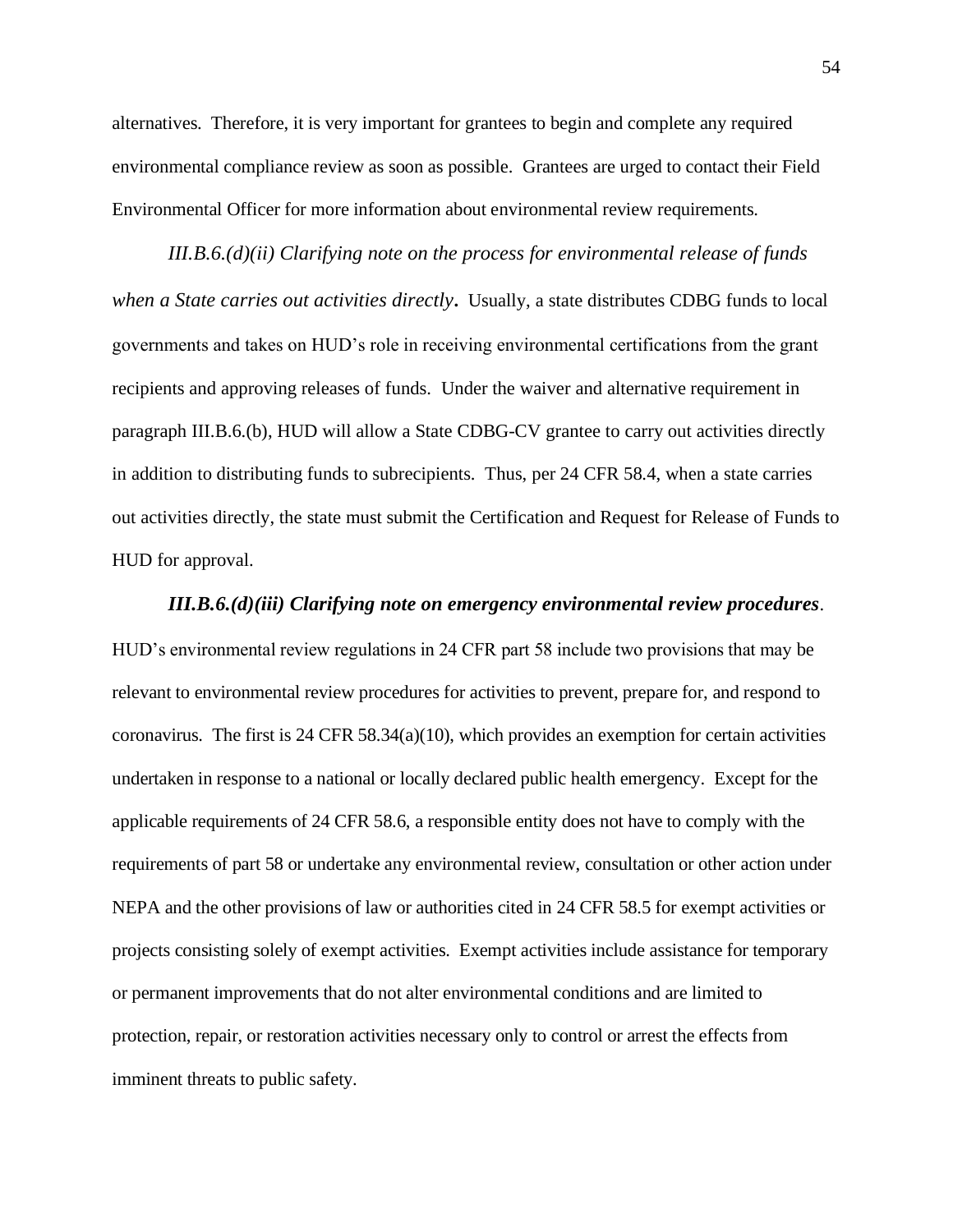The second is a streamlined public notice and comment period in the regulation at 24 CFR 58.33, which may apply in some cases for emergency activities undertaken to prevent, prepare for, and respond to coronavirus. The application of these two provisions following a presidentiallydeclared or locally-declared public health emergency is discussed in the Notice, *Guidance on conducting environmental review pursuant to 24 Part 58 for activities undertaken in response to the public health emergency as a result of COVID-19* (CPD-20-07) posted at https://www.hud.gov/sites/dfiles/OCHCO/documents/2020-07cpdn.pdf.

### *III.B.6.(e) Compliance with Labor Laws*

CDBG-CV grants are subject to the Davis-Bacon prevailing wage requirements imposed by section 110(a) of the HCD Act. HUD cannot waive this or other labor laws. Under regulations of the Department of Labor (DOL) at 29 CFR 1.6(g), where Federal assistance is not approved prior to contract award (or the beginning of construction if there is no contract award), Davis-Bacon wage rates apply retroactively to the beginning of construction and must be incorporated retroactively in the contract specifications. However, if there is no evidence that the owner intended to apply for the CDBG-CV assistance prior to the contract award or the start of the construction, HUD may request that DOL allow prospective, rather than retroactive, application of the Davis-Bacon wage rates. DOL may allow prospective application of Davis-Bacon requirements where it finds that it is necessary and proper in the public interest to prevent injustice or undue hardship and it finds no intent to apply for the federal assistance before contract award or the start of construction. The CDBG-CV Grantee should contact a HUD Labor Relations Specialist if such a situation arises.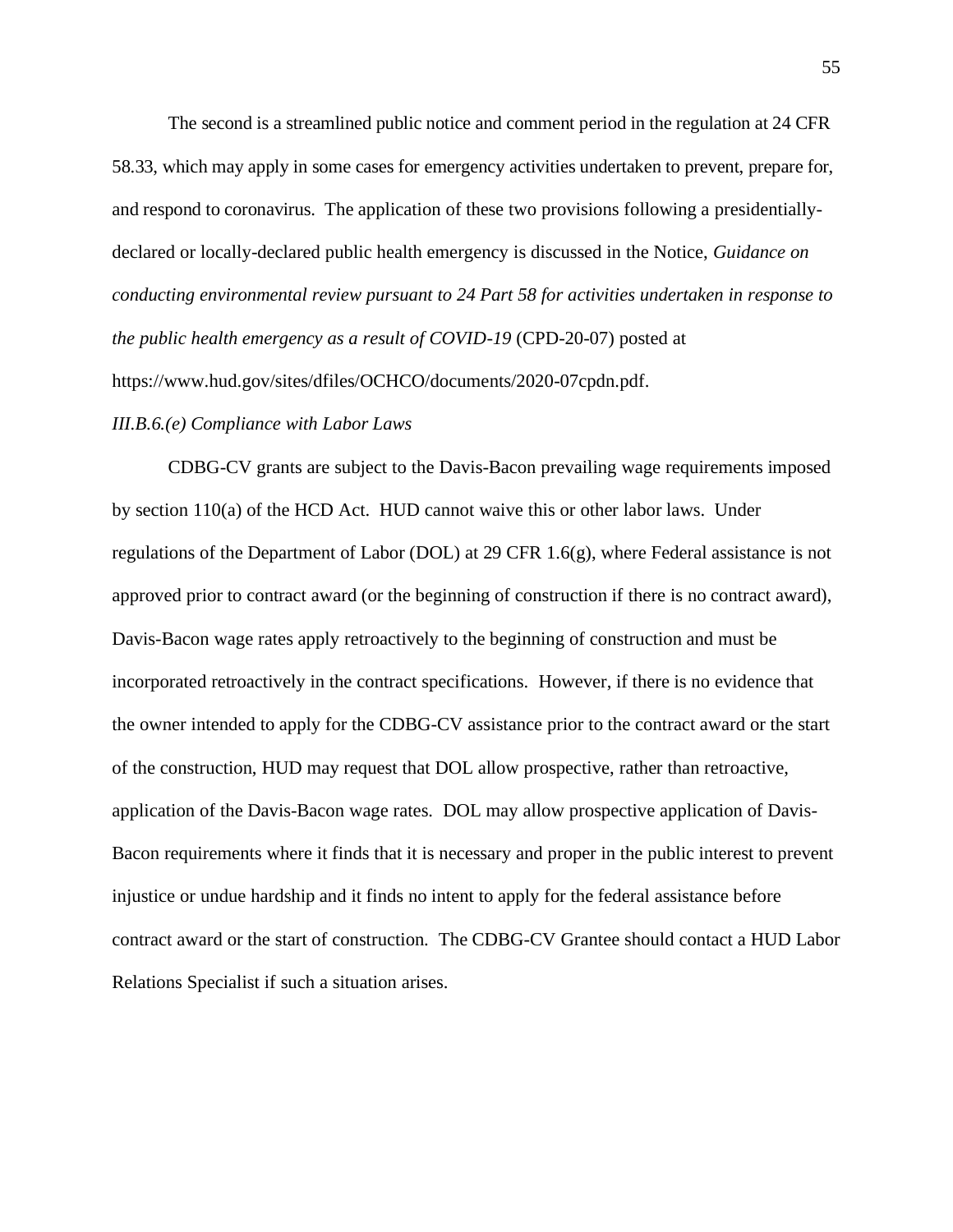#### *III.B.6.(f) Relationship to Section 108 Loan Guarantees*

Under the Section 108 Loan Guarantee Program, CDBG grantees can borrow up to five times their most recent CDBG grant by issuing federally guaranteed notes. To ensure that CDBG-CV funds are used for the purposes authorized by the CARES Act, HUD is issuing the following alternative requirement to sections 108(b) and (c) of the HCD Act (42 U.S.C. 5308(c)): CDBG-CV funds shall not be factored into a grantee's Section 108 borrowing authority.

A grantee may use CDBG-CV funds to make a direct payment of principal, interest, or any fees due under a Section 108 note only if the use of funds is to prevent, prepare for, and respond to coronavirus. The necessity of such use shall be documented by the grantee or the subrecipient that provided the assistance (e.g., if Section 108 funds were used by the grantee to provide assistance to a for-profit business in the form of a loan and the business is unable to make a payment due to the reduction in revenue caused by coronavirus, any restructuring of that loan must be supported by modification to loan documents that document the relationship to coronavirus). When CDBG-CV funds are used to subsidize or replace principal, interest, or fees due under a loan previously made with guaranteed loan funds as part of an activity to assist a forprofit or a subrecipient, and the CDBG-CV assistance is necessary to respond to the impact of coronavirus (e.g., a third-party business borrower whose loan is the intended source for repayment of a Section 108 loan is not collecting sufficient revenue due to local public health conditions), the documentation that the original assisted activity satisfies national objective criteria shall be sufficient to demonstrate that the use of the guaranteed loan funds and the additional CDBG-CV assistance meet a CDBG national objective.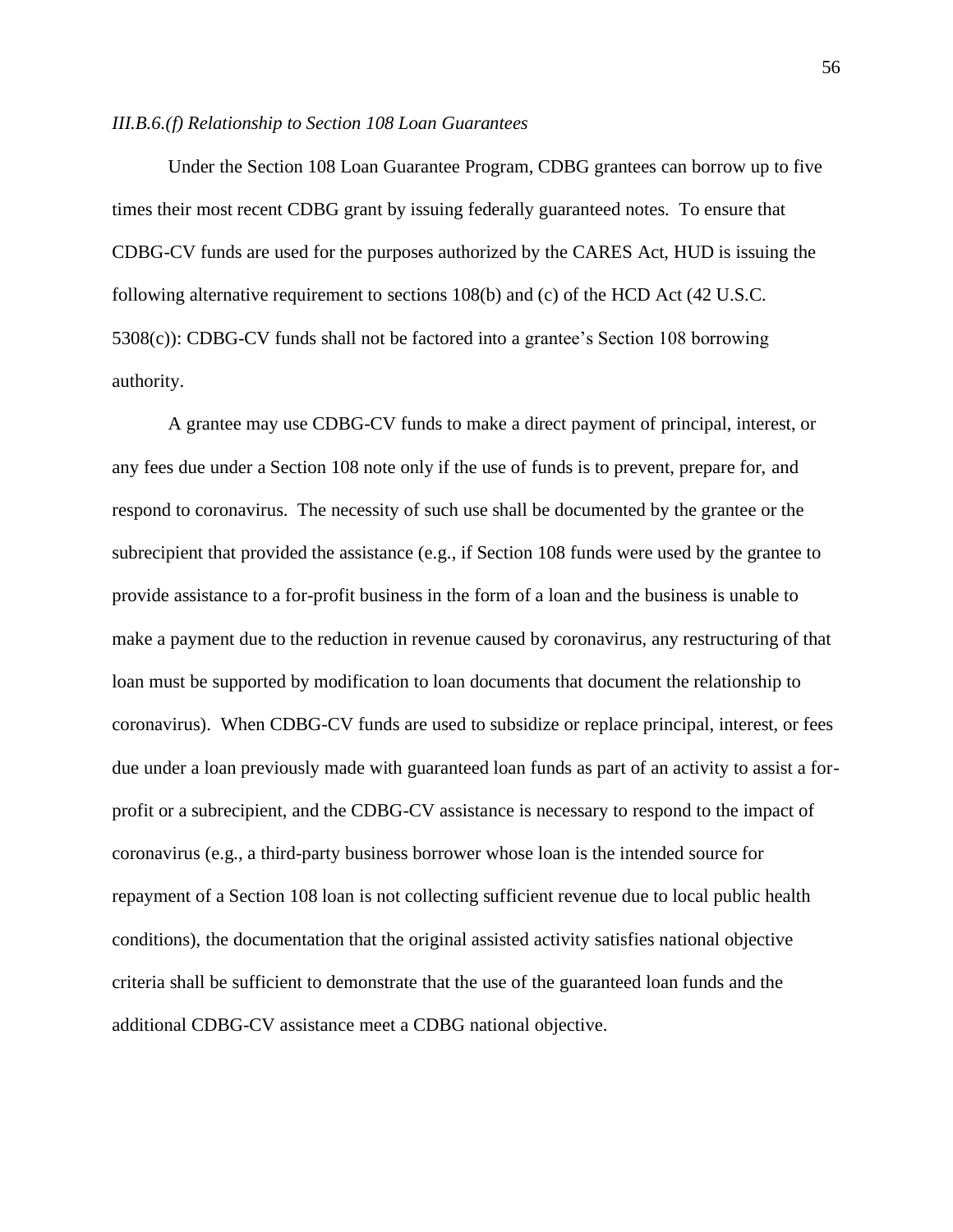This alternative requirement does not limit the Secretary's authority under section 108I of the HCD Act.

#### <span id="page-56-0"></span>*III.B.7. Period of Performance, Timeliness, and Closeout*

## *III.B.7.(a) Period of Performance*

CDBG-CV grantees must expend all CDBG-CV funds (including CDBG-CV funds from additional allocations that are obligated by HUD through amendments to the grant agreement) within the 6-year period of performance established by the CDBG-CV grant agreement. HUD is imposing this period of performance to ensure the use of CDBG-CV funds to prevent, prepare for, and respond to coronavirus. The CDBG regulations at 24 CFR 570.200(k) and 24 CFR 570.480(h) permit HUD to establish a period for expenditure and performance in a grant agreement that is shorter than the normal 8-year period. HUD is exercising its authority to establish a 6-year period of performance and expenditure deadline in the CDBG-CV grant agreement. Grant funds are not available for expenditure after the period of performance. In addition, to further ensure the expedited use of the funds, HUD is imposing an alternative requirement that each grantee must expend at least 80 percent of all CDBG-CV funds (including CDBG-CV funds from additional allocations that are obligated by HUD through amendments to the grant agreement) no later than the end of the third year of the period of performance established by the CDBG-CV grant agreement. If this three-year requirement is not met, and evidence meeting the criteria for extension described in section III.B.7.(c) below is not provided, an amount equivalent to the difference between the total amount expended at the end of the third year and 80 percent of all CDBG-CV funds will be recaptured from the CDBG-CV grant.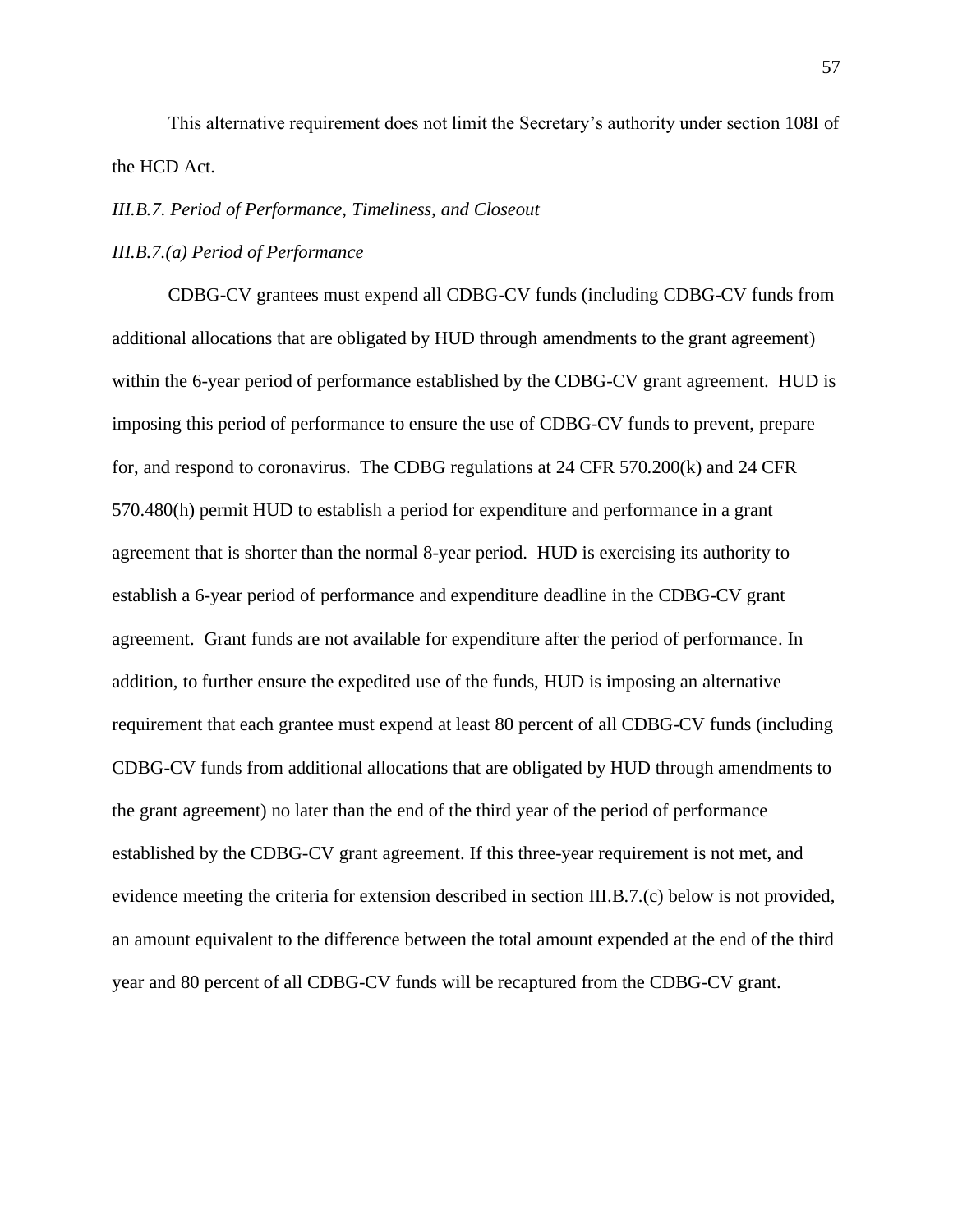## *III.B.7.(b) Timeliness*

CDBG-CV grants are available for limited purposes under the CARES Act. They are subject to a shortened period of performance. Under section III.B.6.(a), program income generated by the use of CDBG-CV funds is treated as program income to a grantee's annual formula CDBG program. For these reasons, HUD is waiving to the extent necessary to allow HUD to determine that every grantee has circumstances beyond its reasonable control the timely performance enforcement actions found at 24 CFR 570.902 (entitlement timely expenditure), and 24 CFR 570.494 (state timely distribution). CDBG-CV funds will not be included in determining compliance with the requirements of 24 CFR 570.902 and 570.494. However, as program income to the grantees' annual formula CDBG programs, income generated from CDBG-CV activities will be included in timely expenditure compliance determinations for each entitlement grantee's annual formula CDBG program. Grantees should consider the potential effects of additional program income to compliance with timeliness requirements applicable to their annual formula CDBG grant program when they select and design CDBG-CV assisted activities.

#### *III.B.7.(c) Closeout*

To facilitate the use of grant funds in a timely manner, HUD is waiving the CDBG closeout regulations at 24 CFR 570.509 for grantees subject to entitlement regulations and imposing an alternative requirement that HUD will close out grants in accordance with grant closeout requirements of 2 CFR 200.343. This approach is consistent with the state regulation at 24 CFR 570.489(o). This will help all grantees to expend grant funds within a short timeframe designed to maximize the ability of CDBG-CV funds to prevent, prepare for, and respond to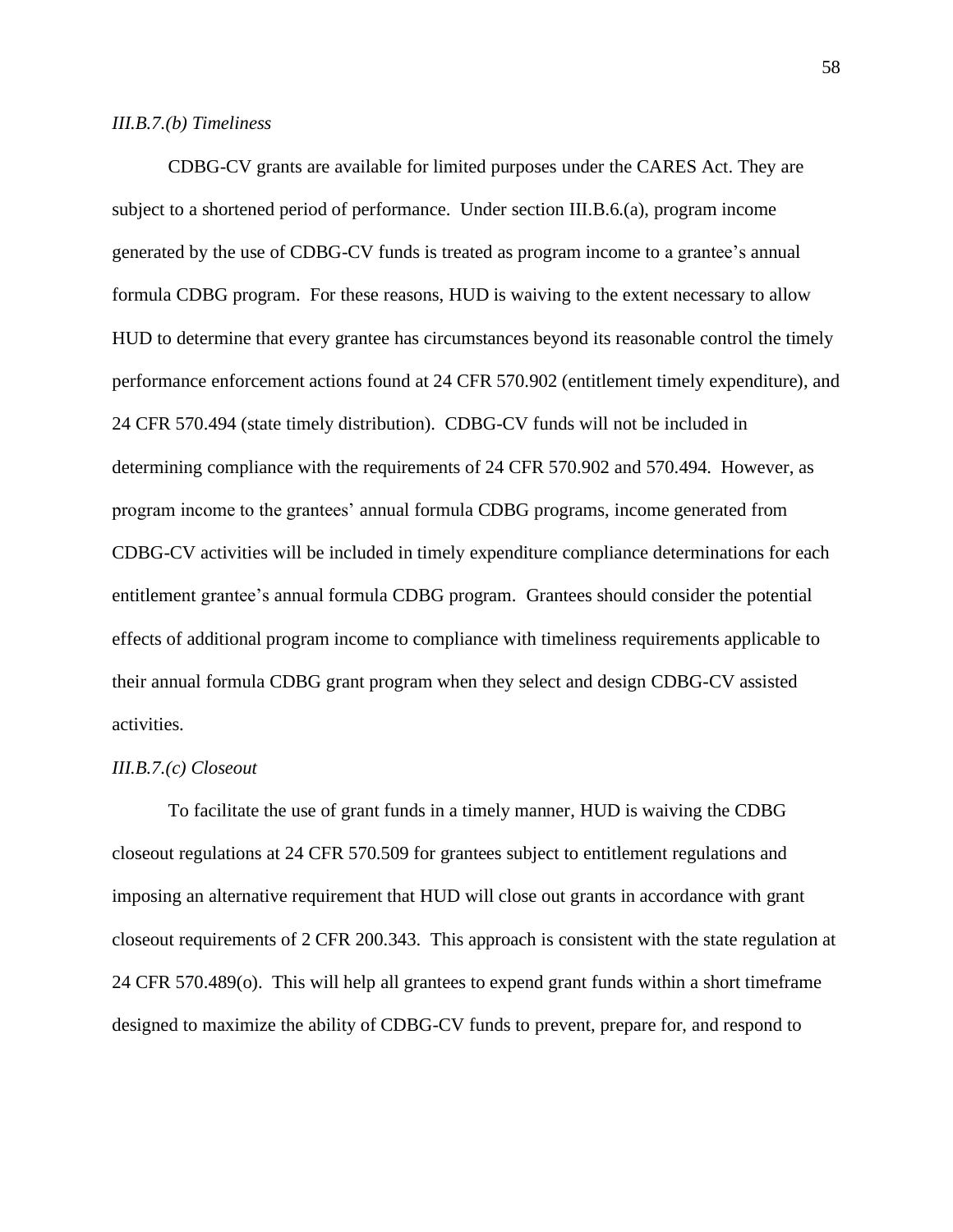coronavirus. Grantees subject to this alternative requirement must submit all financial, performance, and other reports as required by 24 CFR 91.520.

In general, HUD expects all grantees to comply with all grant requirements and fully close out a grant at the end of the period of performance. However, HUD recognizes that there are many things that could disrupt a grantee's intended timeline for activity completion: litigation, disasters, limited construction seasons due to weather, or other extenuating circumstances. Therefore, HUD may authorize an extension of the three-year expenditure requirement or the overall period of performance if the grantee provides evidence of such extenuating circumstances that would warrant the extension and that they could demonstrate they would meet all program requirements within the extended expenditure period or period of performance.

HUD may consider, in closing out CDBG-CV grants, any requirements that remain applicable after closeout. These may include authority for HUD to monitor the recipient's compliance and performance after the closeout of the award with respect to requirements that are applicable after closeout, and HUD may take findings of noncompliance into account, with the closeout process, as unsatisfactory performance of the recipient, in the consideration of any future grant made under title I of the HCD Act. Examples of requirements that may survive closeout include: (i) closeout costs (e.g., audit costs) and costs resulting from contingent liabilities described in the closeout agreement; (ii) use of real property assisted with CDBG funds in accordance with program regulations; (iii) taking measures that are adequate to enforce and implement mandatory flood insurance coverage requirements; and (iv) other provisions included in the grant closeout agreement.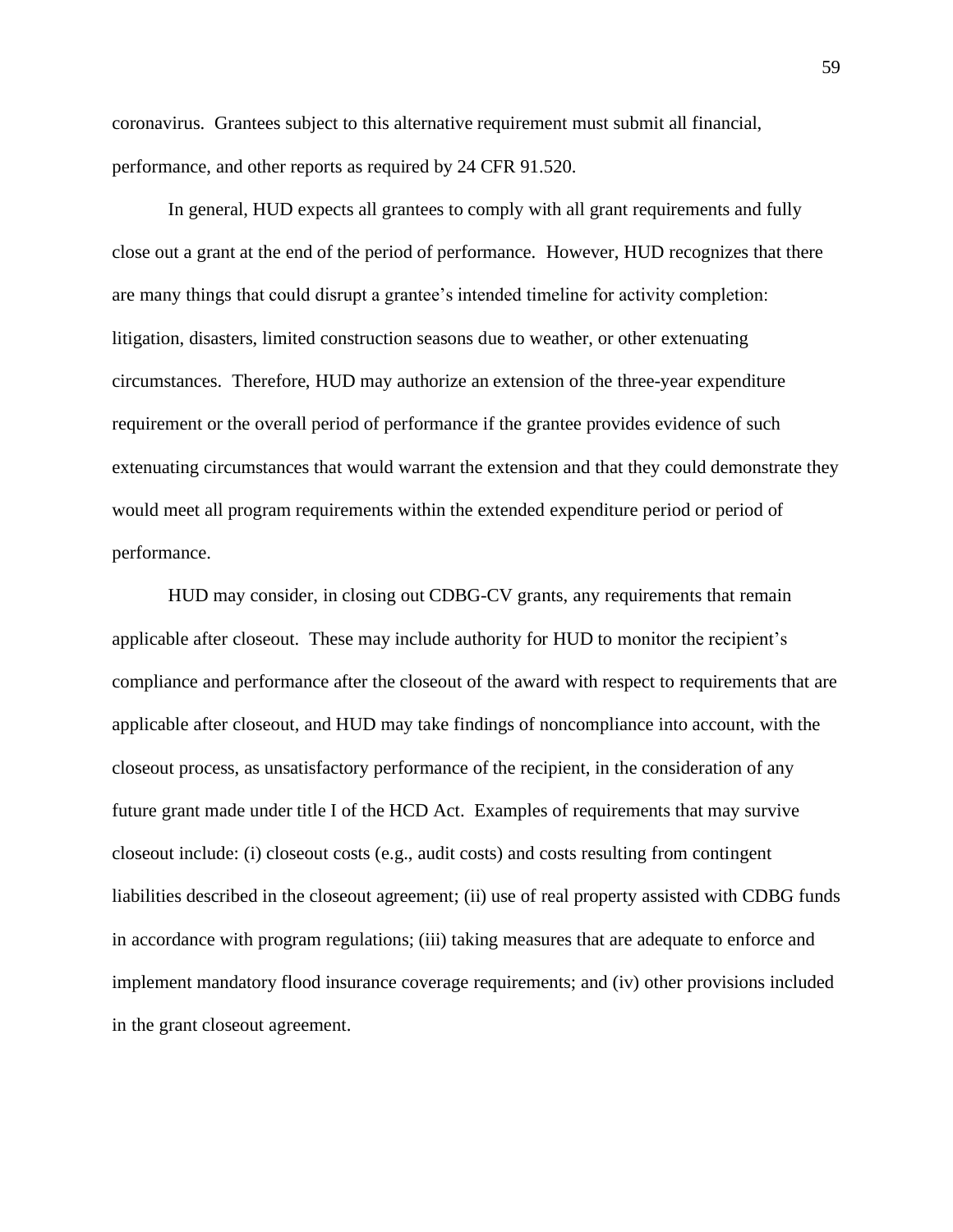### <span id="page-59-0"></span>*III.B.8. Reporting*

The reporting requirements that apply to the use of annual formula CDBG grants also apply to CDBG-CV grants. Section 104(e) of the HCD Act requires that the Secretary shall, at least on an annual basis, make such reviews and audits as may be necessary or appropriate to determine whether the grantee has carried out its activities in a timely manner, whether the grantee's activities and certifications are carried out in accordance with the requirements and the primary objectives of the HCD Act and other applicable laws, and whether the grantee has the continuing capacity to carry out those activities in a timely manner.

## *III.B.8.(a) General Reporting Requirements*

Reporting requirements for CDBG-CV grantees can be found at 42 U.S.C. 12708(a), 24 CFR 91.520, 24 CFR 570.507 (entitlement), 24 CFR 570.440(j) (insular areas), and 24 CFR 570.491 (state).

## *III.B.8.(b) Additional CARES Act Reporting*

Section 15011 of the CARES Act requires that recipients of \$150,000 or more of CARES Act funding submit, not later than 10 days after the end of each calendar quarter, a report containing: information regarding the amount of funds received; the amount of funds obligated or expended for each project or activity; a detailed list of all such projects or activities, including a description of the project or activity; and detailed information on any subcontracts or subgrants awarded by the recipient. As outlined in OMB memorandum M-20-21, *Implementation Guidance for Supplement Funding in Response to the Coronavirus Disease (COVID-19)*  (available at [https://www.whitehouse.gov/wp-content/uploads/2020/04/Implementation-](https://www.whitehouse.gov/wp-content/uploads/2020/04/Implementation-Guidance-for-Supplemental-Funding-Provided-in-Response.pdf)[Guidance-for-Supplemental-Funding-Provided-in-Response.pdf\)](https://www.whitehouse.gov/wp-content/uploads/2020/04/Implementation-Guidance-for-Supplemental-Funding-Provided-in-Response.pdf), existing reporting requirements are anticipated to meet the requirements of Section 15011, but the content and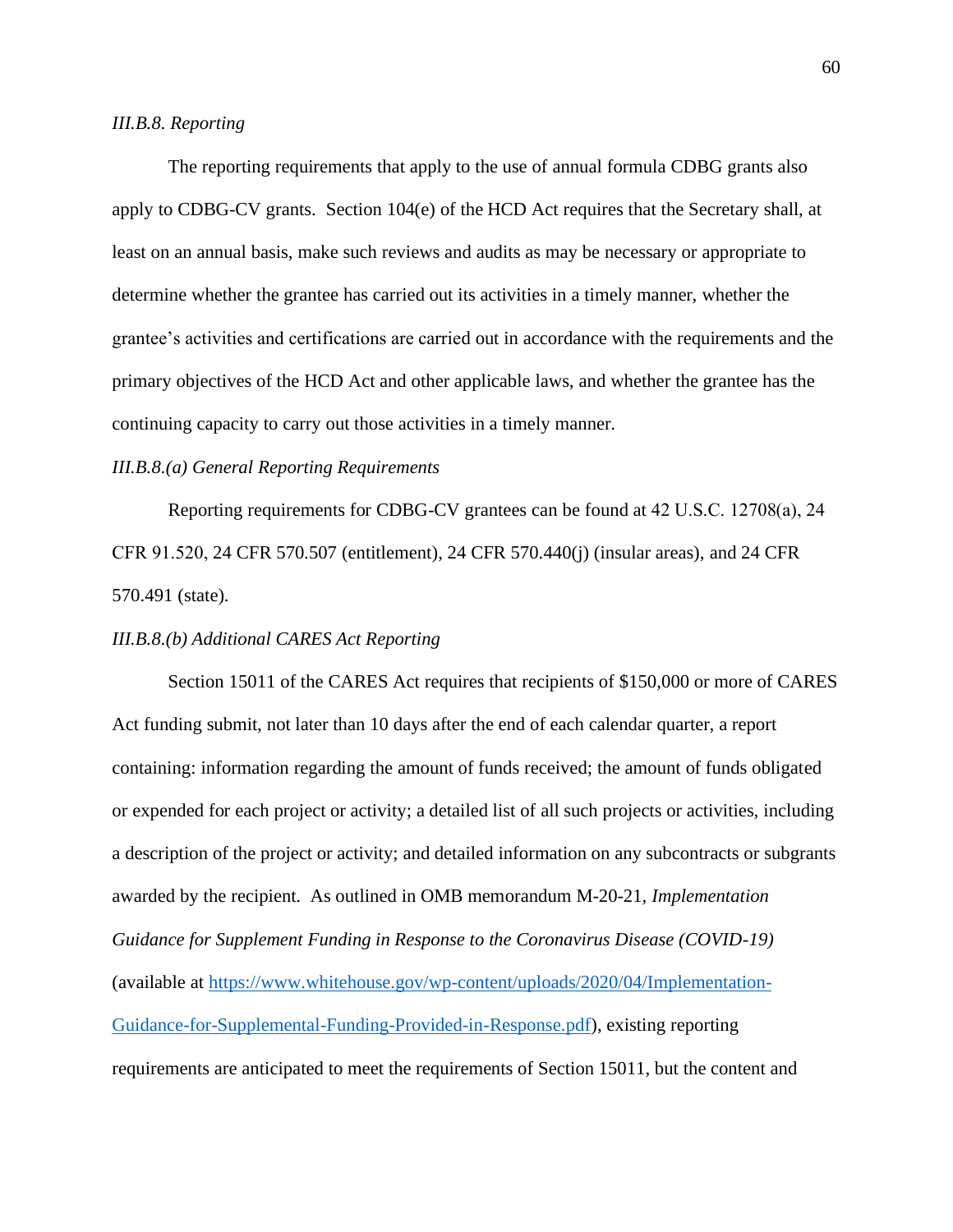format for this reporting is still under development and will need to be reviewed against current program practices. The Department will work in coordination with OMB to ensure that this requirement can be fulfilled by recipients of CARES Act funding in a manner that utilizes to the greatest extent possible existing reporting streams, providing the necessary transparency and accountability with minimal additional burden. If additional reporting is necessary, further advice or technical assistance will be provided by the Department.

## <span id="page-60-0"></span>*III.B.9. Duplication of Benefits*

The CARES Act requires HUD to ensure that there are adequate procedures in place to prevent any duplication of benefits as required by section 312 of the Stafford Act, as amended by section 1210 of the Disaster Recovery Reform Act of 2018 (division D of Public Law 115-254; 42 U.S.C. 5121 et seq.).

Duplication of benefits occurs when Federal financial assistance is provided to a person or entity through a program to address losses resulting from a Federally-declared emergency or disaster, and the person or entity has received (or would receive, by acting reasonably to obtain available assistance) financial assistance for the same costs from any other source (including insurance), and the total amount received exceeds the total need for those costs.

A grantee is required to develop and maintain adequate procedures to prevent a duplication of benefits that address (individually or collectively) each activity or program. A grantee's policies and procedures are not adequate unless they include, at a minimum: (1) a requirement that any person or entity receiving CDBG-CV assistance (including subrecipients and direct beneficiaries) must agree to repay assistance that is determined to be duplicative; and (2) a method of assessing whether the use of CDBG-CV funds will duplicate financial assistance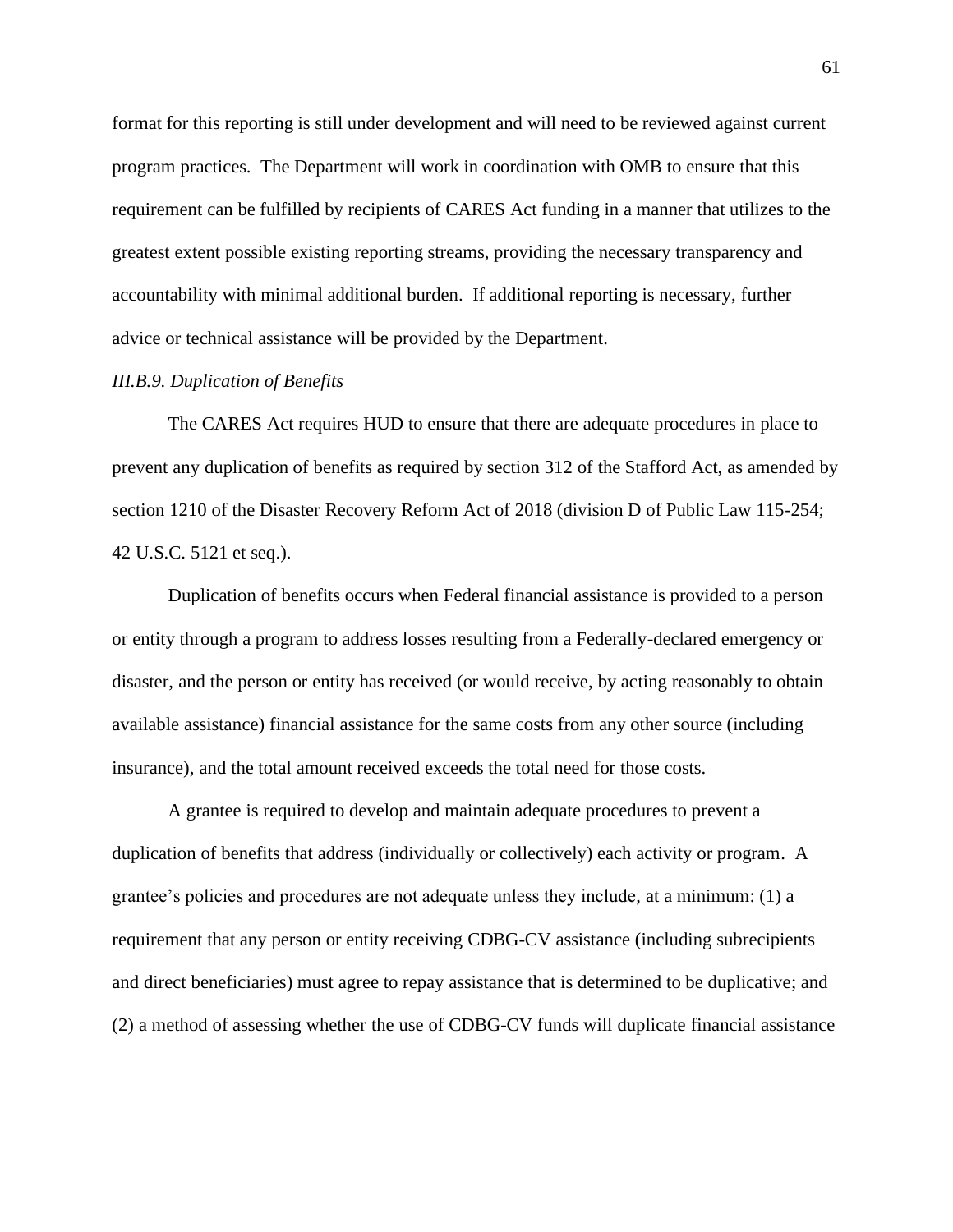that is already received or is likely to be received by acting reasonably to evaluate need and the resources available to meet that need.

Most CARES Act assistance programs have more limited durations for availability of assistance or a more limited scope of eligible activities or entities than does CDBG-CV. HUD strongly encourages each CDBG-CV grantee to become familiar with the range of available assistance and uses and apply its more flexible CDBG-CV assistance to unmet needs or to gaps, with special attention to the coronavirus response, prevention, or preparation needs of LMI persons.

HUD will provide advice and technical assistance to grantees to facilitate compliance with this requirement.

#### <span id="page-61-0"></span>*III.B.10 Citizenship Requirements*

Please note that the U.S. Department of Homeland Security, U.S. Citizenship and Immigration Services provides that the Immigration Reform and Control Act, 8 U.S.C. 1324a et seq. prohibits employers from hiring and employing an individual for employment in the U.S. knowing that the individual is not authorized with respect to such employment. This generally applicable law also applies to CDBG grantees and their subrecipients and/or contractors/subcontractors (including relating to employees recruited under Section 3). For more information, please see https://www.uscis.gov/i-9-central/form-i-9-resources/handbook-foremployers-m-274/10-why-employers-must-verify-employment-authorization-and-identity-ofnew-employees and https://www.uscis.gov/i-9-central/legal-requirements-and-enforcement. *IV. Fiscal Year 2019 and Fiscal Year 2020 CDBG Grants*

<span id="page-61-2"></span><span id="page-61-1"></span>*IV.A. General Requirements*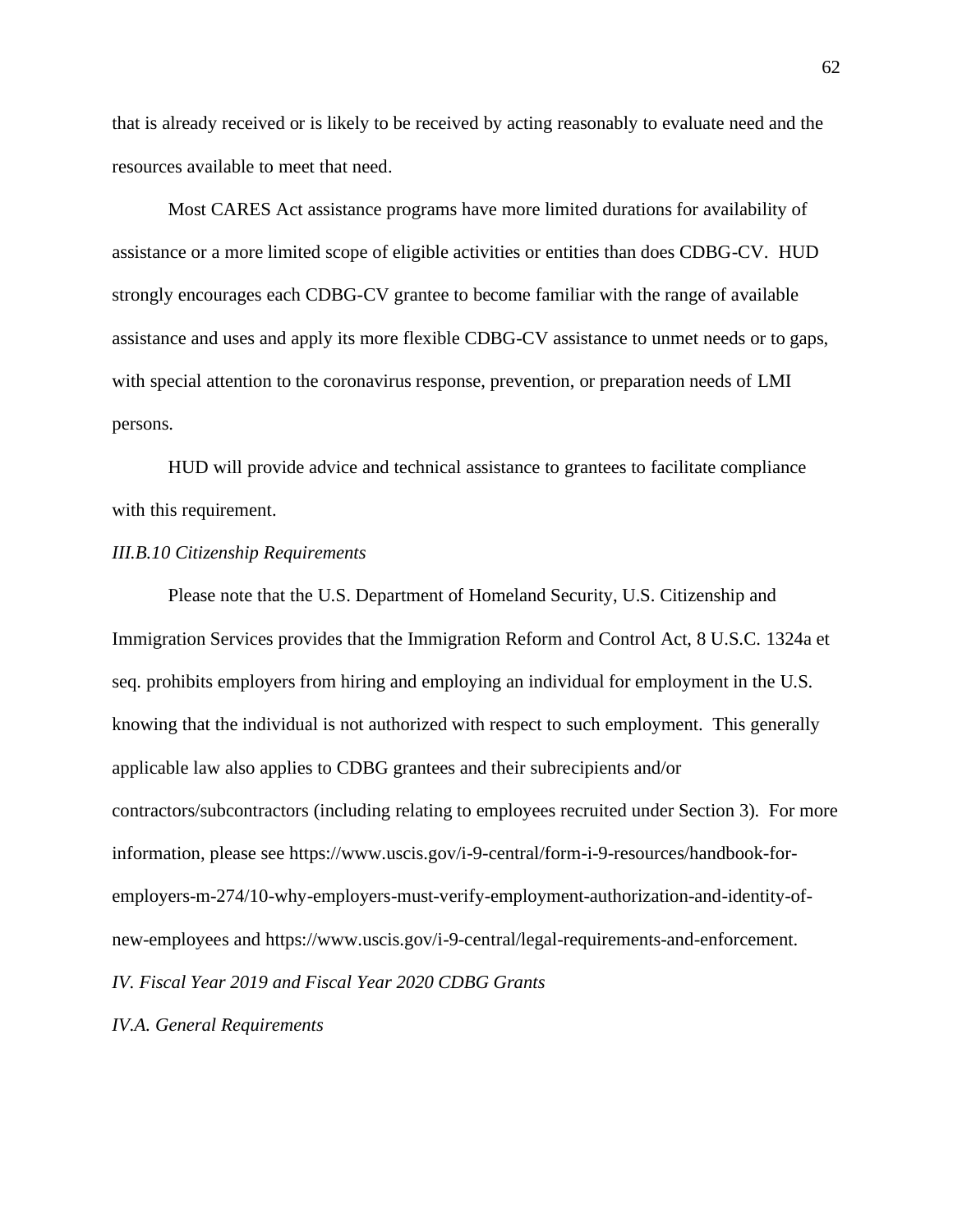Except as described in this notice or other applicable waivers and alternative requirements, the statutory and regulatory provisions governing the CDBG program apply to fiscal year 2019 and 2020 CDBG grants, including regulations at 24 CFR part 570 subpart I (states), 24 CFR part 570 subparts A, C, D, E, J, K, and O (entitlements), and 24 CFR subpart F (insular areas and Hawaii counties).

## <span id="page-62-0"></span>*IV.B. Flexibilities, Waivers, and Alternative Requirements*

The following rules, waivers, and alternative requirements apply to fiscal year 2019 and 2020 CDBG grants. These include statutory authorities included in the CARES Act and other waivers and alternative requirements or clarifications that HUD is making for fiscal year 2019 and 2020 grants.

#### <span id="page-62-1"></span>*IV.B.1. Timeliness*

Because of the coronavirus many local governments are operating under extenuating circumstances and may need additional time for certain administrative requirements, HUD is suspending for fiscal year 2020 all corrective actions, sanctions, and informal consultations for timeliness effective January 21, 2020. Grantees are advised that this suspension does not eliminate the timely expenditure requirements set forth in 24 CFR 570.902 (entitlements). HUD will continue to run expenditure reports and will continue to notify grantees of deficiencies.

Based on government restrictions, closures, shelter-in-place orders, and social distancing guidance related to coronavirus, HUD has determined that all entitlement grantees have factors beyond their reasonable control that, to HUD's satisfaction, impact the carrying out of CDBGassisted activities in a timely manner. As a result, HUD has determined that corrective actions related to timeliness are not appropriate at this time. HUD will monitor changing conditions. Before the end of the fiscal year, HUD will determine whether to extend this suspension for all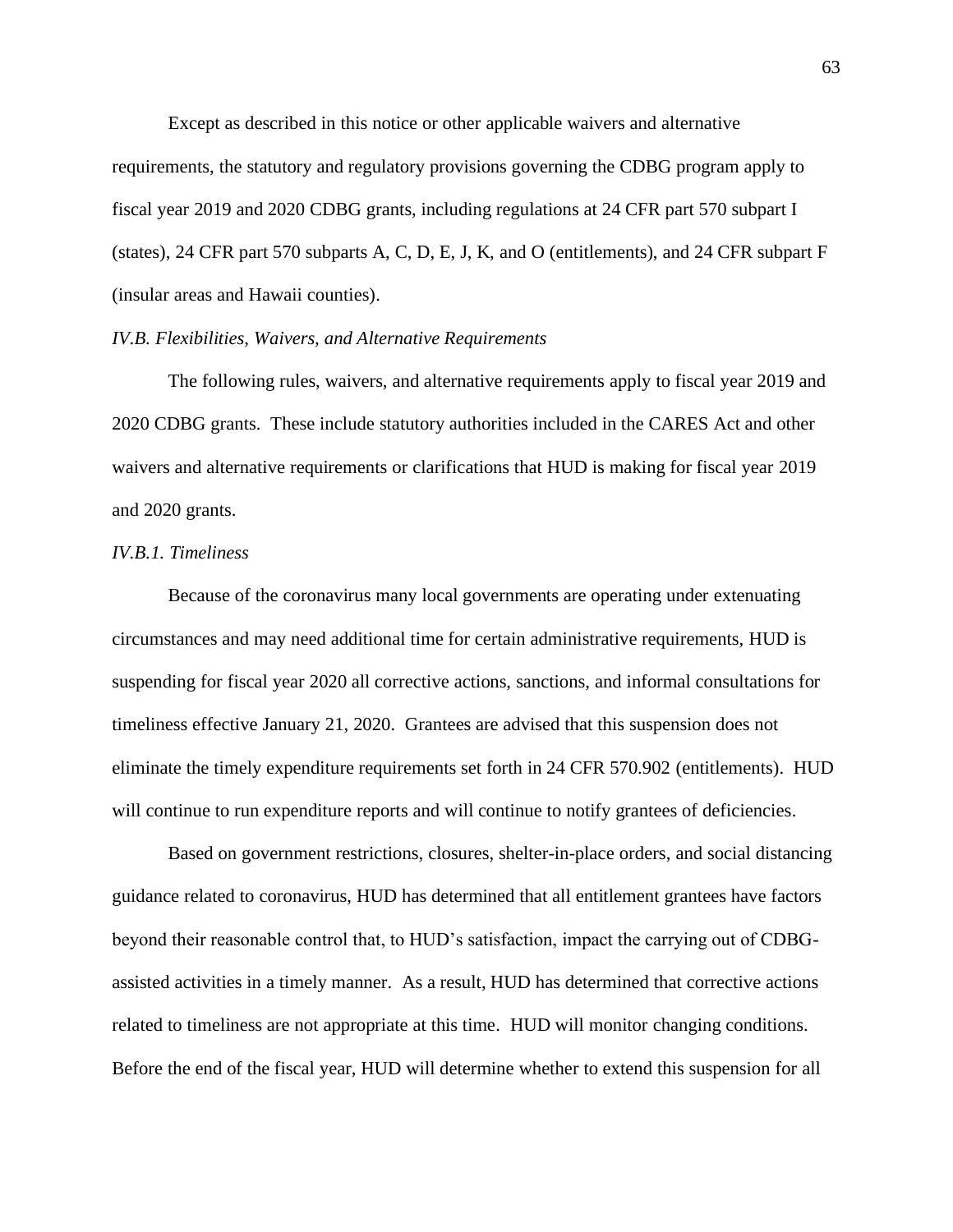or a portion of fiscal year 2021. HUD may consider regional and local conditions when determining when to begin scheduling informal consultations.

<span id="page-63-0"></span>*IV.B.2. Consolidated Plan, Citizen Participation, and CAPER*

*IV.B.2.(a) Expedited Citizen Participation and Virtual Hearings*.

Section III.B.4.(a) of section III apply to all fiscal year 2019 and 2020 annual formula CDBG grants, regardless of the use of funds. This section describes the program flexibilities provided by the CARES Act related to Expedited Citizen Participation and Virtual Hearings. Where this section refers to CDBG-CV funds, it shall apply equally to fiscal years 2019 and 2020 CDBG grants.

*IV.B.2.(b). Deadline to Submit Consolidated Plans and FY 2020 Annual Action Plans*.

The deadline for grantees to submit action plans and other updates to their consolidated plans submissions for fiscal years 2019 and 2020 to include CDBG-CV funds is August 16, 2021.

### *IV.B.2.(c) CAPER Extension*.

On May 7, 2020, Acting Assistant Secretary John Gibbs issued a memorandum to all Community Planning and Development Field Office Directors, Deputy Directors and Program Managers with the subject "Availability of a Waiver and Alternate Requirement for the Consolidated Annual Performance and Evaluation Report (Performance Report) for Community Planning and Development (CPD) Grant Programs in Response to the Spread of Coronavirus." This memorandum authorized a waiver of the regulatory requirement at 24 CFR 91.520(a) that grantees submit a performance report known as the Consolidated Annual Performance and Evaluation Report (CAPER) within 90 days of the end of a jurisdiction's program year. The waiver was granted under HUD's regulatory waiver authority at 24 CFR 5.110 and 24 CFR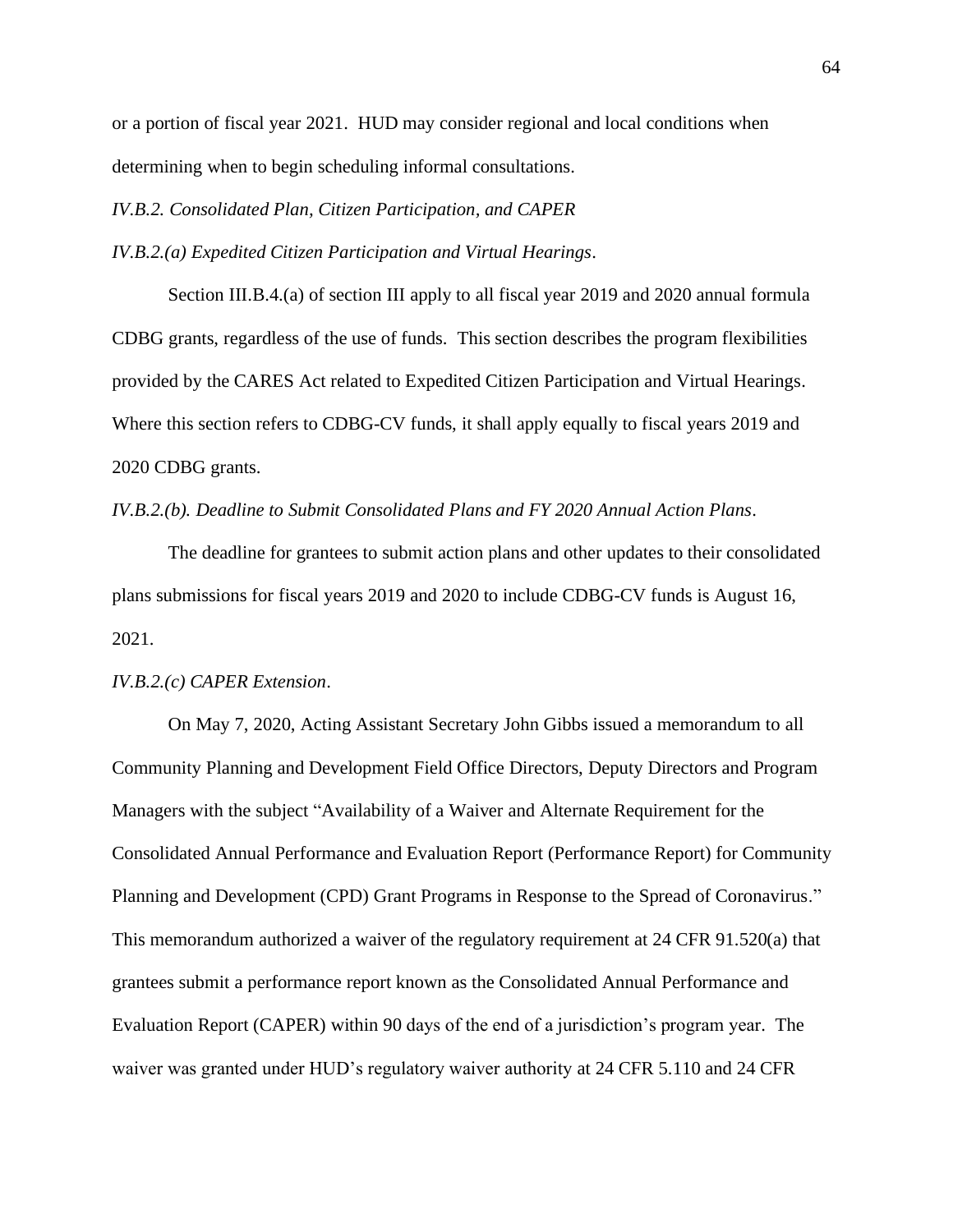91.600. Under this memorandum, for program year 2019 CAPERs, the requirement that grantees submit a performance report within 90 days after the close of a jurisdiction's program year is waived, subject to the condition that within 180 days after the close of a jurisdiction's program year the jurisdiction shall submit its performance report.

#### *IV.B.2.(d) Other Consolidated Planning Waivers*

HUD is temporarily waiving the requirement for consistency with the consolidated plan (requirements at 42 U.S.C. 12706 and 24 CFR  $91.325(a)(5)$  and  $91.225(a)(5)$ ) when fiscal year 2019 and 2020 CDBG funds are used to prevent, prepare for, and respond to coronavirus, because grantees may not have considered the needs associated with this special purpose funding when developing their current consolidated plan strategic plan and needs assessment. In conjunction, HUD is temporarily waiving 42 U.S.C. 5304(e) to the extent that it would require HUD to annually review grantee performance under the consistency criteria. These waivers apply only until the grantee submits its next full (3-5 year) consolidated plan due after the 2020 program year.

HUD is imposing a related alternative requirement. The regulations at 24 CFR 91.225(b)(5) (entitlements) and 24 CFR 91.325(b)(5) (states) require grantees to certify that the housing activities to be undertaken with CDBG, HOME, ESG, and HOPWA funds are consistent with the strategic plan portion of the consolidated plan. Under this alternative requirement, grantees are not required to carry out the portions of their fiscal year 2019 and 2020 annual formula CDBG grants that are used to prevent, prepare for, and respond to coronavirus in a manner consistent with the certifications in 24 CFR 91.225(b)(5) and 24 CFR 91.325(b)(5), because HUD has changed the requirement related to consistency.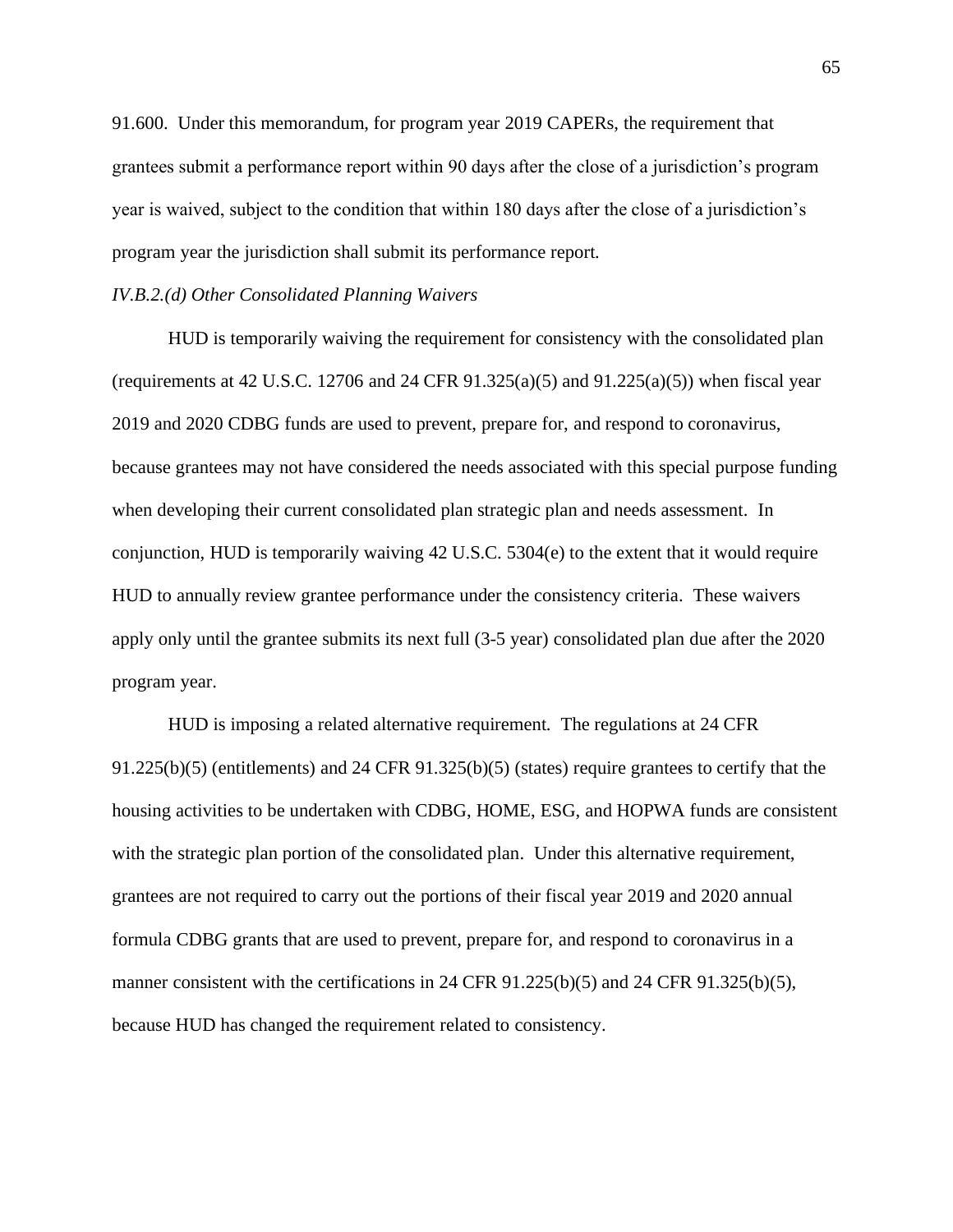<span id="page-65-0"></span>*IV.B.3. Flexibilities that Apply to Coronavirus-Related Activities*.

The following flexibilities apply to all fiscal year 2019 and 2020 CDBG grants when those grants are used for activities to prevent, prepare for, and respond to coronavirus.

*IV.B.3.(a) Calculation of the Public Services Cap*. As described in paragraph III.B.5.(f)(iii), following enactment of the CARES Act, the public services cap described in section 105(a)(8) of the HCD Act and 24 CFR 570.201(e) has no effect on assistance available to the grantee for fiscal years 2019 and 2020, including the program income that would normally be included in the grantee's calculation of the program income cap for fiscal years 2019 or 2020, when the grantee uses CDBG grant funds to prevent, prepare for, and respond to coronavirus. For fiscal years 2019 and 2020, the cap shall still be calculated and shall apply to public service activities carried out for activities that do not prevent, prepare for, and respond to coronavirus. Additionally, CDBG-CV grant funds shall not be included in the public service cap compliance determination which is applicable to annual formula CDBG funds used for activities not related to coronavirus.

Program income generated by the use of CDBG-CV grants is considered program income to the grantee's annual formula CDBG program, as discussed in section III.B.6.(a).

The public services cap imposed by section  $105(a)(8)$  of the HCD Act applies to "the amount of any assistance to a unit of general local government (or in the case of nonentitled communities not more than 15 per centum statewide) under this title *including program income*" (emphasis added). The CARES Act provision that removes the public services cap applies to all "activities to prevent, prepare for, and respond to coronavirus" for the CDBG-CV grants and fiscal year 2019 and 2020 annual formula CDBG grants. The activities for grants are described in each grantee's annual action plan required by 24 CFR 91.220 (entitlements), 24 CFR 91.320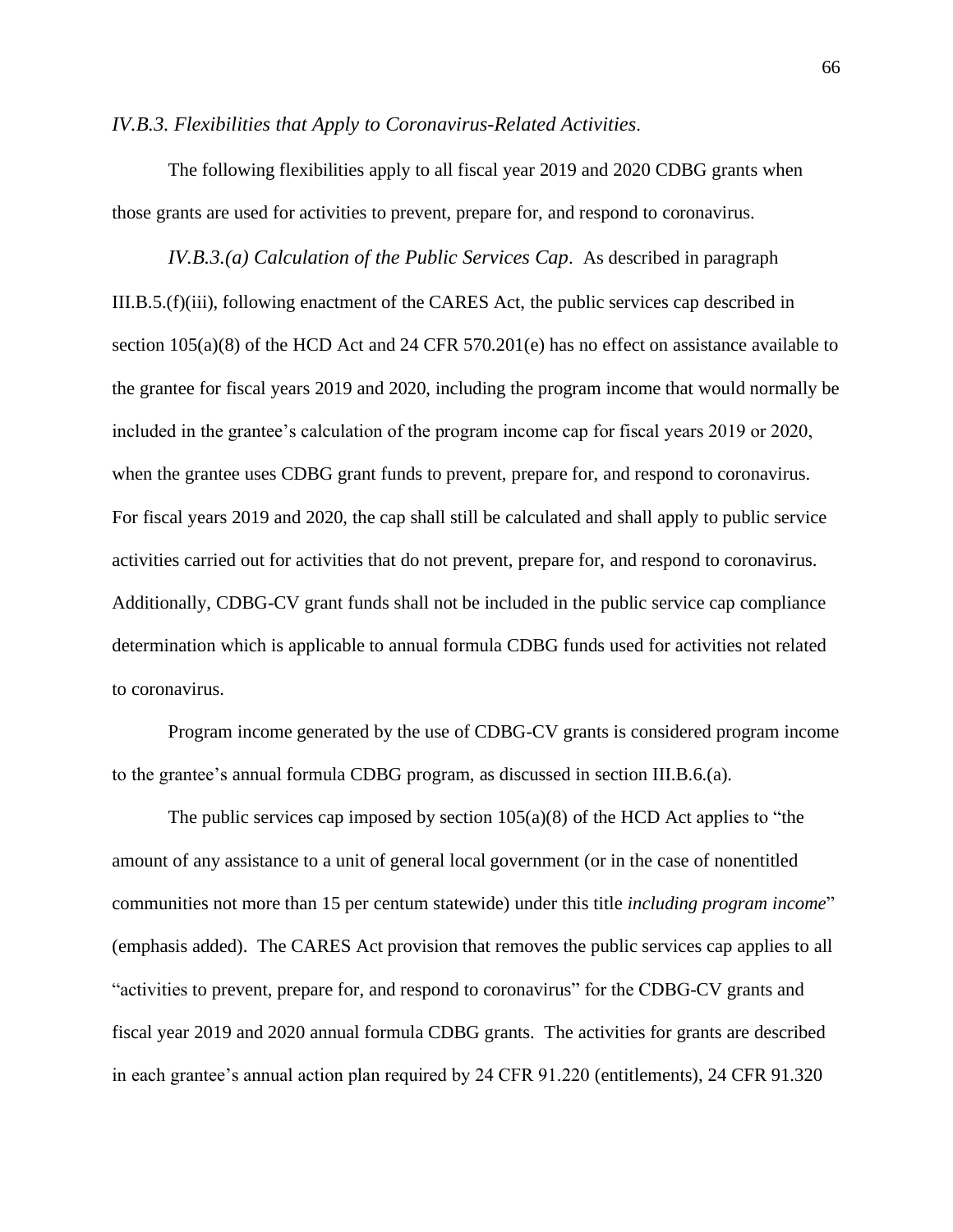(states), or 24 CFR 570.440 and 24 CFR 91.235 (insular areas). In these regulations, the activities for grants include activities carried out with grant funds and program income expected to be made available. Therefore, removing the cap in section  $105(a)(8)$  of the HCD Act for activities to prevent, prepare for, and respond to coronavirus also removes the public services cap on the use of the program income, and removes the corresponding regulatory cap in 24 CFR 570.201(e) (entitlements) for CDBG-CV funds and fiscal year 2019 and 2020 funds used to prevent, prepare for, and respond to coronavirus.

Program income generated by the use of CDBG-CV grants is considered program income to the grantee's annual formula CDBG program, as discussed in section III.B.6.(a). Additionally, program income, regardless of the source funding of the activity that generated the income, shall be included in the compliance determination of the public service cap applicable to the annual formula CDBG grants and program income, separately from CDBG-CV funds. For purposes of calculating the public services cap, the treatment of program income generated by the CDBG-CV grant and received (i.e., documented in IDIS) by the annual formula CDBG program shall be considered as any other program income received by the annual formula CDBG program.

## *IV.B.3.(b) Provisions in Section III that apply to Coronavirus-Related Activities.*

The following provisions in Section III apply to the use of fiscal year 2019 and 2020 CDBG funds for activities to prevent, prepare for, and respond to coronavirus; these provisions shall also apply to the use of Section 108 guaranteed loan funds when they are used together with fiscal year 2019 and 2020 CDBG funds for activities to prevent, prepare for, and respond to coronavirus. Where these paragraphs refer to CDBG-CV funds, they shall apply equally to fiscal years 2019 and 2020 CDBG grants.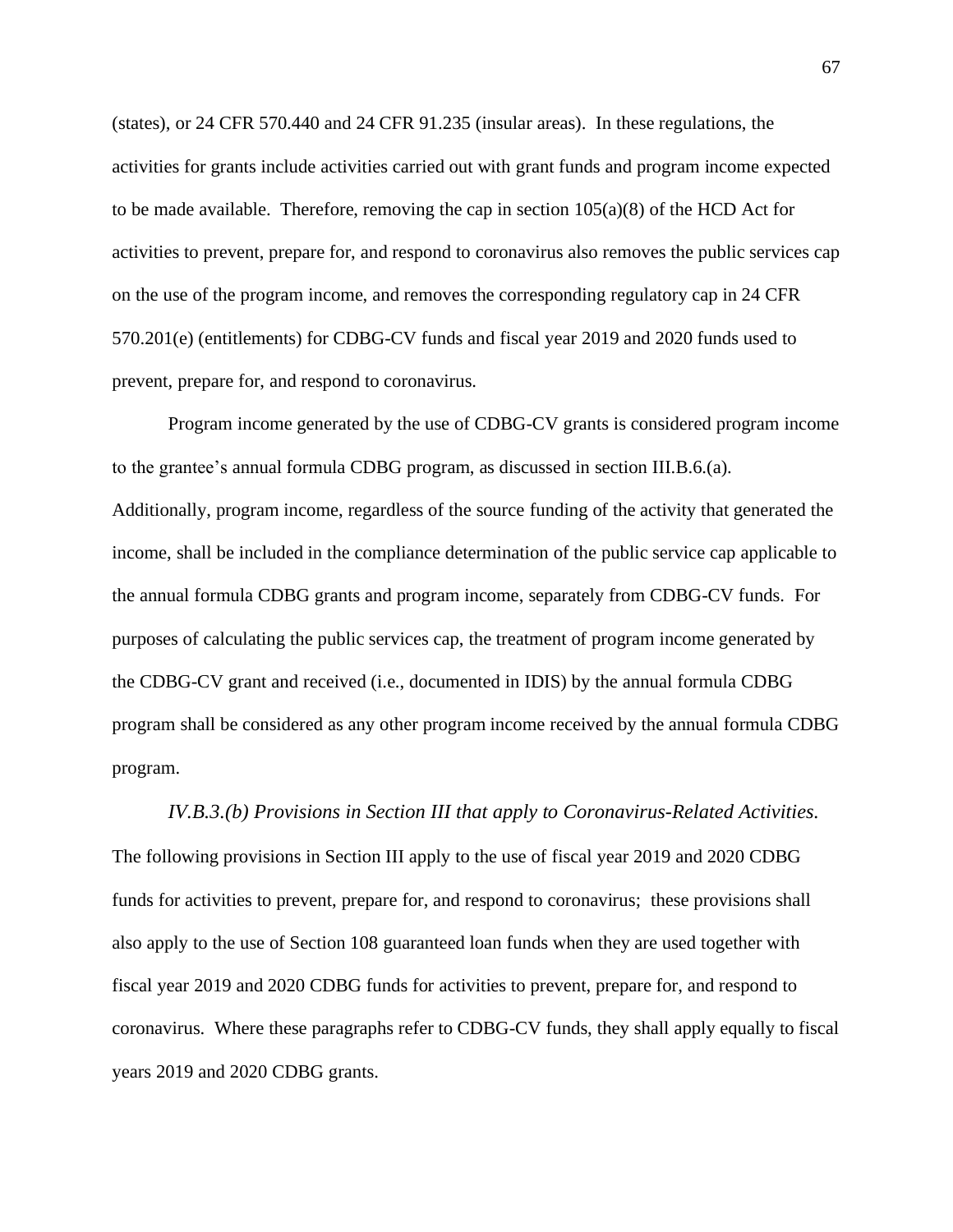- III.B.5.(d)(i) Use of Urgent Need National Objective.
- III.B.5.(d)(ii) Modification of Location-Based Presumption of LMI Benefit for Job Creation and Retention National Objective Criteria.
- III.B.5.(d)(iii) LMI Job Creation and Retention Records.
- III.B.5.(e)(i) Elimination of Aggregate Public Benefit Test.
- III.B.5.(e)(ii) Modification of Individual Public Benefit Standards.
- III.B.5.(f)(i) Extension of Emergency Payments.
- III.B.5.(f)(ii) Opportunity Zones and Related Flexibilities for Economic Development.
- III.B.5.(f)(iii) Public Services Cap.
- III.B.5.(f)(iv) Other Public Services Considerations.
- III.B.5.(f)(v) Clarification on Application of Cost Principles.
- III.B.6.(d)(iii) Clarifying note on emergency environmental review procedures.
- III.B.9. Duplication of Benefits (applies for programs and activities with annual formula CDBG funds when the grantee uses these funds to carry out programs to respond to losses caused by disasters and emergencies).
- III.B.10. Citizenship Requirements.

## <span id="page-67-0"></span>*IV.B.4. Provisions That Do Not Apply to FY 19 and FY 20 Grants.*

Waivers and alternative requirements and other provisions in the following paragraphs of Section III do **not** apply to fiscal year 2019 CDBG Grants and fiscal year 2020 CDBG grants:

- III.A. Allocations of CDBG-CV Funds
- III.B.1. General Grant Requirements
- III.B.2. Responsible Use of CARES Act Funds
- III.B.3. Overview of Process to Receive CDBG-CV Grants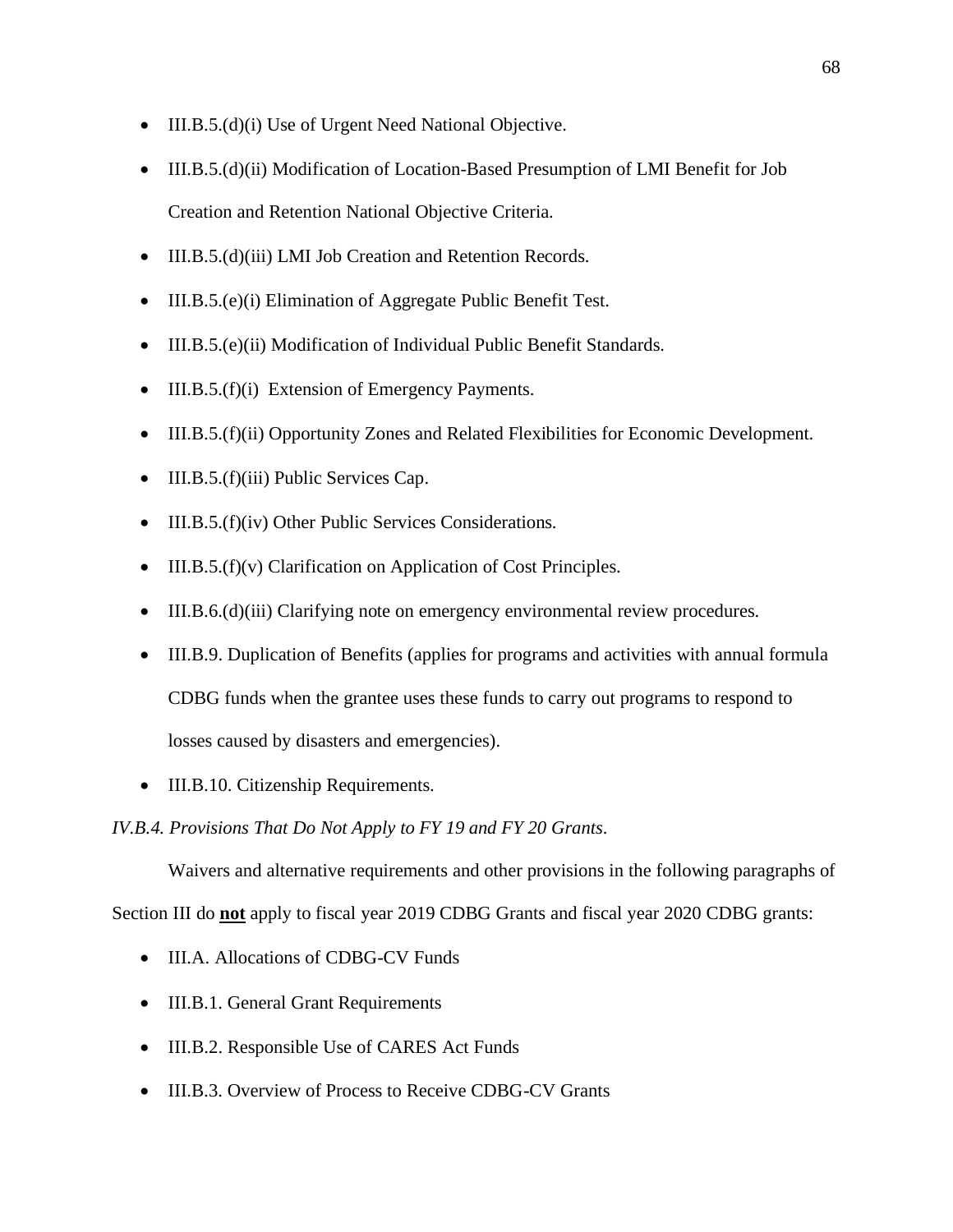- III.B.4.(b) CDBG-CV Application Content and Submission
- III.B.5.(a) Use of Funds for CARES Act Purposes
- III.B.5.(b) Reimbursements
- III.B.5.(c) Terms and Conditions Made Applicable by the CARES Act
- III.B.5.(d)(iv) Overall Benefit to LMI Persons.
- III.B.6.(a) Program Income
- III.B.6.(b) Rules Applicable to State CDBG-CV Grants
- III.B.6.(c) Rules for Entitlements, Insular Areas, and Nonentitlement Hawaii Counties
- III.B.6.(d)(ii) Clarifying note on the process for environmental release of funds when a state carries out activities directly.
- III.B.6.(e) Compliance with Labor Laws
- III.B.6.(f) Relationship to Section 108 Loan Guarantees
- III.B.7. Period of Performance, Timeliness, and Closeout
- III.B.8. Reporting

## **PAPERWORK REDUCTION ACT**:

The information collection requirements in this notice have been approved by the Office of Management and Budget (OMB) under the Paperwork Reduction Act of 1995 (44 U.S.C. 3501-3520) and assigned OMB Control Number 2506-0085. In accordance with the Paperwork Reduction Act, HUD may not conduct or sponsor, and a person is not required to respond to, a collection of information unless the collection displays a currently valid OMB control number.

## **CATALOG OF FEDERAL DOMESTIC ASSISTANCE**:

The Catalog of Federal Domestic Assistance numbers for the CDBG-CV grants under the CARES Act are: 14.218 (Community Development Block Grants/Entitlement Grants); 14.225